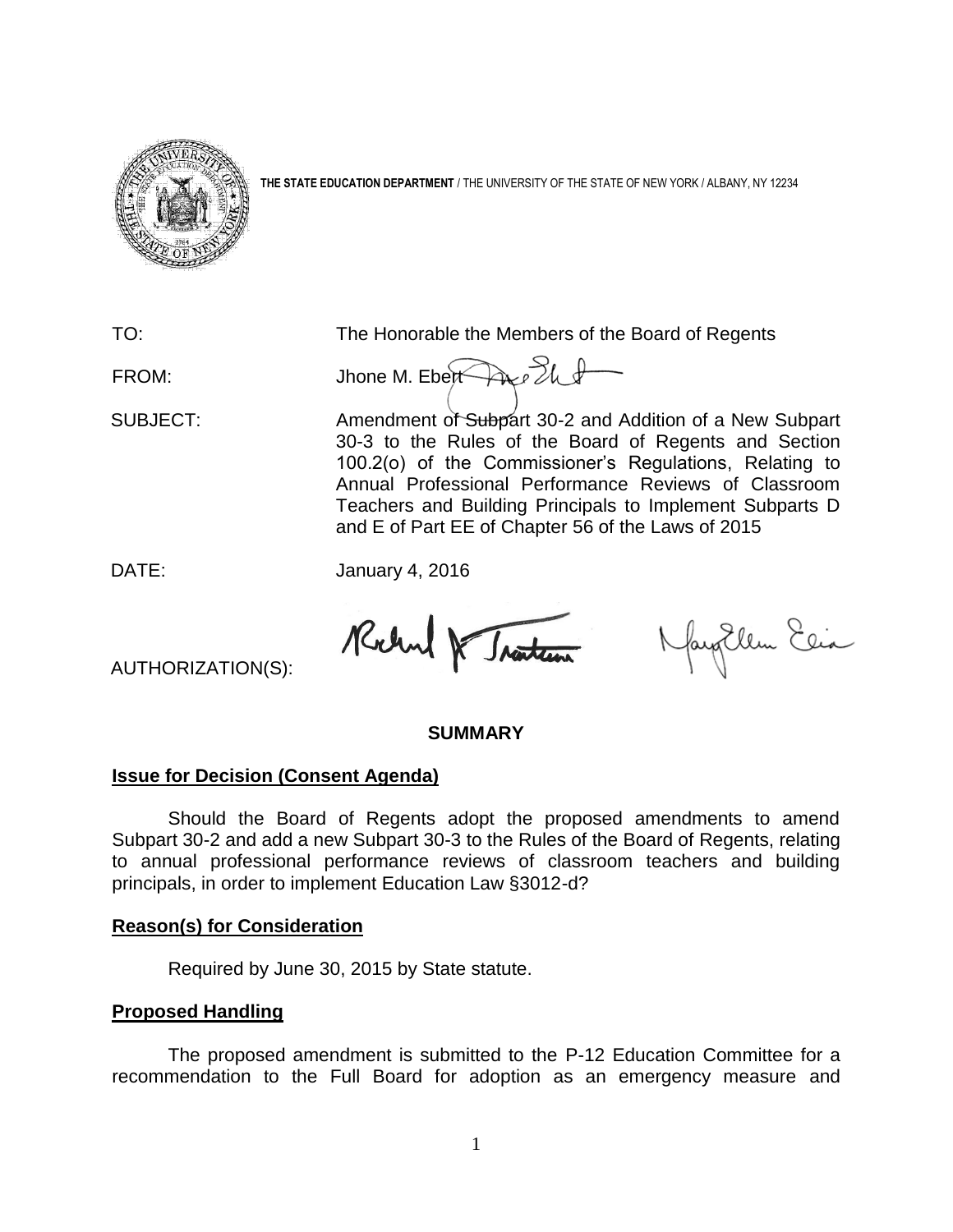permanent adoption at its January 2016 meeting. The proposed amendment is attached as Attachment A.

## **Procedural History**

At its June meeting, the Board of Regents adopted the proposed amendment as an emergency rule, effective June 30, 2015. A Notice of Proposed Rule Making and Emergency Adoption was published in the State Register on July 8, 2015. Following the 45-day public comment period under the State Administrative Procedure Act, the proposed amendment was revised in response to certain comments. At the September and November meetings, the Board of Regents adopted the revised amendment as an emergency rule, effective September 28, 2015 and November 27, 2015, respectively. A Notice of Revised Rule Making and Emergency Adoption was published in the State Register on October 7, 2015. A Statement of the Facts and Circumstances which necessitate emergency action is attached as Attachment B. Supporting materials are available upon request to the Secretary of the Board of Regents.

# **Background**

# 2010 Evaluation Law

On May 28, 2010, the Governor signed Chapter 103 of the Laws of 2010, which added a new Education Law §3012-c, establishing a comprehensive evaluation system for classroom teachers and building principals. The 2010 law required each classroom teacher and building principal to receive an annual professional performance review (APPR) resulting in a single composite effectiveness score and a rating of "highly effective," "effective," "developing," or "ineffective." The composite score is determined as follows:

- 20% is based on student growth on State assessments or other comparable measures of student growth (increased to 25% upon implementation of a value-added growth model);
- 20% is based on locally-selected measures of student achievement that are determined to be rigorous and comparable across classrooms as defined by the Commissioner (decreased to 15% upon implementation of value-added growth model);
- The remaining 60% is based on other measures of teacher/principal effectiveness consistent with standards prescribed by the Commissioner in regulation.

At its May 2011 meeting, the Board of Regents adopted emergency regulations to implement the new evaluation system established in the 2010 law.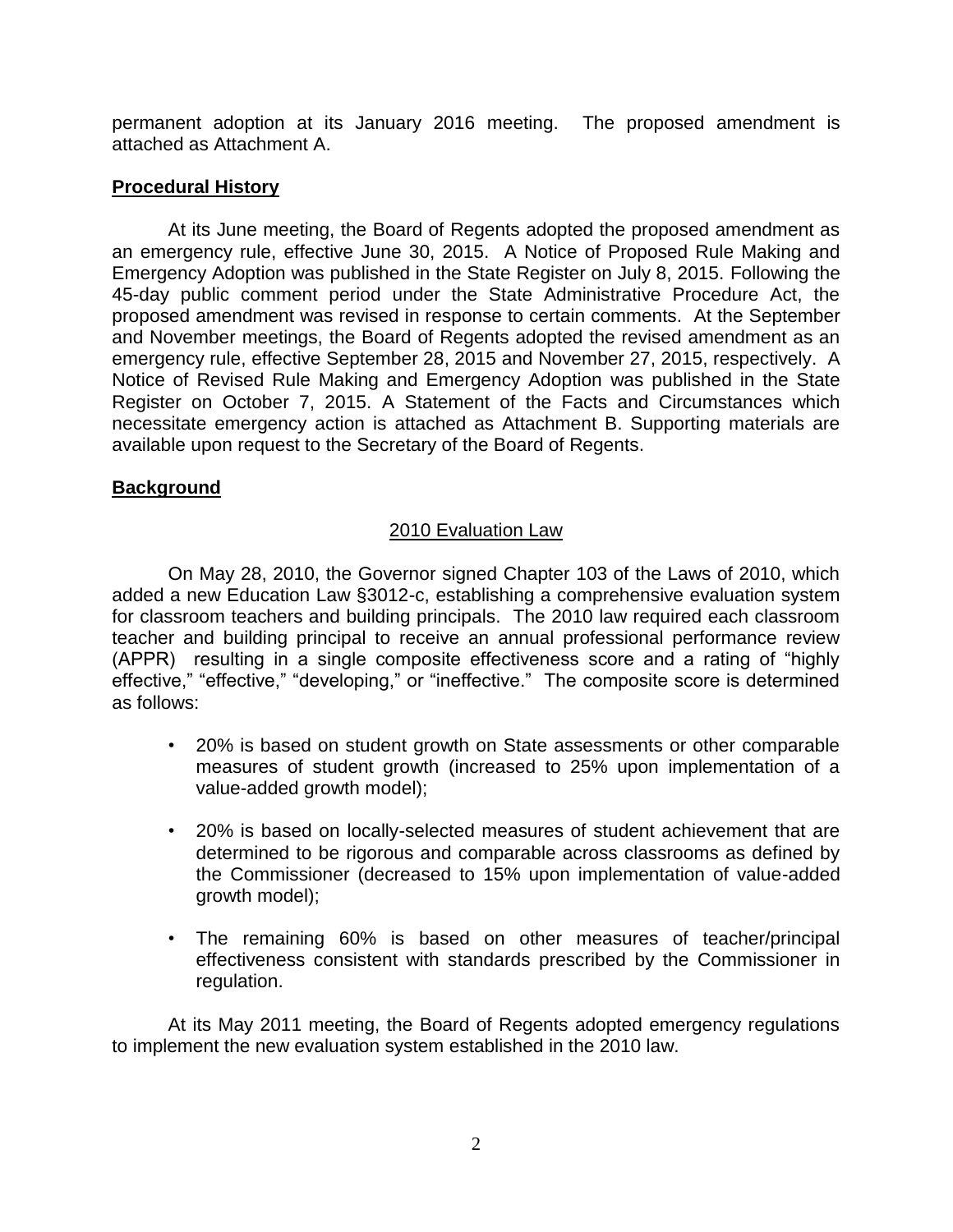#### 2012 Evaluation Law

On March 27, 2012, the Governor signed Chapter 21 of the Laws of 2012, making significant changes to enhance the 2010 evaluation law, including requiring the submission of APPR plans to the Commissioner for approval. Subpart 30-2 of the Rules of the Board of Regents was amended in March 2012 to conform to the new law.

#### 2013 Evaluation Law

In 2013, the Governor signed Chapter 57 of the Laws of 2013 to, among other things, require that all APPR plans continue in effect until a successor collective bargaining agreement ("CBA") is reached and the plan is approved by the Commissioner. The evaluation law was also revised to provide the Commissioner with authority to impose an APPR plan on the New York City School District through arbitration.

#### 2014 Evaluation Law

In 2014, the Legislature made additional changes to the evaluation law to expedite material changes to reduce testing, to prohibit the administration of traditional standardized assessments in grades kindergarten through second, and to limit the amount of instructional time spent on testing and test preparation.

#### 2015 Evaluation Law

On April 13, 2015, the Governor signed Chapter 56 of the Laws of 2015 to add a new Education Law §3012-d, to establish a new evaluation system for classroom teachers and building principals.

The new law requires the Commissioner to adopt regulations necessary to implement the evaluation system by June 30, 2015, after consulting with experts and practitioners in the fields of education, economics and psychometrics. It also required the Department to establish a process to accept public comments and recommendations regarding the adoption of regulations pursuant to the new law and consult in writing with the Secretary of the United States Department of Education on weights, measures and ranking of evaluation categories and subcomponents. It further required the release of the response from the Secretary upon receipt thereof, but in any event, prior to the publication of the regulations.

By letter dated April 28, 2015, the Department sought guidance from the Secretary of the United States Department of Education on the weights, measures and ranking of evaluation, as required under the new law.

In accordance with the requirements of the statute, the Department created an email box to accept comments on the new evaluation system [\(eval2015@nysed.gov\)](mailto:eval2015@nysed.gov). The Department has received and reviewed nearly 4,000 responses and has taken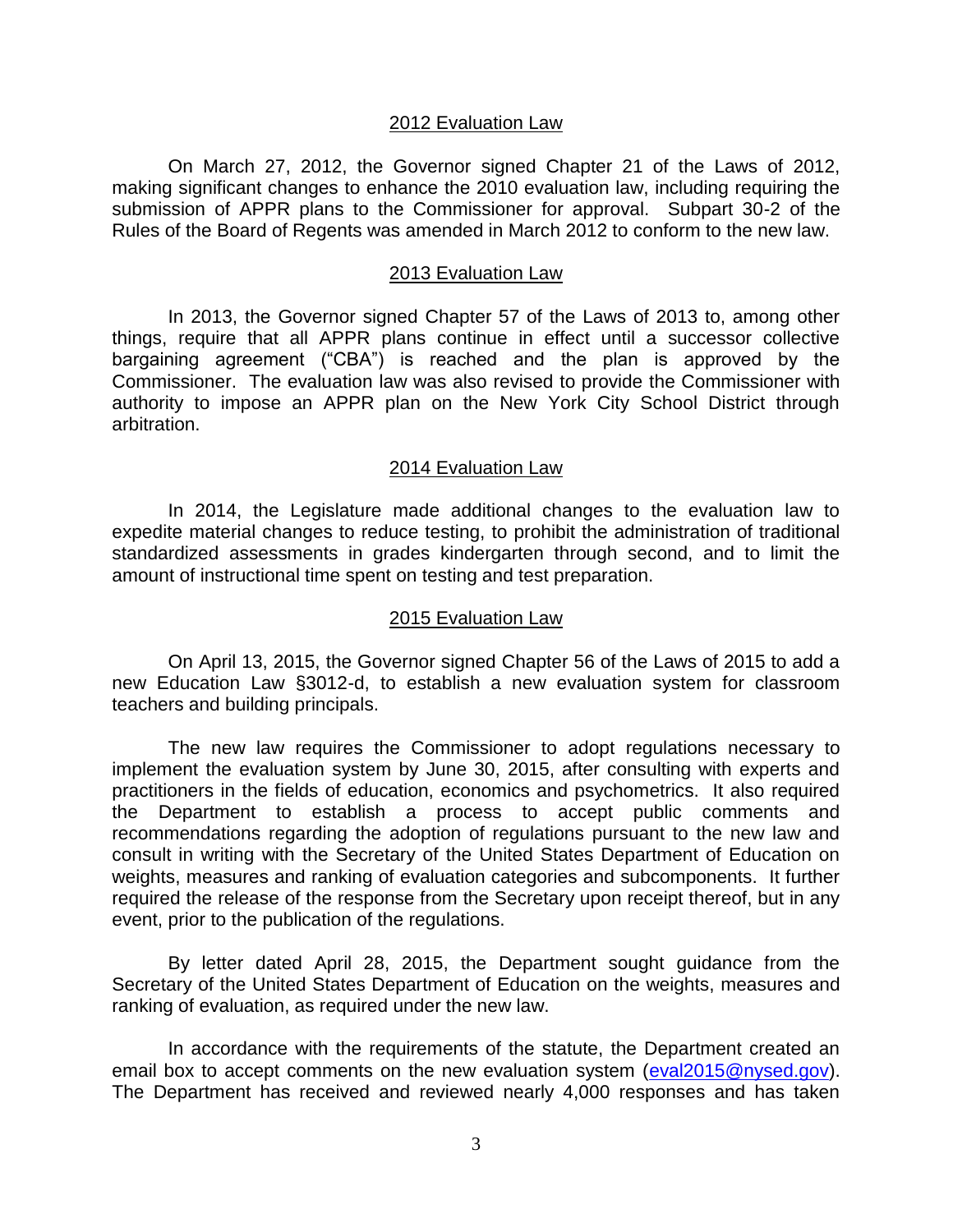these comments into consideration in formulating the proposed amendments. In addition, the Department held a Learning Summit on May 7, 2015, wherein the Board of Regents hosted a series of panels to provide recommendations to the Board on the new evaluation system. Such panels included experts in education, economics, and psychometrics and State-wide stakeholder groups including but not limited to NYSUT, UFT, School Boards, NYSCOSS and principal and parent organizations. Since the new law was enacted in April, the Department has also been separately meeting with individual stakeholder groups and experts in psychometrics to discuss their recommendations on the new evaluation system.

The proposed amendment reflects areas of consensus among the groups, and in areas where there were varying recommendations, the Department attempted to reconcile those differences to reflect best practices while also taking into consideration recommendations in the Testing Reduction Report regarding the reduction of unnecessary testing.

## **Proposed amendment**

The proposed rule conforms the regulations to the provisions of the 2015 legislation by making the following major changes to Subpart 30-2 of the Rules of the Board of Regents.

The title of section 30-2 and section 30-2.1 are amended to clarify that Subpart 30-2 only applies to APPRs conducted prior to the 2015-2016 school year or APPRs conducted pursuant to a CBA entered into on or before April 1, 2015 which remains in effect on or after April 1, 2015 until a subsequent agreement is reached.

Section 30-2.1(d) is amended to clarify that a school district or BOCES has an unfettered statutory right to terminate a probationary teacher or principal for any statutorily and constitutionally permissible reason, including but not limited to misconduct, and until a tenure decision is made, the performance of a teacher or principal in the classroom or school. Section 30-2.11 also clarifies that a school district or BOCES may terminate a probationary teacher or principal during an appeal for any statutorily and constitutionally permissible reason, including a teacher's or principal's performance.

A new Subpart 30-3 is added to implement the new evaluation system.

Section 30-3.1 clarifies that the new evaluation system only applies to CBA's entered into after April 1, 2015 unless the agreement relates to the 2014-2015 school year only. It further clarifies that nothing in the new Subpart shall be construed to abrogate any conflicting provisions of any CBA in effect on or after April 1, 2015 during the term of such agreement and until entry into a successor CBA agreement. It further clarifies that APPRs shall be a significant factor for employment decisions and teacher and principal development, consistent with the prior law. It also clarifies the unfettered right to terminate a probationary teacher or principal for any statutorily and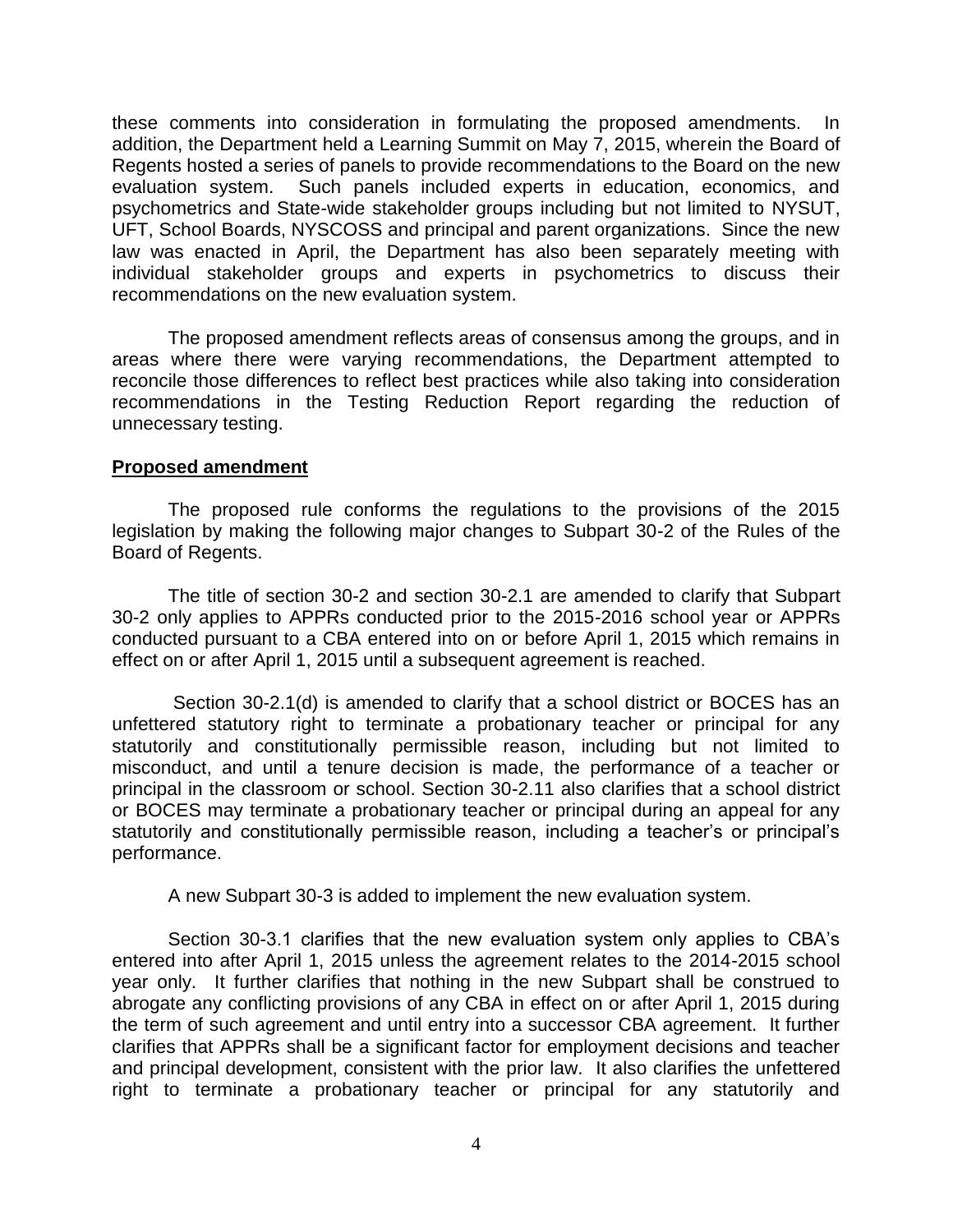constitutionally permissible reason. This section also provides that the Board will convene workgroup(s) comprised of stakeholders and experts in the field to provide recommendations to the Board on assessments and evaluations that could be used for APPRs in the future.

Section 30-3.2 defines several terms used in the Subpart.

Section 30-3.3 prescribes the requirements for APPR plans submitted under the new Subpart.

## **New Teacher Evaluation Requirements**

Section 30-3.4 describes the standards and criteria for conducting APPRs of classroom teachers under the new law. The new law requires teachers to be evaluated based on two categories: the student performance category and the teacher observation category.

## **Student performance category**

The first category has two subcomponents, one mandatory and the other optional. For the first mandatory component, teachers shall be evaluated as follows:

- For teachers whose courses end in a State created or administered test for which there is a State-provided growth model and at least 50% of a teacher's students are covered under the State-provided growth measure, such teachers shall have a State-provided growth score based on such model.
- For a teachers whose course does not end in a State created or administered test or where less than 50% of the teacher's students are covered under the State-provided growth measure, such teachers shall have a Student Learning Objective ("SLO") consistent with a goal setting process determined or developed by the Commissioner that results in a student growth score; provided that for any teacher whose course ends in a State created or administered assessment for which there is no State-provided growth model, such assessment must be used as the underlying assessment for such SLO.

The second optional subcomponent shall be comprised of the one or more the following options, as determined locally:

> A second State-provided growth score on a State-created or administered test; provided that the State provided growth measure is different than that used in the required subcomponent of the student performance category, which may include one or more of the following measures: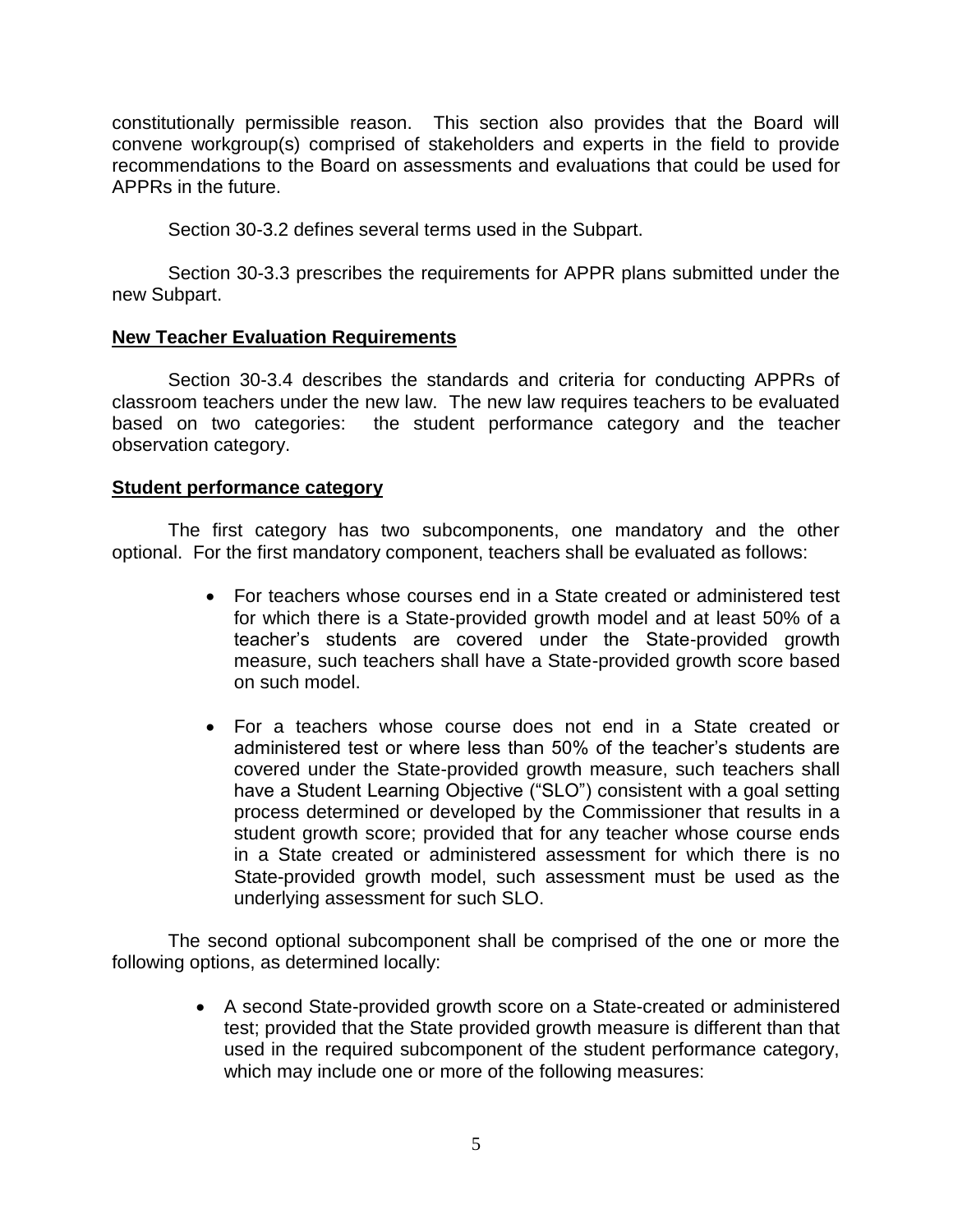- o a teacher-specific growth score computed by the State based on percentage of students who achieve a State-determined level of growth (e.g., percentage of students whose growth is above the median for similar students);
- o school-wide growth results based on a State-provided school-wide growth score for all students attributable to the school who took the State English language arts or math assessment in grades 4-8; or
- o school-wide, group, team, or linked growth results using available State-provided growth scores that are locally-computed;
- A growth score based on a state designed supplemental assessment calculated using a State provided or approved growth model.

The law requires the Commissioner to establish weightings and scoring ranges for the subcomponents of the student performance category. The proposed amendment applies the following weights to each of the subcomponents:

- If a district does not locally select to use the optional second student growth subcomponent, then the mandatory subcomponent shall be weighted at 100%.
- If the optional second student growth subcomponent is selected, then the weightings shall be established locally, provided that the mandatory student growth subcomponent shall be weighted at a minimum of 50% and the optional student growth subcomponent shall be weighted no more than 50%.

Each measure used in the student performance category (State provided growth score, SLOs, State-designed supplemental assessments) must result in a score between 0 and 20. The State will generate scores of 0-20 for measures using a State-provided growth score. Districts shall calculate scores for SLOs in accordance with the table provided in the proposed amendment; provided however that for teachers with courses with small "n" sizes as defined by the Commissioner in quidance, districts shall calculate scores for SLOs using a methodology prescribed by the Commissioner in guidance. For all other measures that are not State-provided growth measures, scores of 0-20 shall be computed locally in accordance with the State provided or approved growth model used.

# **Teacher observation category**

The second subcomponent shall be comprised of three subcomponents; two mandatory and one optional. The two mandatory subcomponents shall be based on:

> • one observation that shall be conducted by a principal or other trained administrator; and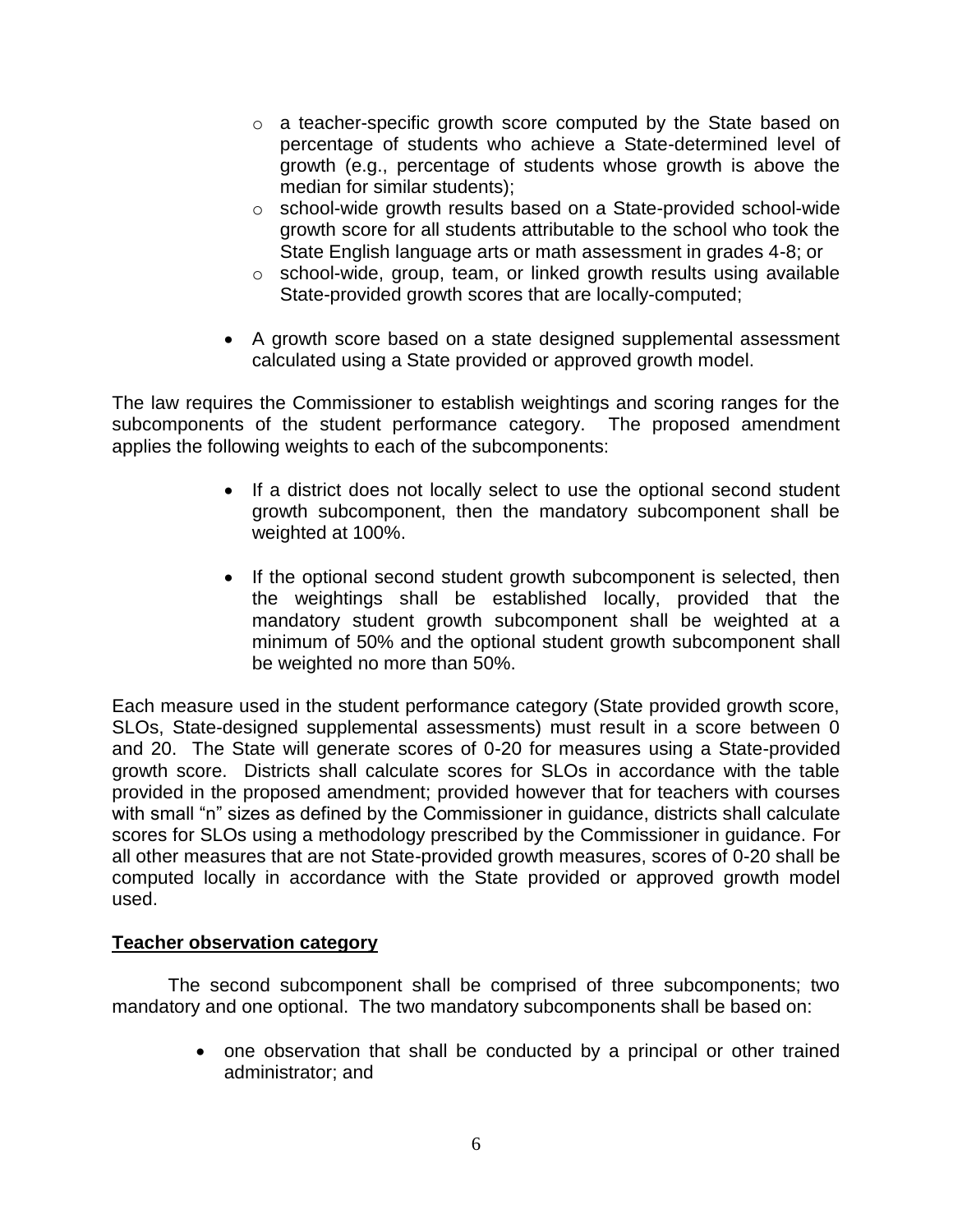- a second observation that shall be conducted by one or more impartial independent trained evaluator(s) selected and trained by the district. An independent trained evaluator may be employed within the district, but may not be assigned to the same school building as the teacher being evaluated.
- One of the mandatory observations must be unannounced.

The third optional subcomponent may include:

 classroom observations conducted by a trained peer teacher rated Effective or Highly Effective on his or her overall rating in the prior school year from the same school or from another school in the district.

The law also requires the Commissioner to establish the frequency and duration of observations in regulations. The proposed amendment allows the frequency and duration of observations to be established locally.

This section also requires all observations to be conducted using a teacher practice rubric approved by the commissioner pursuant to a Request for Qualification ("RFQ") process, unless the district has an approved variance from the Commissioner and prescribes parameters for the observations category.

The law further requires the Commissioner to establish weightings and scoring ranges for the subcomponents of the teacher observation category. The proposed amendment provides that the weighting of the subcomponents within the teacher observation category shall be established locally within the following constraints:

- observations conducted by a principal or other trained administrator shall be weighted at a minimum of 80%.
- observations conducted by independent impartial observers shall be weighted at a minimum of 10%.
- if a district selects to use the optional third observation subcomponent, then the weighting assigned to the optional observations conducted by peers shall be established locally within the constraints outlined above.

The overall observation score shall be converted into an overall rating pursuant to the ranges identified in the proposed amendment.

## **New Principal Evaluation Requirements**

Section 30-3.5 describes the standards and criteria for conducting APPRs of building principals under the new law. The new law requires the Commissioner to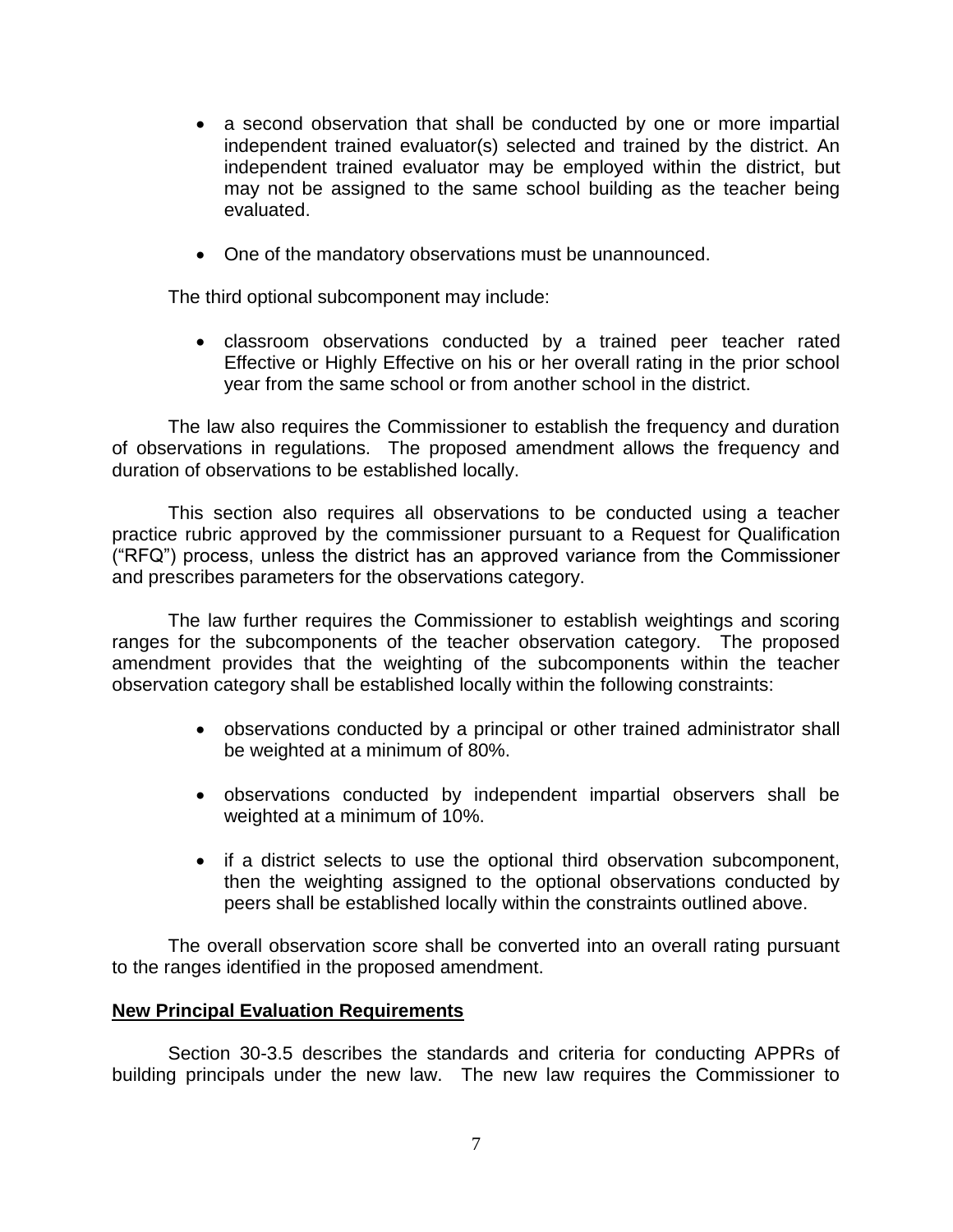establish a principal evaluation system that is aligned to the new teacher evaluation system set forth in Education Law §3012-d.

To implement the new law, the proposed amendment requires building principals to be evaluated based on two categories: the student performance category and the school visit category.

The first category has two subcomponents, one mandatory and the other optional. For the first mandatory subcomponent, principals shall be evaluated as follows:

- For principals with at least 30% of their students covered under a Stateprovided growth measure, such principal shall have a State-provided growth score based on such model.
- For principals where less than 30% of their students are covered under a State-provided growth measure, such principals shall have a SLO consistent with a goal setting process determined or developed by the Commissioner that results in a student growth score; provided that for any teacher whose course ends in a State created or administered assessment for which there is no State-provided growth model, such assessment must be used as the underlying assessment for such SLO.

If the district opts to use the second optional subcomponent, it shall be comprised of one or more of the following measures:

- A second State-provided growth score on a State-created or administered test; provided that the State provided growth measure is different than that used in the required subcomponent of the student performance category, which may include one or more of the following measures:
	- o a principal-specific growth score computed by the State based on percentage of students who achieve a State-determined level of growth (e.g., percentage of students whose growth is above the median for similar students); and/or
	- o school-wide, group, team, or linked growth results using available State-provided growth scores that are locally-computed
	- A growth score based on a state designed supplemental assessment calculated using a State provided or approved growth model.

The law requires the Commissioner to establish weightings and scoring ranges for the subcomponents of the student performance category. The proposed amendment applies the following weights to each of the subcomponents: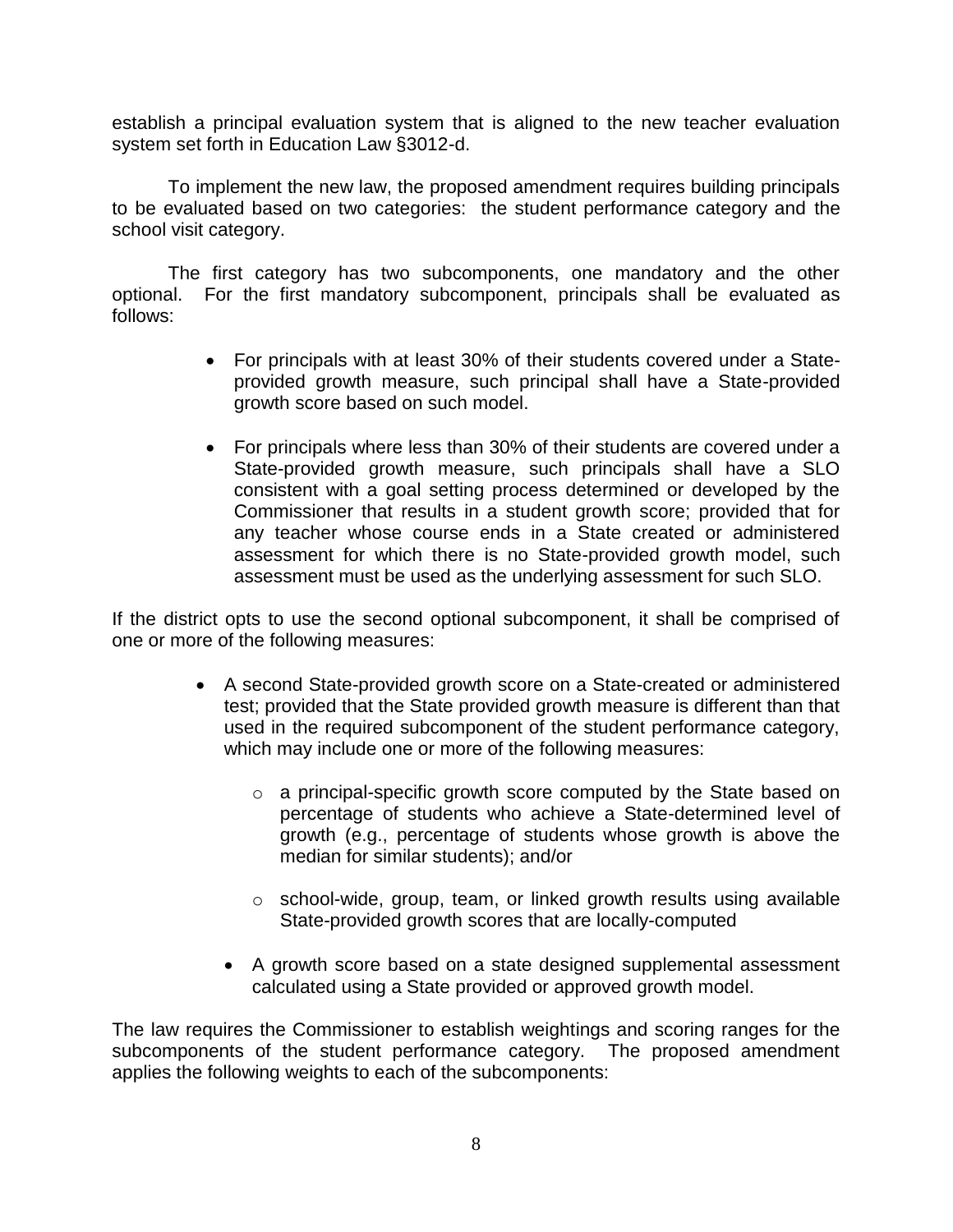- If a district does not locally select to use the optional second student growth subcomponent, then the mandatory subcomponent shall be weighted at 100%.
- If the optional second student growth subcomponent is selected, then the mandatory subcomponent shall be weighted at a minimum of 50% and the optional second subcomponent shall be weighted at no more than 50%.

Each measure used in the student performance category (State provided growth score, SLOs, State-designed supplemental assessments) must result in a score between 0 and 20. The State will generate scores of 0-20 for measures using a State-provided growth score. Districts shall calculate scores for SLOs in accordance with the table provided in the proposed amendment; provided however that for teachers with courses with small "n" sizes as defined by the Commissioner in guidance, districts shall calculate scores for SLOs using a methodology prescribed by the Commissioner in guidance. For all other measures that are not State-provided growth measures, scores of 0-20 shall be computed locally in accordance with the State provided or approved growth model used.

# **Principal school visit category**

The principal school visit category shall be comprised of three subcomponents; two mandatory and one optional. The two mandatory subcomponents shall be based on:

- one school visit shall be conducted by the principal's supervisor or other trained administrator; and
- a second school visit shall be conducted by one or more impartial independent trained evaluator(s) selected and trained by the district. An independent trained evaluator may be employed within the district, but may not be assigned to the same school building as the principal being evaluated.

One of the mandatory school visits must be unannounced.

The third optional subcomponent may include:

• School visits conducted by a trained peer administrator rated Effective or Highly Effective on his or her overall rating in the prior school year from the same school or from another school in the district.

The law also requires the Commissioner to establish the frequency and duration of school visits in regulations. The proposed amendment requires the frequency and duration of observations to be set locally.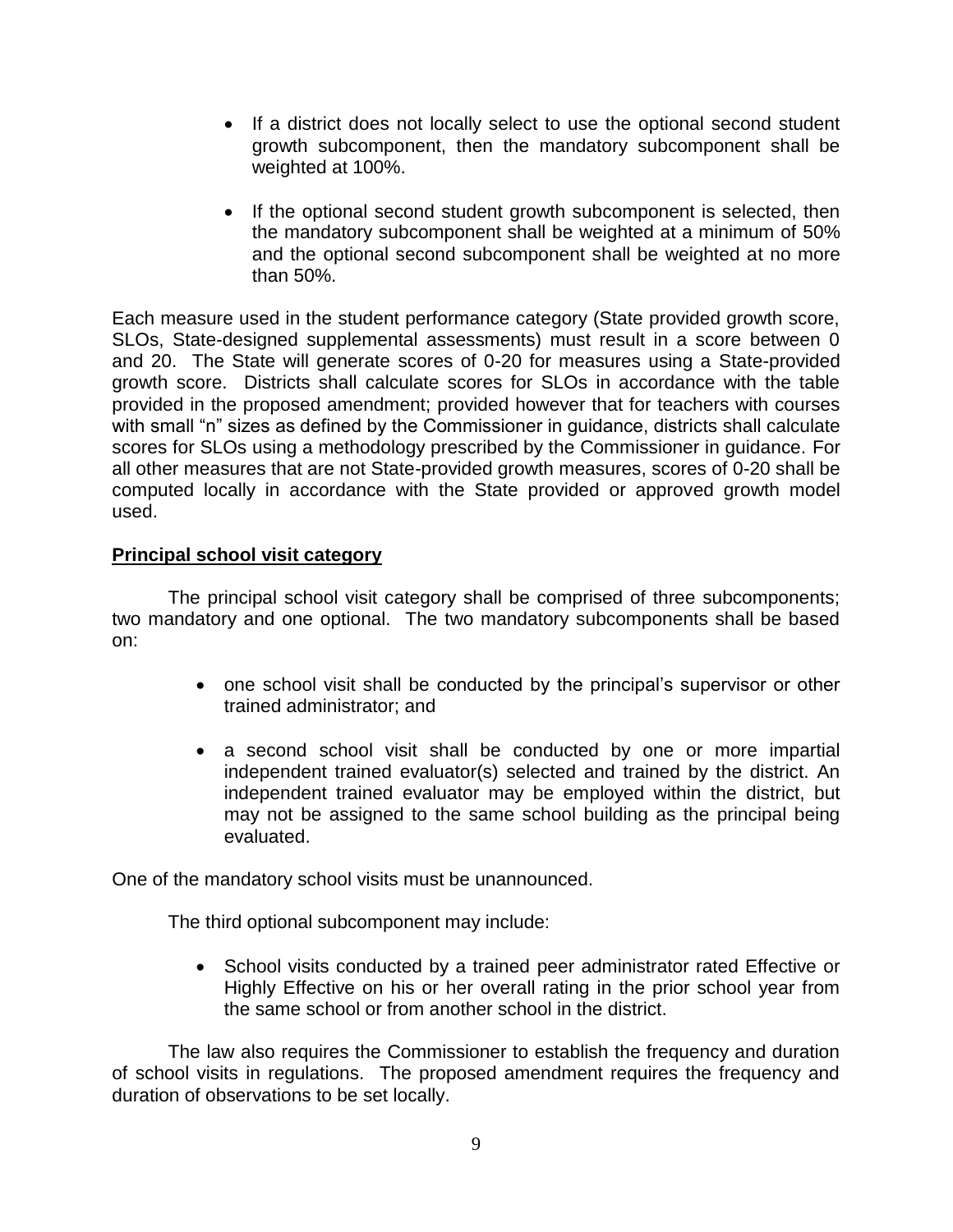The section also requires all school visits to be conducted using a principal practice rubric approved by the Commissioner pursuant to a Request for Qualification ("RFQ") process, unless the district has an approved variance from the Commissioner.

This section further prescribes parameters for the school visits category. The law requires the Commissioner to establish weightings and scoring ranges for the subcomponents of the school visits category. The proposed amendment provides that the weighting of the subcomponents within the principal school visits category shall be established locally within the following constraints:

- School visits conducted by the principal's supervisor or other trained administrator shall be weighted at a minimum of 80%.
- School visits conducted by independent impartial trained evaluators shall be weighted at a minimum of 10%.
- If a district selects to use the optional third observation subcomponent, then the weighting assigned to the optional school visits conducted by peers shall be established locally within the constraints outlined above.

The overall school visit category score shall be converted into an overall rating pursuant to the ranges identified in the proposed amendment.

Section 30-3.6 describes how the overall rating is computed, based on the evaluation matrix established by the new law, which combines the teacher's or principal's ratings on the student performance category and the observation/school visit category:

|                                      |                                | <b>Observation / School Visit</b>        |                  |                          |                    |
|--------------------------------------|--------------------------------|------------------------------------------|------------------|--------------------------|--------------------|
|                                      |                                | <b>Highly</b><br><b>Effective</b><br>(H) | Effective<br>(E) | Developing<br><u>(D)</u> | Ineffective<br>(1) |
| <b>Performance</b><br><b>Student</b> | <b>Highly</b><br>Effective (H) | $\overline{\mathsf{H}}$                  | $\underline{H}$  | E                        | <u>D</u>           |
|                                      | Effective (E)                  | H                                        | E                | E                        | D                  |
|                                      | Developing<br><u>(D)</u>       | E                                        | E                | $\overline{\mathsf{D}}$  | Т                  |
|                                      | Ineffective (I)                | $\mathsf{D}^{\star}$                     | $\mathsf{D}^*$   |                          |                    |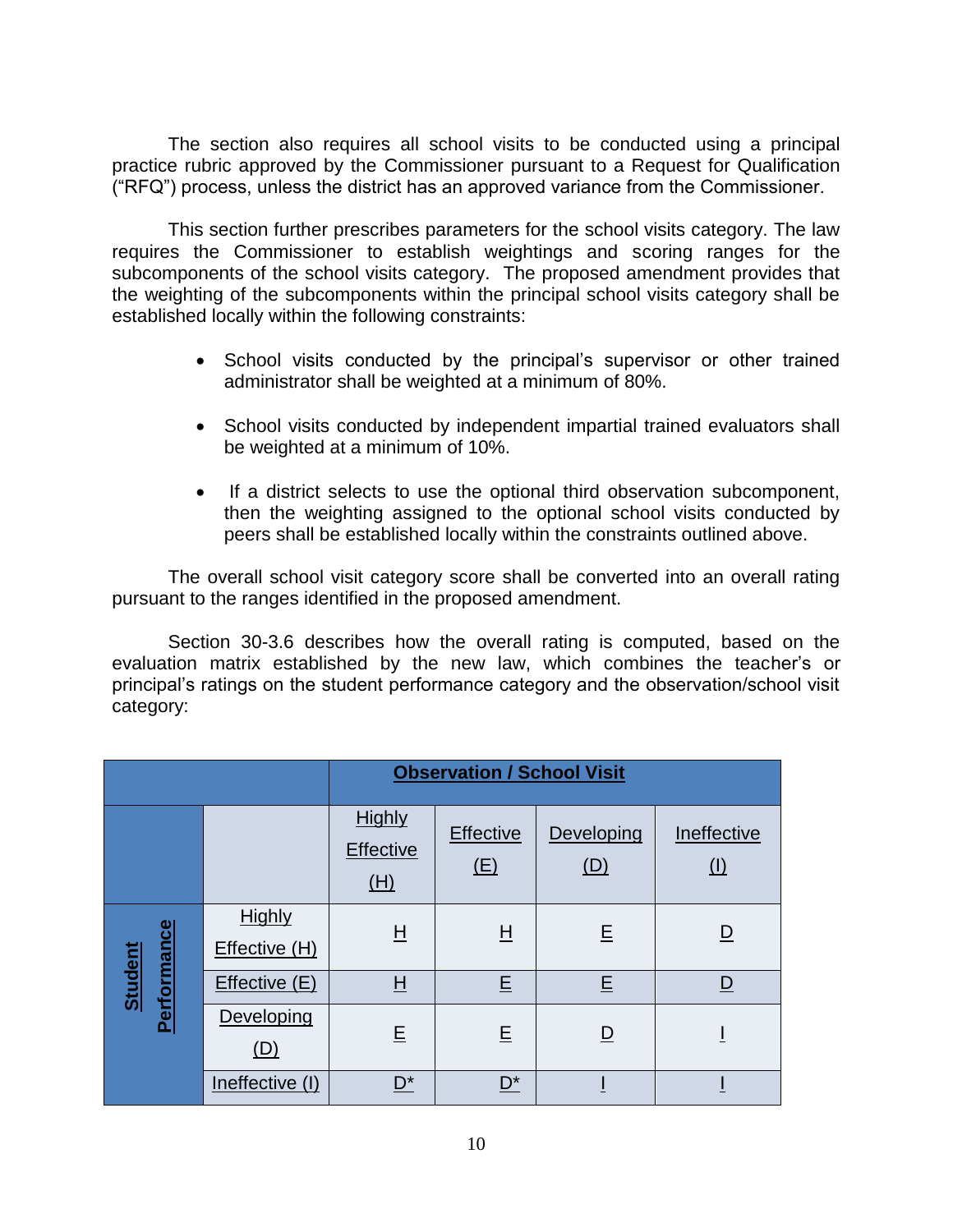*\*If a teacher is rated ineffective on the student performance category and a Statedesigned supplemental assessment was included as an optional subcomponent of the student performance category, the teacher can be rated no higher than ineffective overall pursuant to Education Law §§5(a) and 7.* 

This section also provides that it must be possible to obtain each point in the scoring ranges, including 0, for each subcomponent and category. It further requires that the superintendent, district superintendent or Chancellor and the president of the collective bargaining representative, where one exists, must certify in the APPR plan that the evaluation system will use the weights and scoring ranges provided by the Commissioner and that the process by which weights and scorings are assigned to subcomponents and categories is transparent and available to those being rated before the beginning of each school year.

Section 30-3.7 lists the prohibited elements set forth in Education Law §3012-d, which precludes districts/BOCES from using the following as part of a teacher's and/or principal's evaluation:

- evidence of student development and performance derived from lesson plans, other artifacts of teacher practice, and student portfolios, except for student portfolios measured by a State-approved rubric where permitted by the department;
- use of an instrument for parent or student feedback;
- use of professional goal-setting as evidence of teacher or principal effectiveness;
- any district or regionally-developed assessment that has not been approved by the department; and
- any growth or achievement target that does not meet the minimum standards as set forth in regulations of the commissioner adopted hereunder.

Sections 30-3.8 and 30-3.9 set forth the approval processes for student assessments and teacher and principal practice rubrics.

Section 30-3.10 sets forth the training requirements for evaluators and lead evaluators; which now requires evaluators and lead evaluations to be trained on certain prescribed elements relating to observations and the applicable teacher/principal practice rubrics pursuant to Education Law §3012-d(15).

Section 30-3.11 addresses teacher and principal improvement plans, which now allows the superintendent in the exercise of his or her pedagogical judgment to develop and implement the improvement plans pursuant to Education Law §3012-d(15).

Section 30-3.12 addresses appeal procedures. Currently, the regulations set forth the grounds for an appeal which includes the ability of a teacher or principal to challenge the substance of their APPR in an appeal. The proposed amendment defines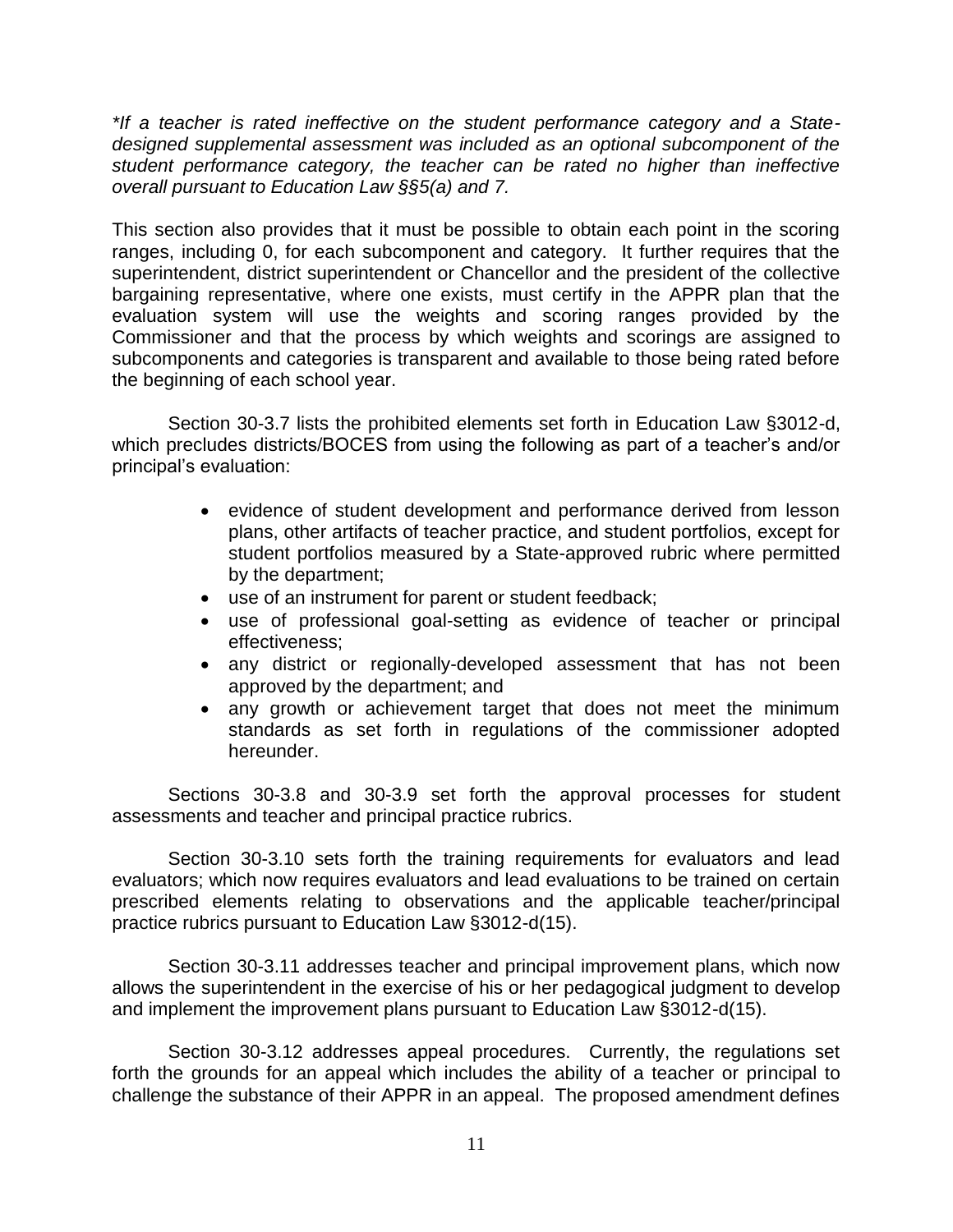the substance of an APPR to include appeals in circumstances where a teacher or principal is rated Ineffective on the student performance category, but rated Highly Effective on the observation/school visit category based on an anomaly, as determined locally pursuant to Education Law §3012-d(15).

Section 30-3.13, which addresses monitoring and consequences for noncompliance, which now allows the Department to require changes to a CBA pursuant to Education Law §3012-d(15).

Section 30-3.14 codifies the statutory requirement that no student be assigned to two teachers in the same subject in two consecutive school years, each of whom received a rating of Ineffective pursuant to an evaluation conducted pursuant to Education Law §3012-d in the school year immediately prior to the year in which the student is placed in the teacher's classroom. The proposed amendment provides for a teacher-specific waiver from the Department from such requirement where it is impracticable to comply with this requirement.

Section 30-3.15 describes the extent to which provisions of Education Law §3012-c(2)(d), (k), (k-1), (k-2) and (l), (4), (5), (5-a), (9) and (10) are carried over into the new evaluation system, as required by Education Law §3012-d(15).

#### **Revisions to the Proposed Amendment following the public comment period**

Following the original 45-day public comment period required under the State Administrative Procedure Act, the proposed amendment was revised in several places at the September Regents meeting as follows:

First, the Department has decided to reexamine the State growth model, which will take additional time. In the interim, the Department has amended Subpart 30-2 and 30-3 to prescribe an appeals process whereby certain teachers or principals who were rated Ineffective on their State-provided growth score may appeal to the Department from their State-provided growth score based on certain anomalies described in the regulation. The appeals process would apply to growth scores for the 2014-2015 school year and thereafter until the growth model has been re-examined by the Department and appropriate experts in the field.

The Department has also revised the regulation to provide for a hardship waiver from the requirement for an independent observer for rural school districts and for school districts with one registered school who would be unduly burdened if they were required to retain an independent evaluator. A school district would need to demonstrate that due to the size and limited resources of the school district it is unable to find an independent evaluator within a reasonable proximity to the school district. In lieu of an independent evaluator, the school district would be required to have a second evaluation conducted by a trained evaluator, who is different from the supervisor or evaluator who conducted the first evaluation.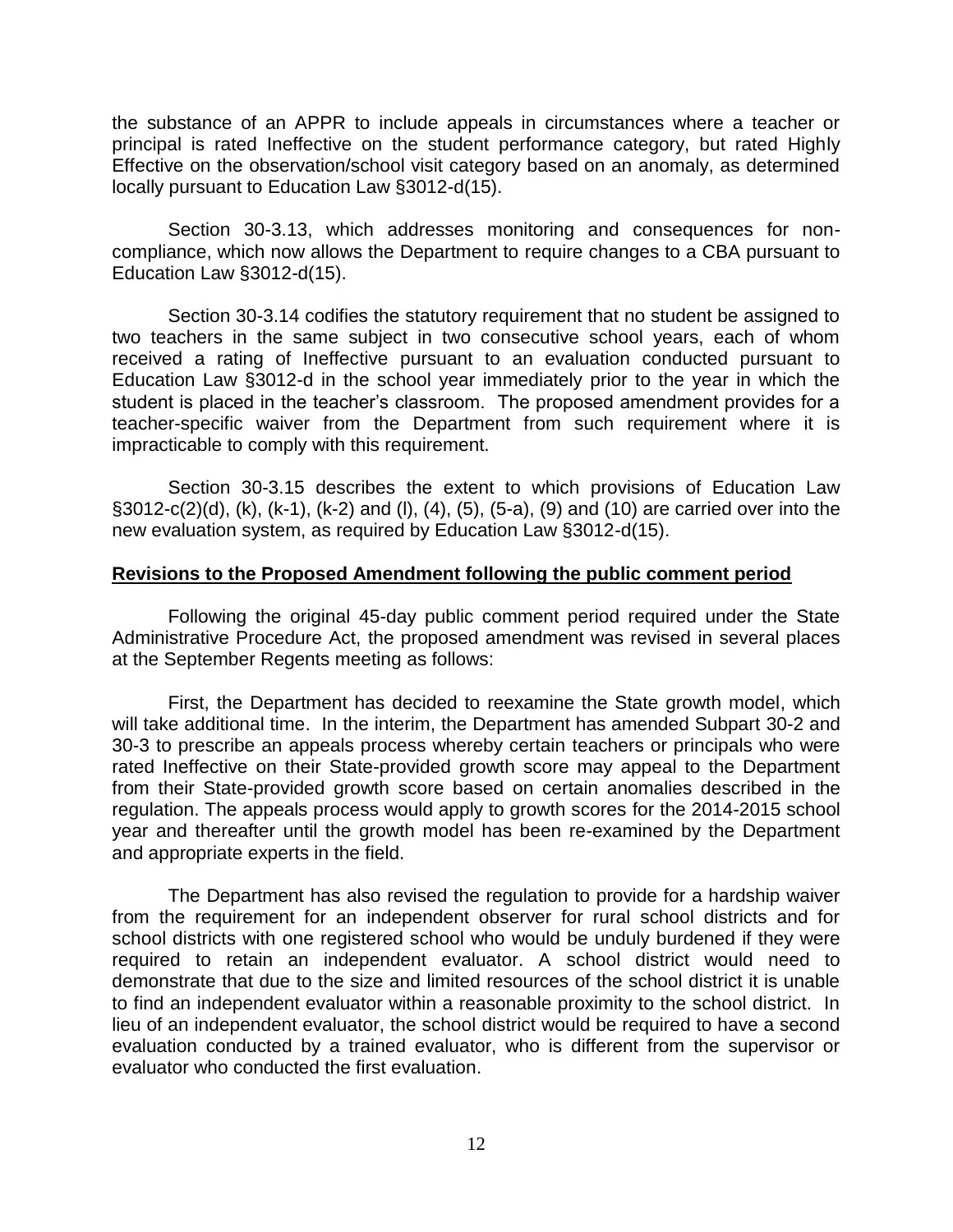Also, in response to concerns relating to a teacher's/principal's privacy, the Department revised the provisions in the June regulations relating to teacher/principal privacy to eliminate the requirement that parents be provided with the scores/ratings on the student performance and observation categories and instead, are requiring that Education Law §3012-c apply without modification, except that there is no composite effectiveness score under Education Law §3012-d.

The Department also received several comments on the use of artifacts. Education Law §3012-d(10)(b) requires implementation of the observation category to be subject to local negotiation. Therefore, while no additional changes were made in response to these comments, the regulations adopted by the Board at its June meeting recognize that parts of the rubric that are not observable during classroom observations may be incorporated into the observation score where they are observed during any optional pre- or post-observation review or other natural conversations between teachers and their evaluators.

In response to comments received (which are described in detail in the Assessment of Public Comment, which is attached as Exhibit C), while not required to do so, the Department has revised the Regulatory Impact Statement for the proposed amendment to recite the analysis and research behind the State-provided growth model and the proposed amendment, which implements the provisions of Education Law §3012-d.

The Department also made the following technical amendments to the proposed amendment:

The Department modified section 100.2(o) of the Commissioner's regulation to conform to Education Law §3012-d.

The Department clarified that a teacher's and principal's score and rating on the observation/school visit category *and in the student performance category*, if available, shall be computed and provided to the teacher or principal, in writing, by no later than the last day of the school year for which the teacher or principal is being measured, but in no case later than September 1<sup>st</sup> of the school year next following the school year for which the teacher or principal's performance is measured. This will ensure that a teacher's or principal's score on SLO's used for the mandatory component and their scores on the optional subcomponent, if used, are provided on or before September 1<sup>st</sup>.

The Department further clarified that nothing in this Subpart shall be construed to limit the discretion of a board of education or superintendent of schools *or other trained administrator* from conducting school visits of a principal in addition to those required under this section for non-evaluative purposes.

Consistent with the requirements for the teacher evaluation system, the Department revised the proposed amendment to eliminate references to a supervisor or other trained administrator from the requirement for unannounced school visits and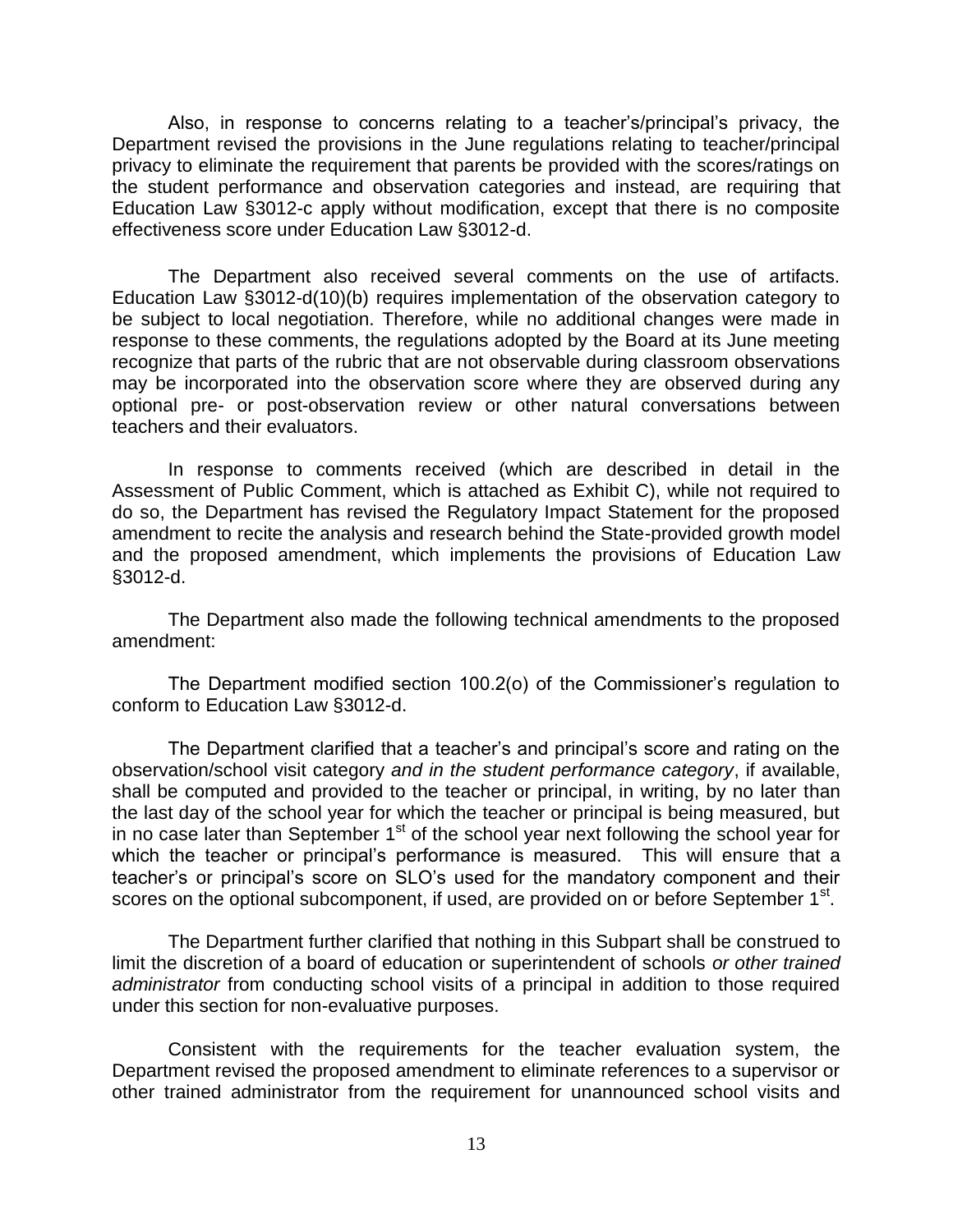instead just generally provides that at least one mandatory school visit shall be unannounced in an effort to be aligned to the teacher evaluation system.

Pursuant to the State Administrative Procedure Act, the Revised Rule Making was published in the State Register on October 7, 2015 and a 30-day public comment period followed. An Assessment of the Public Comment received is attached as Attachment C.

## **Recommendation**

Staff recommends that the Board of Regents take the following actions:

VOTED: That the Title of Subpart 30-2, subdivisions (b) and (d) of section 30-2.1, subdivision (c) of section 30-2.11 of the Rules of the Board of Regents and subdivision (o) of section 100.2 of the Commissioner's regulations be amended and a new section 30-2.13 and Subpart 30-3 of the Rules of the Board of Regents be added, as submitted, effective January 23, 2016, as an emergency action upon a finding by the Board of Regents that such action is necessary for the preservation of the general welfare in order to timely implement the provisions of Subpart E of Part EE of Chapter 56 of the Laws of 2015 relating to a new annual evaluation system for classroom teachers and building principals and thereby ensure that school districts and BOCES may timely implement the new evaluation requirements for classroom teachers and building principals in accordance with the statute and to ensure that the emergency rule adopted at the June meeting and revised at the September and November 2015 meetings remains continuously in effect until it can be adopted as a permanent rule; and

VOTED: That subdivision (c) of section 30-2.11 of the Rules of the Board of Regents and subdivision (o) of section 100.2 of the Commissioner's regulations be amended and a new section 30-2.13 and Subpart 30-3 of the Rules of the Board of Regents be added, as submitted, effective January 27, 2016.

## **Timetable for Implementation**

If adopted at the January 2016 meeting, the emergency rule will take effect on January 23, 2016 and the permanent rule will become effective on January 27, 2016.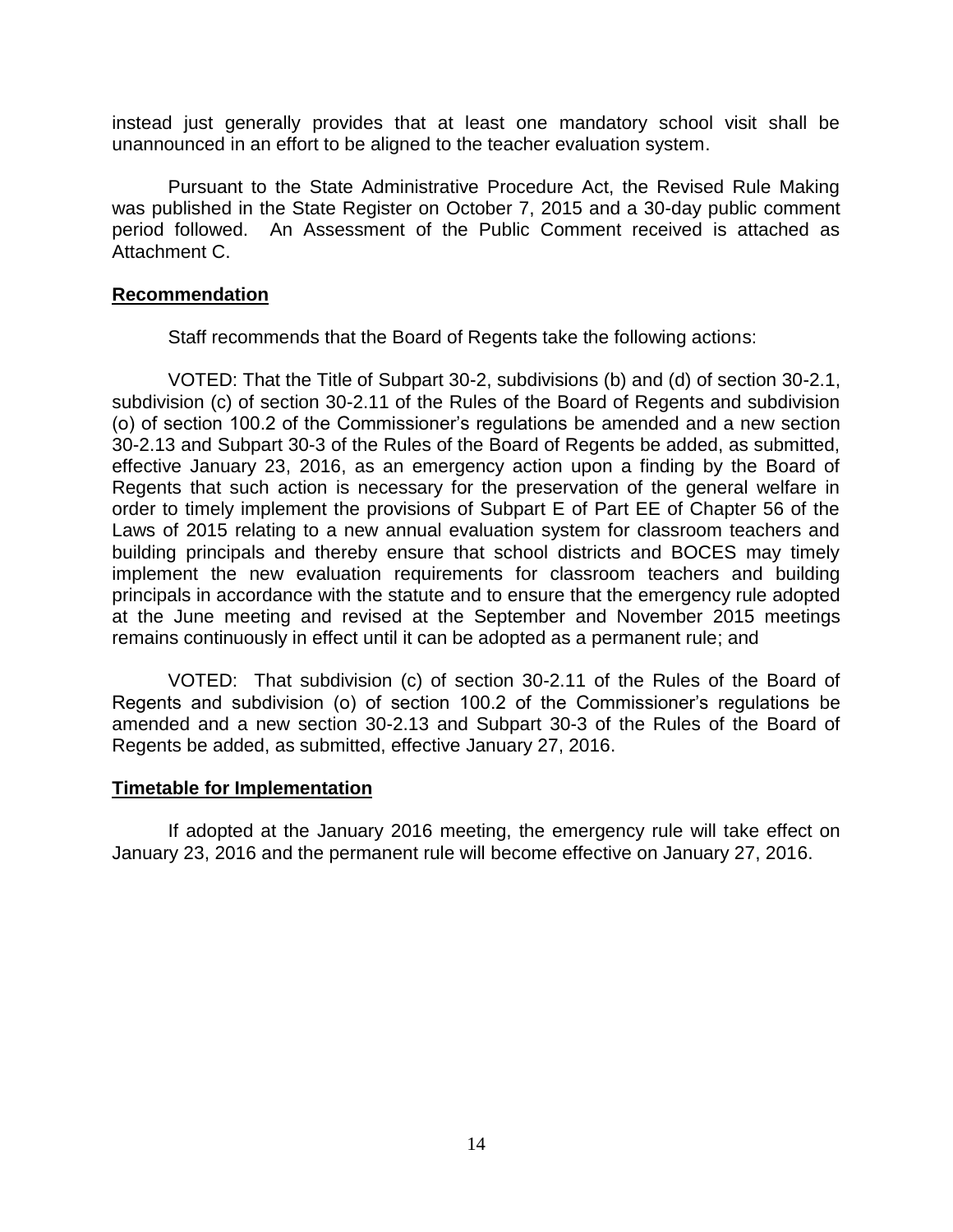#### **Attachment A**

#### AMENDMENT TO THE RULES OF THE BOARD OF REGENTS

Pursuant to sections 101, 207, 215, 305, 3009, 3012-c and section 3012-d of the Education Law and Chapter 56 of the Laws of 2015.

1. Subparagraph (ii) of paragraph (1) of section 100.2(o) of the Commissioner's regulations is amended, effective January 23, 2016, to read as follows:

(ii) Annual review. The governing body of each school district and BOCES shall ensure that the performance of all teachers providing instructional services or pupil personnel services, as defined in section 80-1.1 of this Title, is reviewed annually in accordance with this subdivision, except evening school teachers of adults enrolled in nonacademic, vocational subjects; and supplementary school personnel, as defined in section 80-5.6 of this Title, and any classroom teacher subject to the evaluation requirements prescribed in [Subpart] Subparts 30-2 and 30-3 of this Title.

2. The title of Subpart 30-2 of the Rules of the Board of Regents is amended effective January 23, 2016, to read as follows:

#### SUBPART 30-2

ANNUAL PROFESSIONAL PERFORMANCE REVIEWS OF CLASSROOM TEACHERS AND BUILDING PRINCIPALS CONDUCTED PRIOR TO THE 2015-2016 SCHOOL YEAR OR FOR ANNUAL PROFESSIONAL PERFORMANCE REVIEWS CONDUCTED PURSUANT TO A COLLECTIVE BARGAINING AGREEMENT ENTERED INTO ON OR BEFORE APRIL 1, 2015 WHICH REMAINS IN EFFECT ON OR AFTER APRIL 1, 2015 UNTIL A SUBSEQUENT AGREEMENT IS REACHED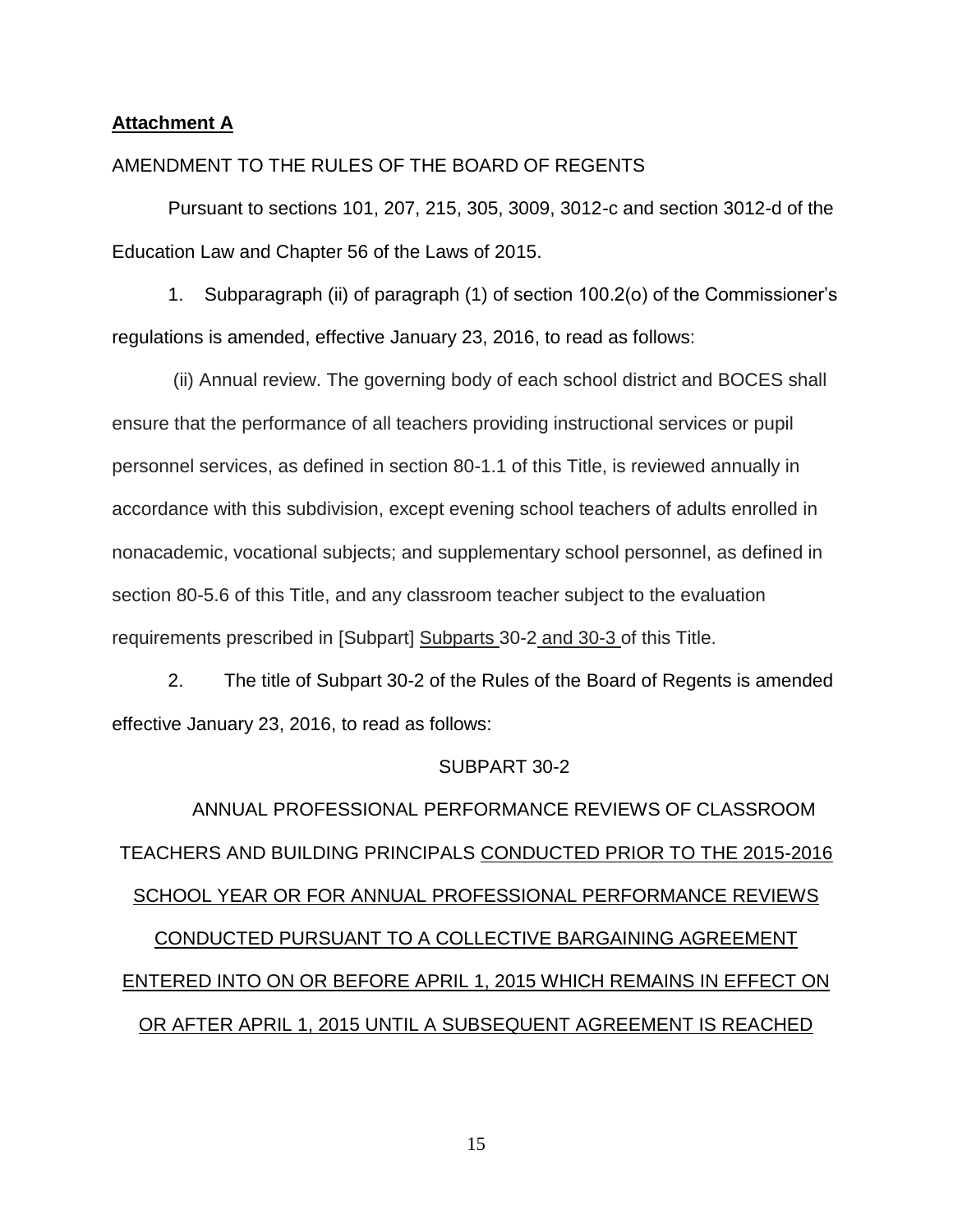3. Subdivision (b) of section 30-2.1 of the Rules of the Board of Regents is amended, effective January 23, 2016, to read as follows:

(b) For annual professional performance reviews conducted by school districts or BOCES [in] from the 2012-2013 school year [and any school year thereafter] through the 2015-2016 school year or for any annual professional performance review conducted pursuant to a collective bargaining agreement entered into on or before April 1, 2015 that remains in effect on and after April 1, 2015 until a successor agreement is reached, the governing body of each school district and BOCES shall ensure that the reviews of all classroom teachers and building principals are conducted in accordance with the requirements of section 3012-c of the Education Law and the provisions of this Subpart.

4. Subdivision (d) of section 30-2.1 of the Rules of the Board of Regents is amended, effective January 23, 2016, to read as follows:

(d) Annual professional performance reviews of classroom teachers and building principals conducted pursuant to this Subpart shall be a significant factor for employment decisions, including but not limited to, promotion, retention, tenure determinations, termination and supplemental compensation, in accordance with Education Law §3012-c(1). Nothing in this Subpart shall be construed to affect the unfettered statutory right of a school district or BOCES to terminate a probationary teacher or principal for any statutorily and constitutionally permissible reasons [other than the performance of the teacher or principal in the classroom or school,] including but not limited to misconduct, and until a tenure decision is made, the performance of the teacher or principal in the classroom or school. [For purposes of this subdivision,

16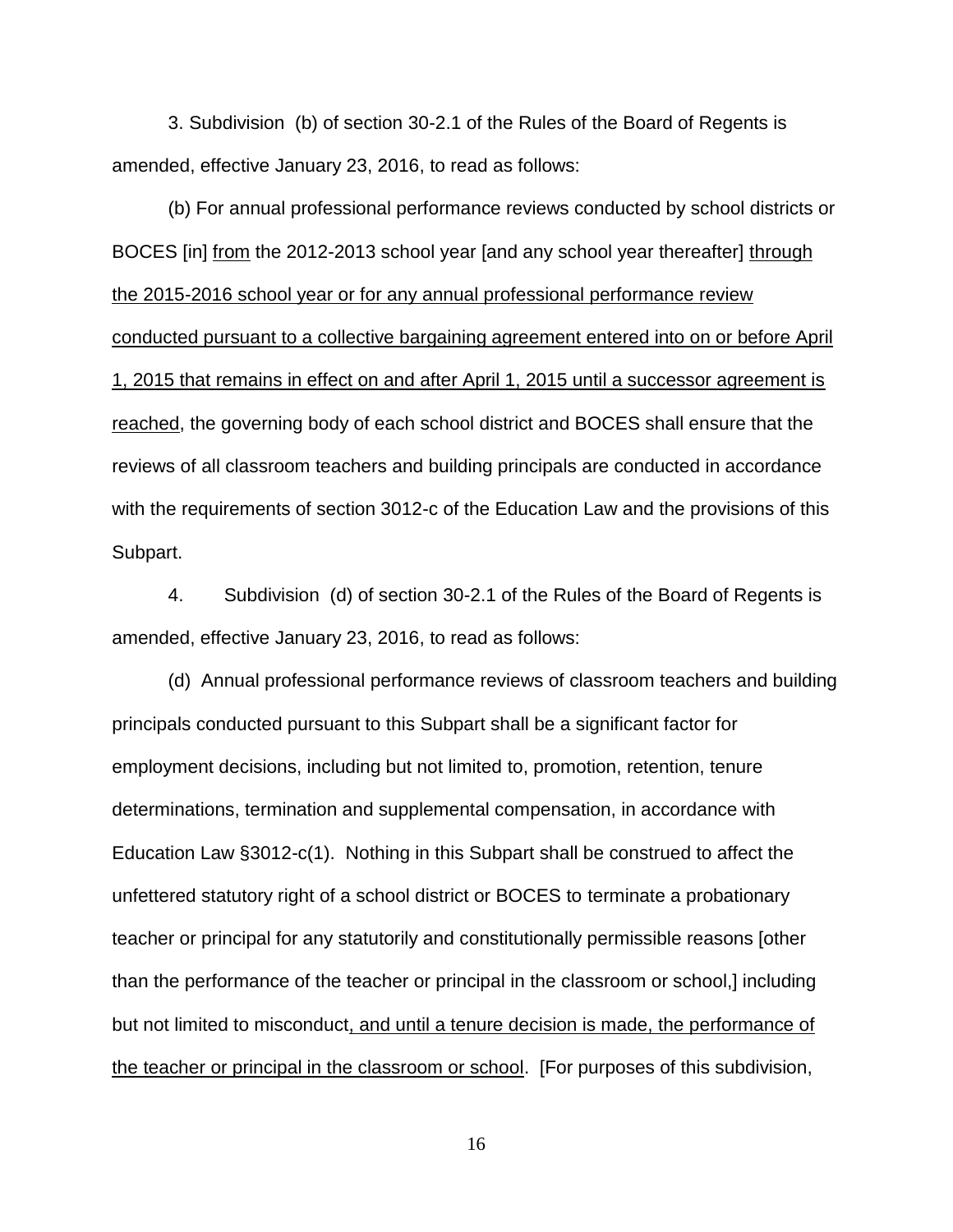Education Law §3012-c(1) and (5)(b), performance shall mean a teacher's or principal's overall composite rating pursuant to an annual professional performance review conducted under this Subpart.]

5. Subdivision (c) of section 30-2.11 of the Rules of the Board of Regents is amended, effective January 23, 2016, to read as follows:

(c) Nothing in this section shall be construed to alter or diminish the authority of the governing body of a school district or BOCES to grant or deny tenure to or terminate probationary teachers or probationary building principals during the pendency of an appeal pursuant to this section for statutorily and constitutionally permissible reasons [other than] including the teacher's or principal's performance that is the subject of the appeal.

6. A new section 30-2.13 of the Rules of the Board of Regents is added, effective January 23, 2016, to read as follows:

§30-2.13. Challenges to State-Provided Growth Score Results for the 2014-2015 School Year and Thereafter.

(a) A teacher/principal shall have the right to challenge their State-provided growth score under this Subpart; provided that the teacher/principal provides sufficient documentation that he/she meets at least one of the following criteria in their annual evaluation:

(1) a teacher/principal was rated Ineffective on his/her State-provided growth score and Highly Effective on the other measures of teacher/leader effectiveness subcomponent in the current year and was rated either Effective or Highly Effective on his/her State-provided growth score in the previous year; or

17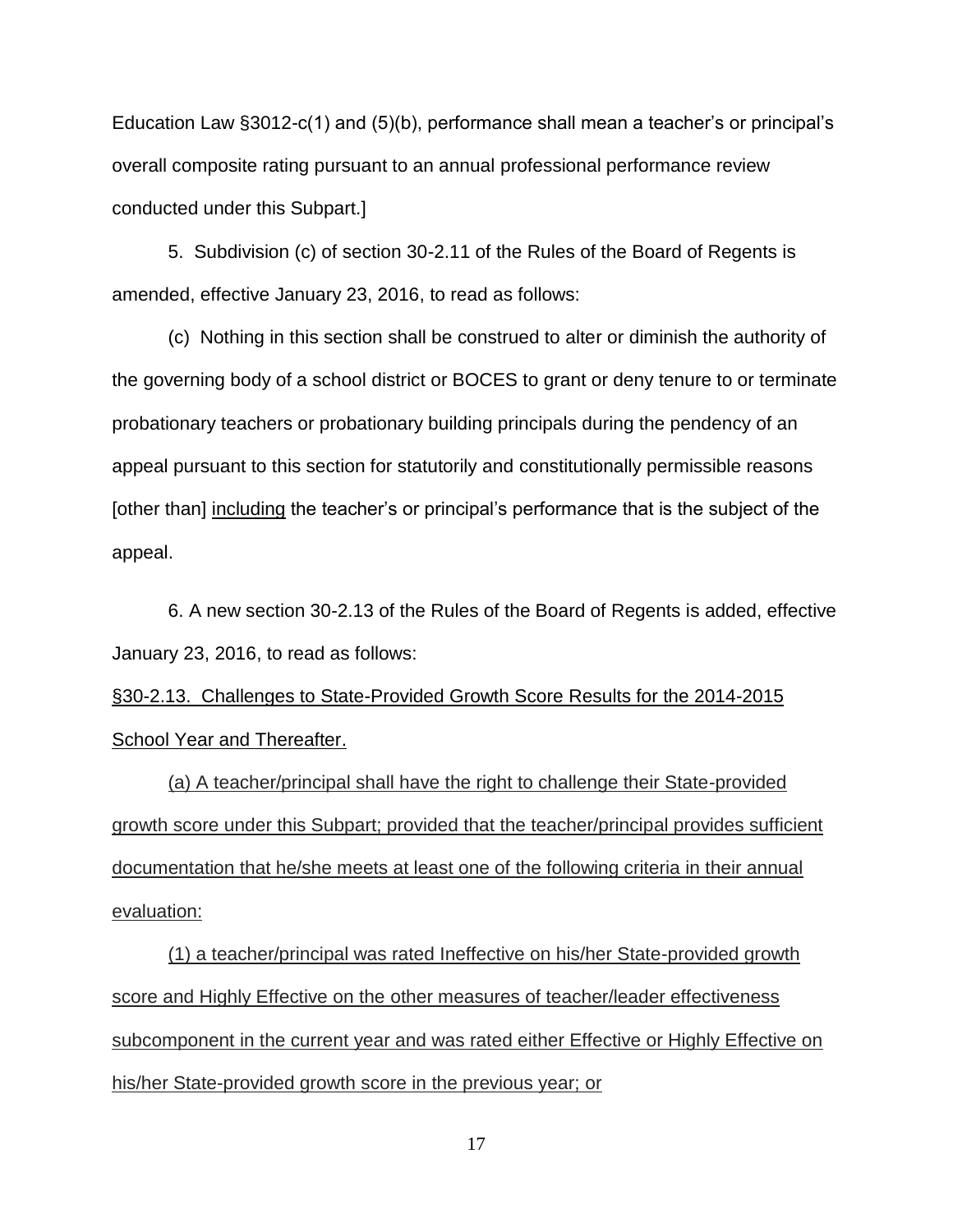(2) a high school principal of a building that includes at least all of grades 9-12, was rated Ineffective on the State-provided growth score but such percent of students as shall be established by the Commissioner in his/her school/program within four years of first entry into grade 9 received results on department-approved alternative examinations in English Language Arts and/or or mathematics as described in section 100.2(f) of this Title (including, but not limited to, advanced placement examinations, and/or International Baccalaureate examinations, SAT II, etc.) scored at proficiency (i.e., a Level 3 or higher).

(b) A teacher/principal shall submit an appeal to the Department, in a manner prescribed by the Commissioner, within 20 days of receipt of his/her overall annual professional performance review rating or the effective date of this section, whichever is later, and submit a copy of the appeal to the school district and/or BOCES. The school district and/or BOCES shall have ten days from receipt of a copy of such appeal to submit a reply to the Department.

(c) Based on the documentation received, if the Department overturns a teacher's/principal's rating on the State-provided growth score, the district/BOCES shall substitute the teacher's/principal's results on the back-up SLO developed by the district/BOCES for such teacher/principal. If a back-up SLO was not developed, then the teacher's/principal's overall composite score and rating shall be based on the portions of their annual professional performance review not affected by the nullification of the State-provided growth score. Provided, however, that following a successful appeal under paragraph (1) of subdivision (a) of this section, if a back-up SLO is used a teacher/principal shall not receive a score/rating higher than developing on such SLO.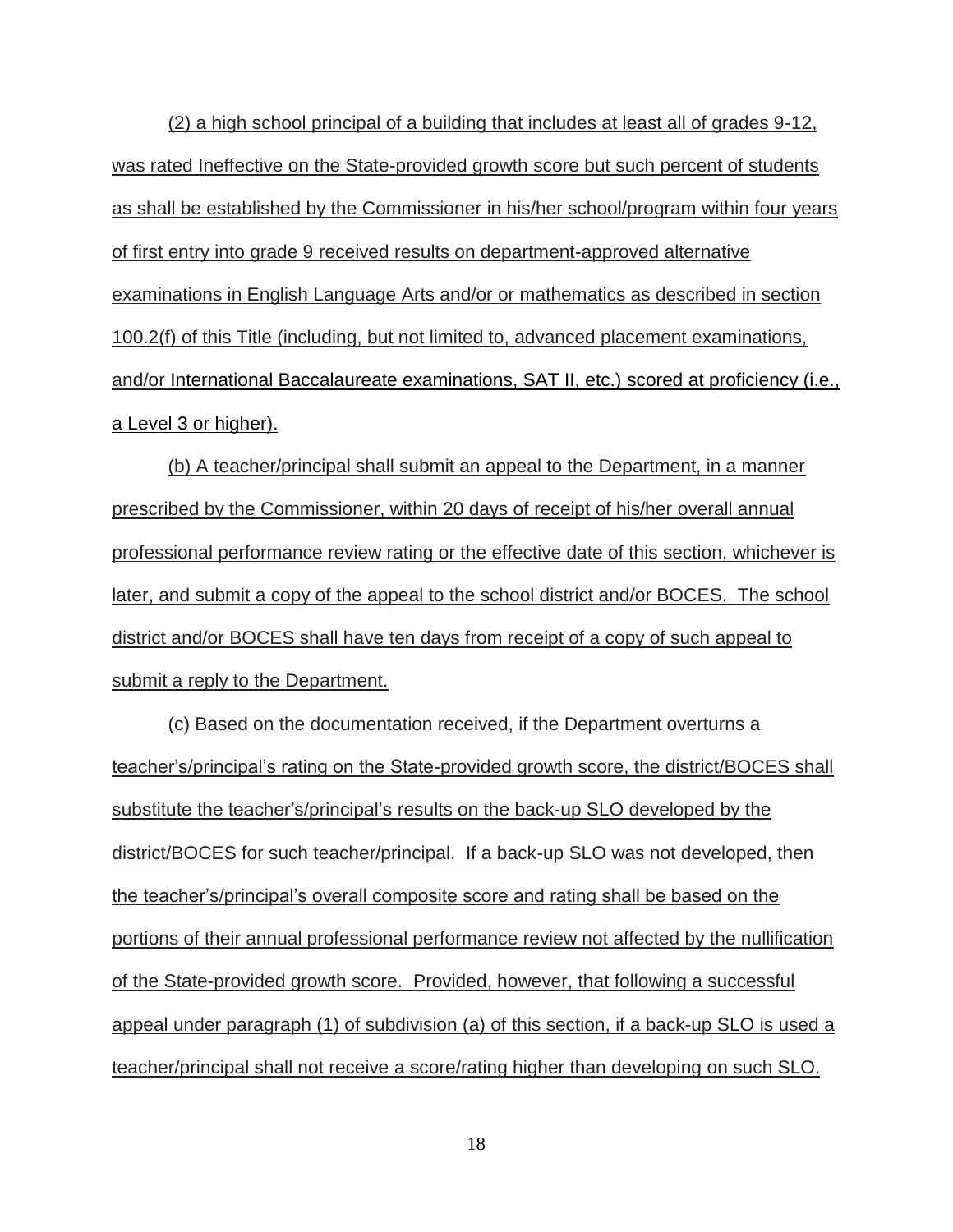(d) An evaluation that is the subject of an appeal shall not be sought to be offered in evidence or placed in evidence in any proceeding conducted pursuant to Education Law sections 3020-a and 3020-b or any locally negotiated alternate disciplinary procedure until the appeal process is concluded.

(e) Nothing in this section shall be construed to alter or diminish the authority of the governing body of a district to grant or deny tenure to or terminate probationary teachers or probationary building principals during the pendency of an appeal pursuant to this section for statutorily and constitutionally permissible reasons, including the teacher's/principal's performance that is the subject of the appeal.

(f) Nothing in this Subpart shall be construed to authorize a teacher/principal to commence the appeal process prior to receipt of his/her overall rating from the district/BOCES.

(g) During the pendency of an appeal under this section, nothing shall be construed to alter the obligation of a school district/BOCES to develop and implement a teacher improvement plan or principal improvement plan during the pendency of an appeal.

(h) Nothing in this section shall be construed to limit any rights of a teacher/principal under section 30-2.11 of this Subpart.

(i) Notwithstanding any other provision of rule or regulation to the contrary, a high school principal of a building that includes at least all of grades 9-12 who meets either of the criteria in paragraphs (1) or (2) of this subdivision shall not receive a Stateprovided growth score and shall instead use back-up SLOs:

19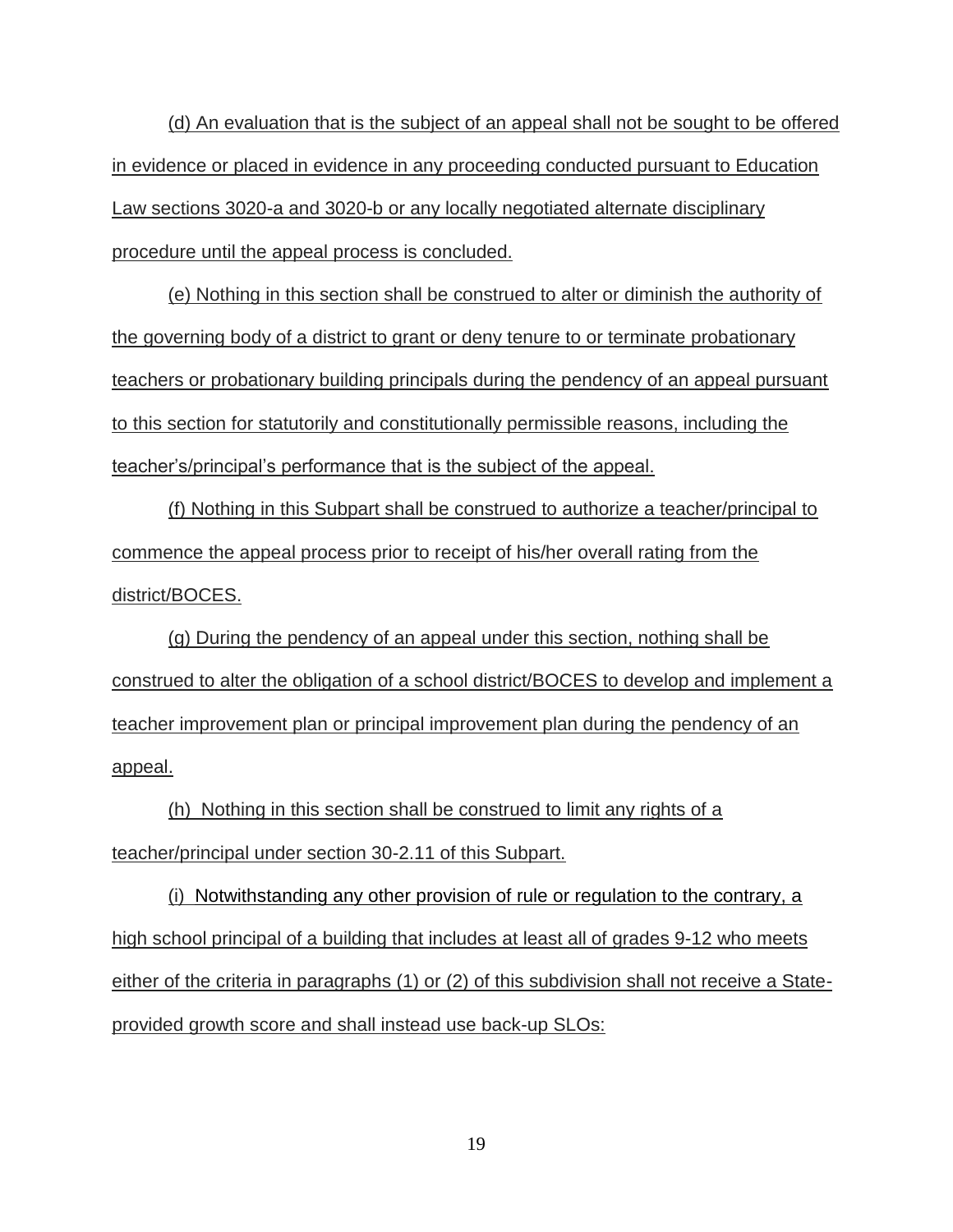(1) the principal would be rated Ineffective or Developing on the State-provided growth score but the graduation rate of the students in that school building exceeded 90%, and the proportion of the student population included in either the ELA Regents Median Growth Percentile or the Algebra Regents Median Growth Percentile was less than ten percent of the total enrollment for the school; or the principal

(2) has no Combined Median Growth Percentile rating or score, and the proportion of the student population included in the ELA Regents Median Growth Percentile and Algebra Regents Median Growth Percentile was less than five percent of the total enrollment for the school in one subject, and less than ten percent of the total enrollment in the other subject.

(3) If a back-up SLO was not developed, then the principal's overall composite score and rating shall be based on the remaining portions of their annual professional performance review.

7. A new Subpart 30-3 of the Rules of the Board of Regents shall be added, effective January 23, 2016, to read as follows:

# SUBPART 30-3

# ANNUAL PROFESSIONAL PERFORMANCE REVIEWS OF CLASSROOM TEACHERS AND BUILDING PRINCIPALS FOR THE 2015-2016 SCHOOL YEAR AND THEREAFTER

§30-3.1 Applicability.

(a) For annual professional performance reviews conducted by districts for the 2015-2016 school year and any school year thereafter, the governing body of each district shall ensure that the reviews of all classroom teachers and building principals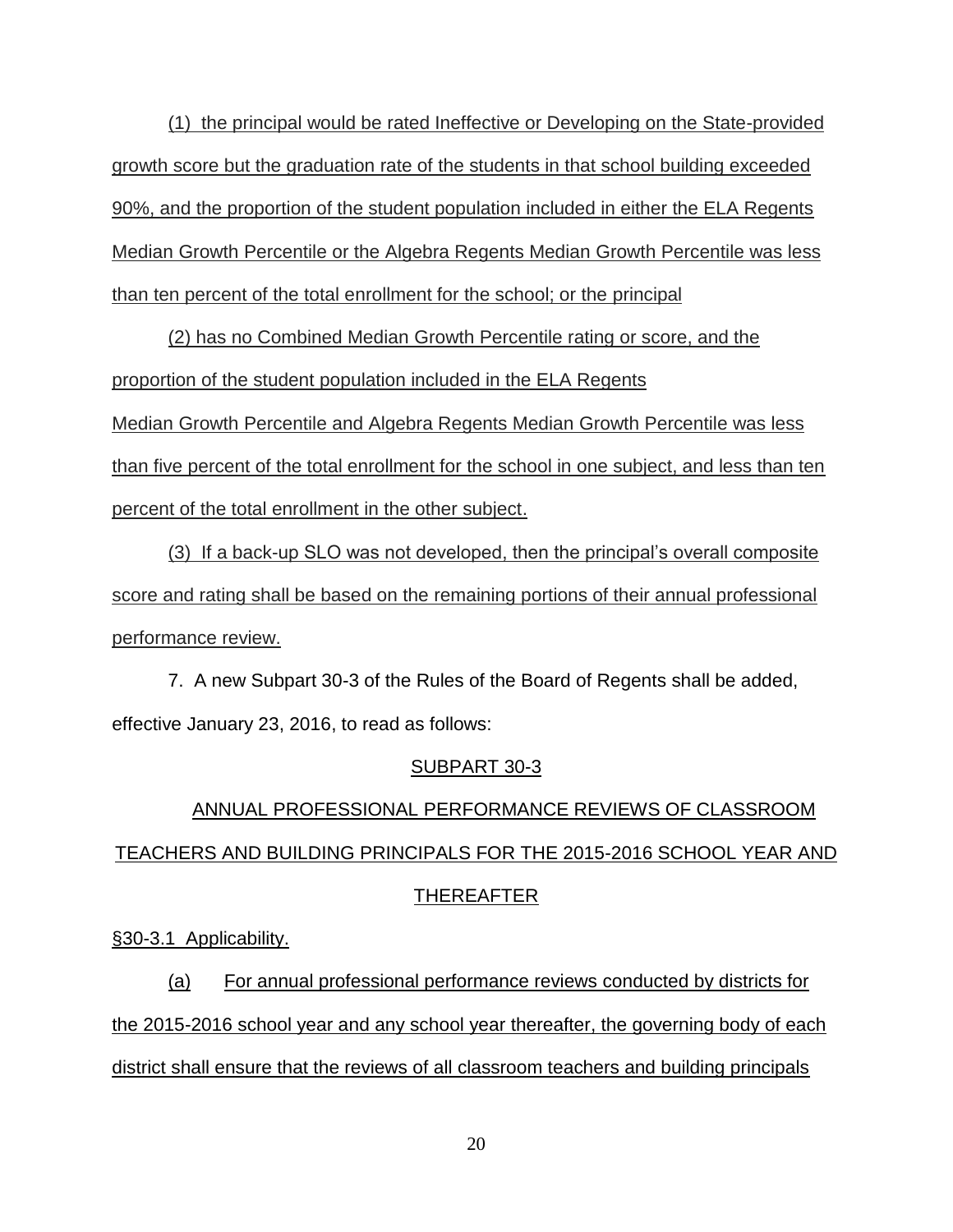are conducted in accordance with the requirements of Education Law §3012-d and this Subpart, except as otherwise provided in subdivision (b) of this section.

(b) The requirements of Education Law §3012-c and Subpart 30-2 of this Part shall continue to apply to annual professional performance reviews conducted prior to the 2015-2016 school year and thereafter, where such reviews are conducted pursuant to a collective bargaining agreement entered into on or before April 1, 2015 that remains in effect on and after April 1, 2015 until entry into a successor agreement.

(c) In accordance with Education Law §3012-d(12), all collective bargaining agreements entered into after April 1, 2015 shall be consistent with the requirements of Education Law §3012-d and this Subpart, unless such agreement related to the 2014- 2015 school year only. Nothing in this Subpart shall be construed to abrogate any conflicting provisions of any collective bargaining agreement in effect on and after April 1, 2015 during the term of such agreement and until entry into a successor collective bargaining agreement, provided that notwithstanding any other provision of law to the contrary, upon expiration of such term and the entry into a successor collective bargaining agreement, all the requirements of Education Law §3012-d and this Subpart shall apply.

(d) Annual professional performance reviews of classroom teachers and building principals shall be a significant factor for employment decisions, including but not limited to, promotion, retention, tenure determination, termination, and supplemental compensation, in accordance with Education Law §3012-d(1). Such evaluations shall also be a significant factor in teacher and principal development, including but not limited to coaching, induction support, and differentiated professional development.

21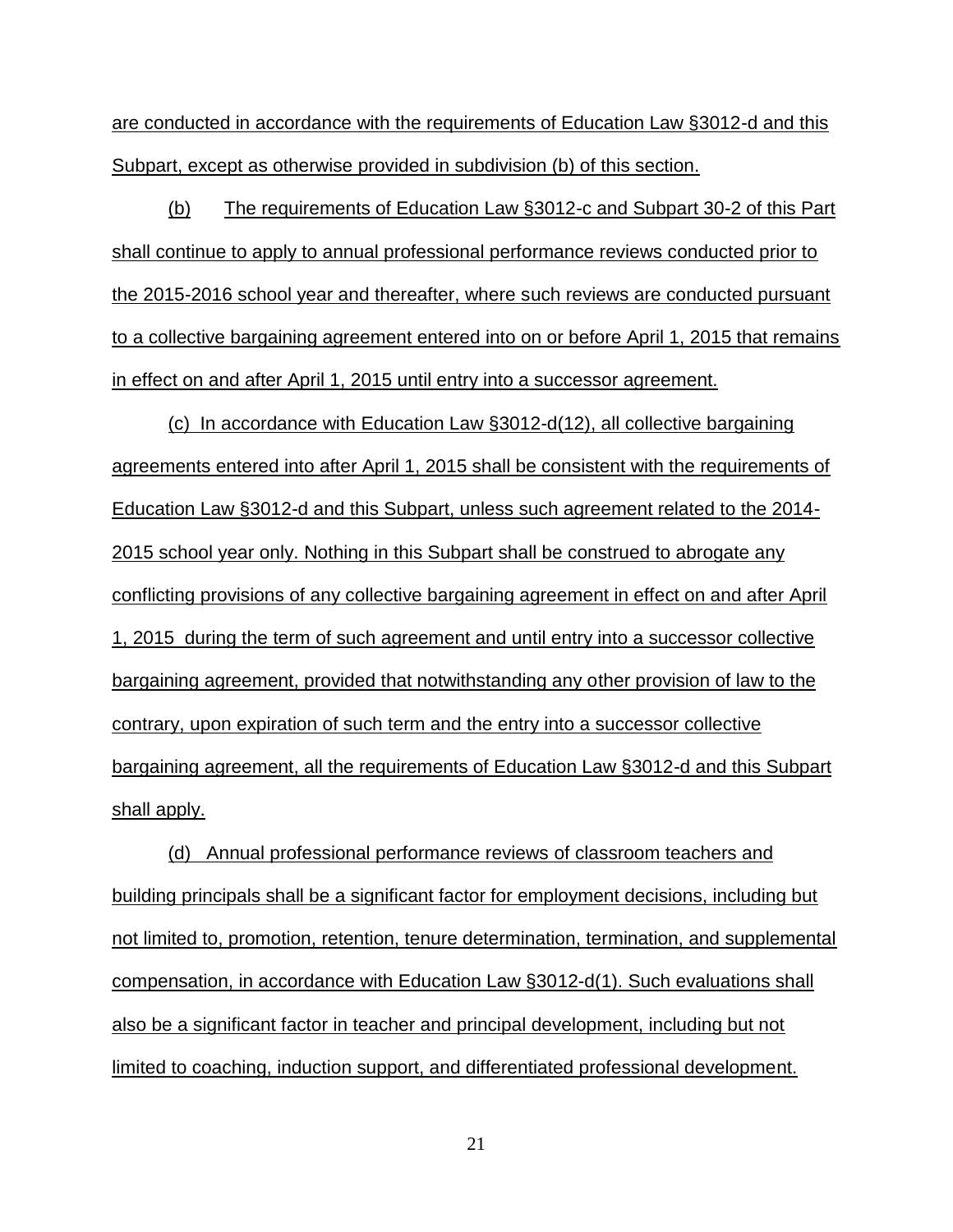Nothing herein shall be construed to affect the unfettered statutory right of a district to terminate a probationary (non-tenured) teacher or principal for any statutorily and constitutionally permissible reasons.

(e) The Board of Regents shall convene an assessment and evaluation workgroup or workgroups, comprised of stakeholders and experts in the field to provide recommendations to the Board of Regents on assessments and evaluations that could be used for annual professional performance reviews in the future.

## §30-3.2 Definitions. As used in this Subpart:

(a) Approved teacher or principal practice rubric shall mean a rubric approved by the commissioner for inclusion on the State Education Department's list of approved rubrics in teacher or principal evaluations.

(b) Approved student assessment shall mean a student assessment approved by the commissioner for inclusion in the State Education Department's lists of approved student assessments to measure student growth for use in the mandatory subcomponent and/or for use in the optional subcomponent of the student performance category.

(1) Approved assessments in grades kindergarten through grade two. Traditional standardized assessments in grades kindergarten through grade two shall not be on the approved list. However, an assessment that is not a traditional standardized assessment shall be considered an approved student assessment if the superintendent, district superintendent, or chancellor of a district that chooses to use such assessment certifies in its annual professional performance review plan that the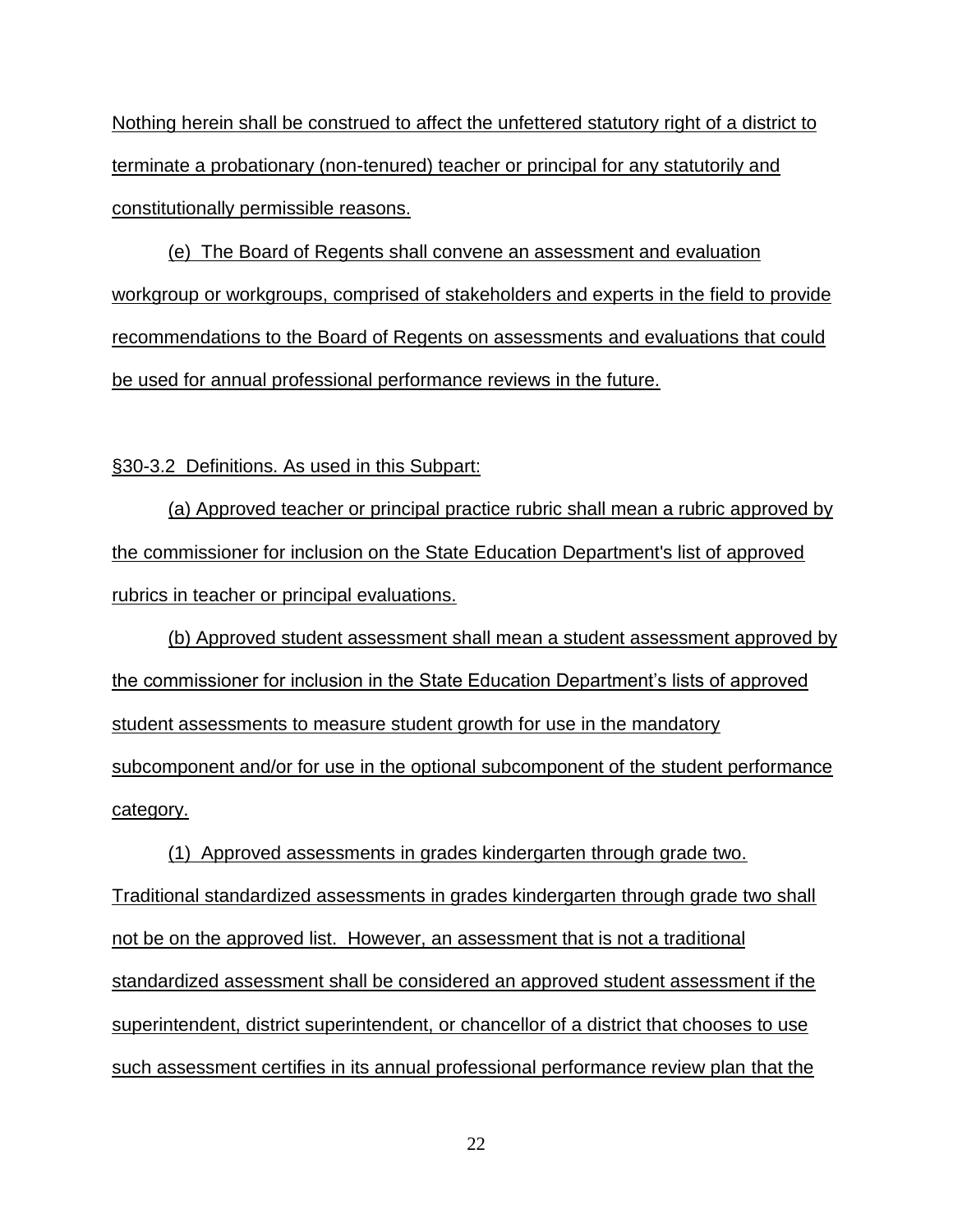assessment is not a traditional standardized assessment, and that the assessment meets the minimum requirements prescribed by the Commissioner in guidance.

(c) Classroom teacher or teacher shall mean a teacher in the classroom teaching service as that term is defined in section 80-1.1 of this Title who is a teacher of record as defined in this section, except evening school teachers of adults enrolled in nonacademic, vocational subjects, and supplemental school personnel as defined in section 80-5.6 of this Title.

(d) Common branch subjects shall mean common branch subjects as defined in section 80-1.1 of this Title.

(e) Co-principal means a certified administrator under Part 80 of this Title, designated by the school's controlling authority to have executive authority, management, and instructional leadership responsibility for all or a portion of a school or BOCES-operated instructional program in a situation in which more than one such administrator is so designated. The term co-principal implies equal line authority, with each designated administrator reporting to a district-level or comparable BOCES-level supervisor.

(f) Developing means an overall rating of Developing received by a teacher or building principal, based on the ratings an educator received in the student performance category and observation/school visit category pursuant to the matrix prescribed in section 30-3.6 of this Subpart.

(g) District means school district and/or board of cooperative educational services, unless otherwise provided in this Subpart.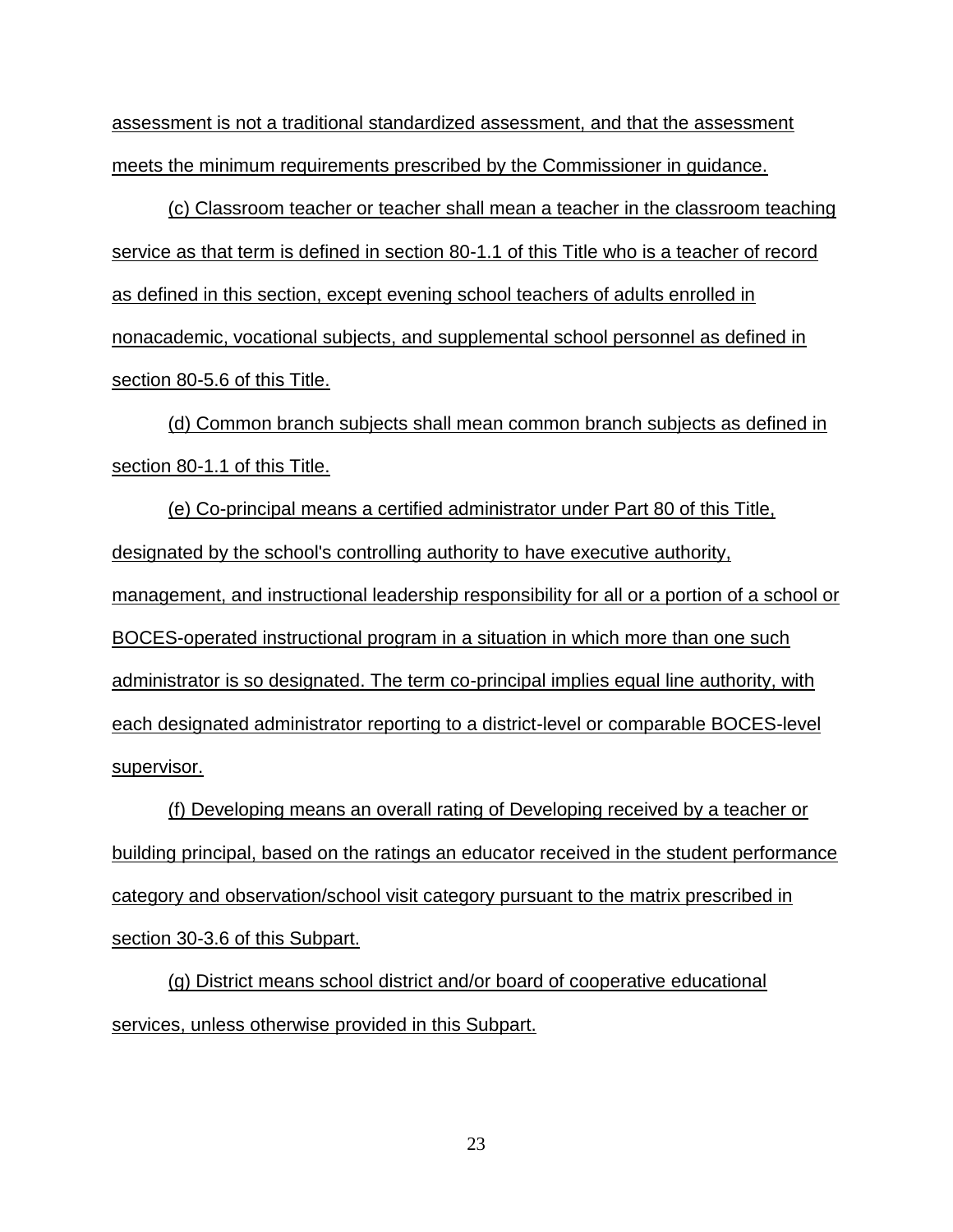(h) Effective means an overall rating of Effective received by a teacher or building principal, based on the ratings an educator received in the student performance category and observation/school visit category pursuant to the matrix prescribed in section 30-3.6 of this Subpart.

(i) Evaluator shall mean any individual who conducts an evaluation of a classroom teacher or building principal under this Subpart.

(j) Highly Effective means an overall rating of Highly Effective received by a teacher or building principal, based on the ratings an educator received in the student performance category and observation/school visit category pursuant to the matrix prescribed in section 30-3.6 of this Subpart.

(k) Ineffective means an overall rating of Ineffective received by a teacher or building principal, based on the ratings an educator received in the student performance category and observation/school visit category pursuant to the matrix prescribed in section 30-3.6 of this Subpart.

(l) Lead evaluator shall mean the primary individual responsible for conducting and completing an evaluation of a classroom teacher or building principal under this Subpart. To the extent practicable, the building principal, or his or her designee, shall be the lead evaluator of a classroom teacher in this Subpart. To the extent practicable, the lead evaluator of a principal should be the superintendent or BOCES district superintendent or his/her designee.

(m) Leadership standards shall mean the Educational Leadership Policy Standards: ISLLC 2008 as adopted by the National Policy Board for Educational Administration (Council of Chief State School Officers, Washington DC, One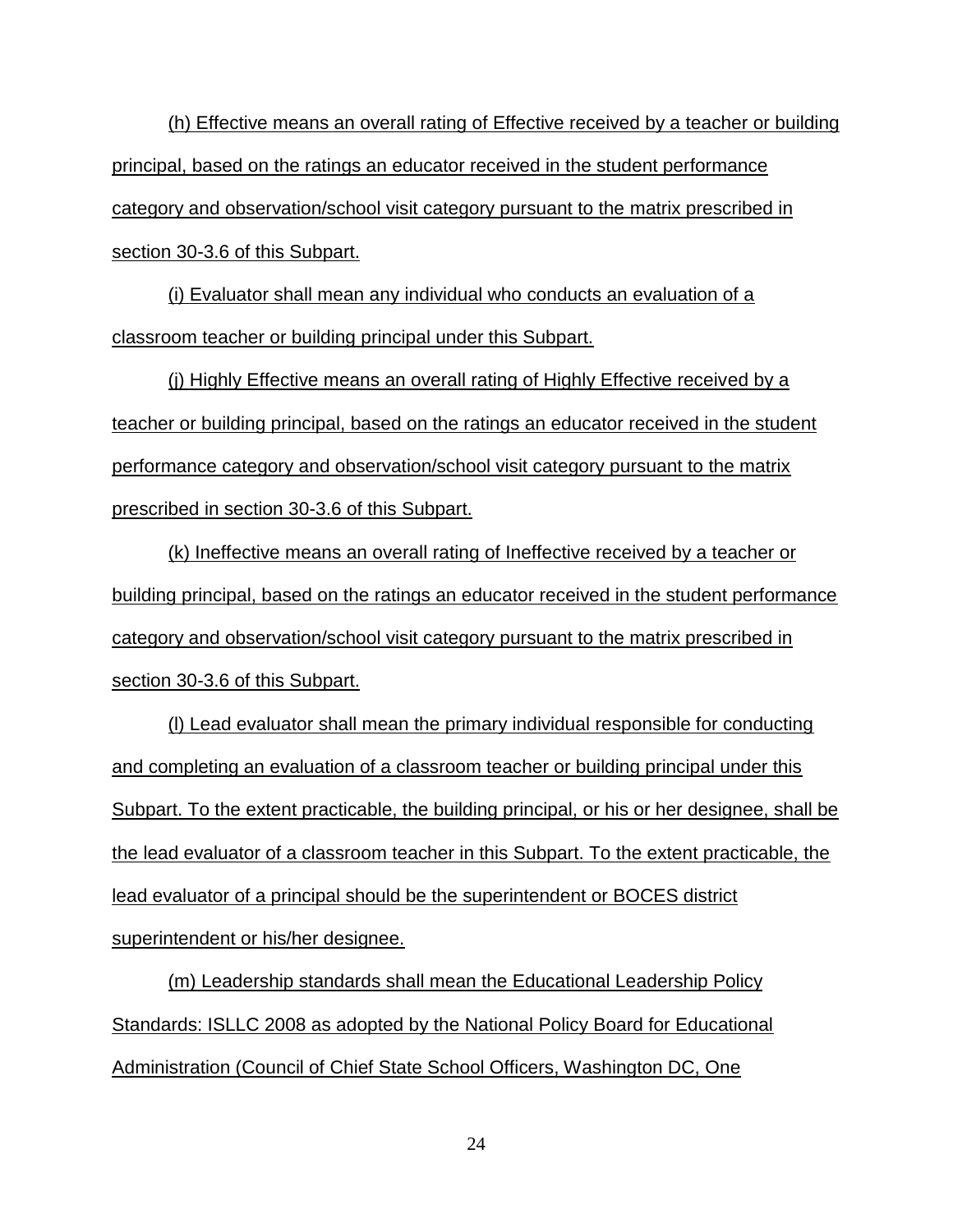Massachusetts Avenue, NW, Suite 700, Washington, DC 20001-1431; 2008- available at the Office of Counsel, State Education Department, State Education Building, Room 148, 89 Washington Avenue, Albany, New York 12234). The Leadership Standards provide that an education leader promotes the success of every student by:

(1) facilitating the development, articulation, implementation, and stewardship of a vision of learning that is shared and supported by the school community;

(2) advocating, nurturing and sustaining a school culture and instructional program conducive to student learning and staff professional growth;

(3) ensuring management of the organization, operations and resources for a safe, efficient, and effective learning environment;

(4) collaborating with families and community members, responding to diverse community interests and needs, and mobilizing community resources;

(5) acting with integrity, fairness, and in an ethical manner; and

(6) understanding, responding to, and influencing the larger political, social, economic, legal, and cultural context.

(n) Principal shall mean a building principal or an administrator in charge of an instructional program of a board of cooperative educational services.

(o) School building shall mean a school or program identified by its Basic Educational Data System (BEDS) code, as determined by the commissioner.

(p) State approved student growth model means a statistical model that uses prior academic history, poverty, students with disabilities and English language learners, and any additional factors approved by the Commissioner to measure student growth.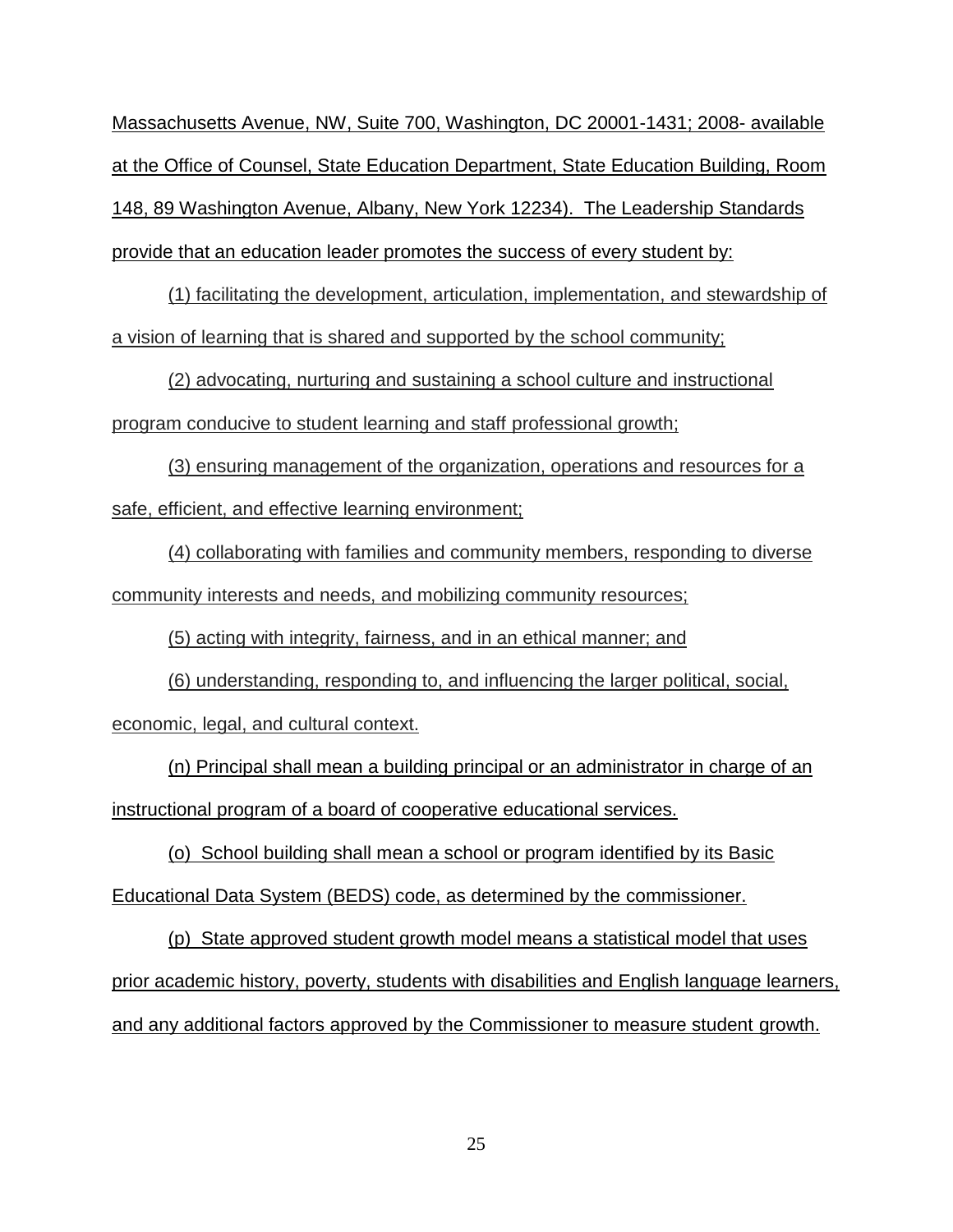(q) State-designed supplemental assessment shall mean a selection of state tests or assessments developed or designed by the Department, or that the Department purchased or acquired from (i) another state; (ii) an institution of higher education; or (iii) a commercial or not-for-profit entity, provided that such entity must be objective and may not have a conflict of interest or appearance of a conflict of interest; and tests or assessments that have been previously designed or acquired by local districts, but only if the Department significantly modifies growth targets or scoring bands for such tests or assessments or otherwise adapts the test or assessment to the Department's requirements. Such assessments may only be used in the optional student performance subcomponent in order to produce a growth score calculated pursuant to a State-provided or approved growth model.

(r) Student growth means the change in student achievement for an individual student between two or more points in time.

(s) Student growth percentile score shall mean the result of a statistical model that calculates each student's change in achievement between two or more points in time on a State assessment or other comparable growth measure and compares each student's performance to that of similarly achieving students.

(t) Student Learning Objective(s) (SLOs) are academic goals for an educator's students that are set at the start of a course, except in rare circumstances as defined by the Commissioner. SLOs represent the most important learning for the year (or semester, where applicable). They must be specific and measurable, based on available prior student learning data, and aligned to the New York State learning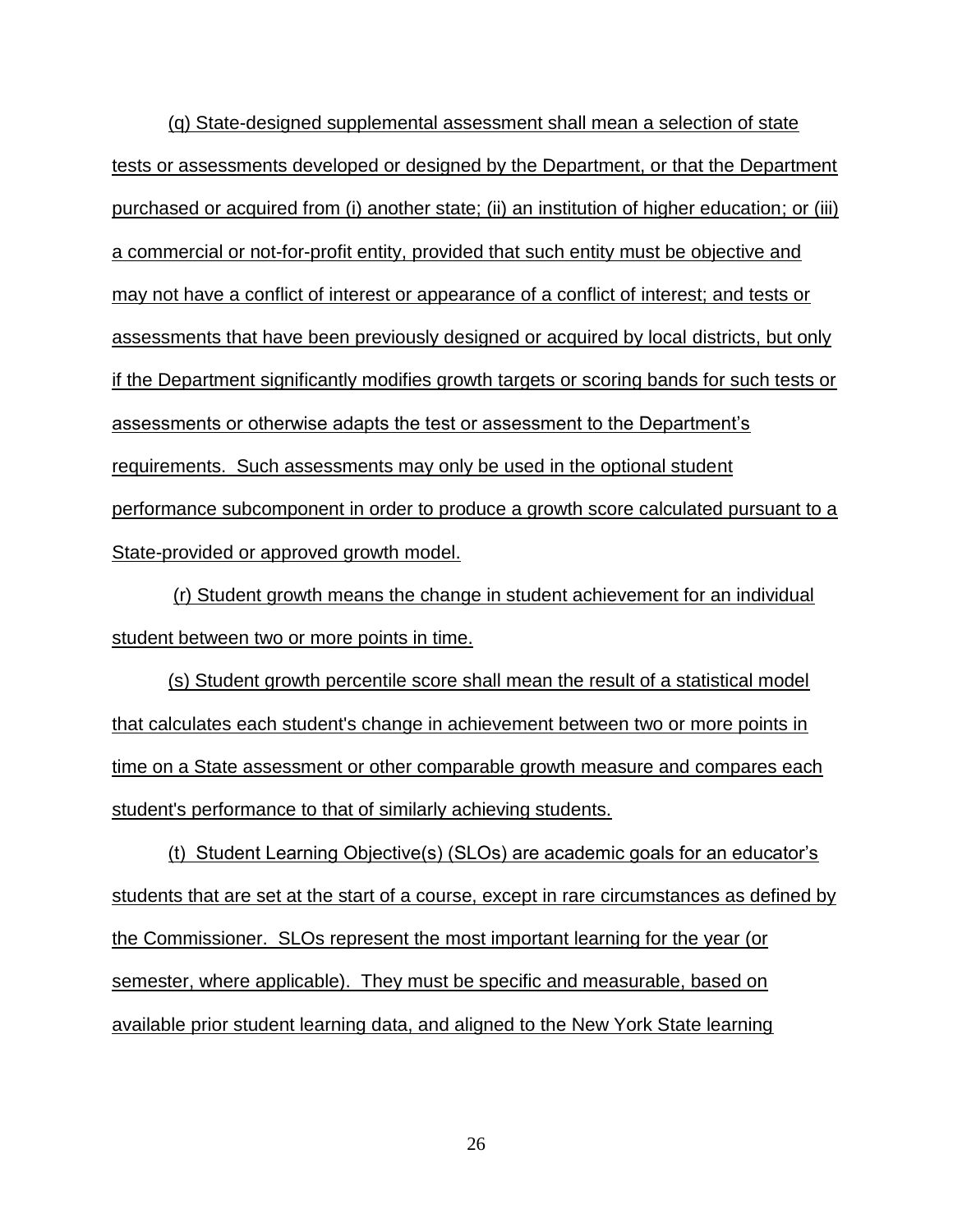standards , as well as to any other school and district priorities. An educator's scores are based upon the degree to which his or her goals were attained.

(u) Superintendent of schools shall mean the chief school officer of a district or the district superintendent of a board of cooperative educational services, provided that in the case of the City School District of the City of New York, superintendent shall mean the Chancellor of the City School District of the City of New York or his or her designee.

(v) Teacher or principal state provided growth scores shall mean a measure of central tendency of the student growth percentile scores through the use of standard deviations and confidence ranges to identify with statistical certainty educators whose students' growth is well above or well below average compared to similar students for a teacher's or principal's students after the following student characteristics are taken into consideration: poverty, students with disabilities and English language learners. Additional factors may be added by the Commissioner, subject to approval by the Board of Regents.

(w) Teacher(s) of record shall be defined in a manner prescribed by the commissioner.

(x) Teaching Standards are enumerated below:

(1) the teacher acquires knowledge of each student, and demonstrates knowledge of student development and learning to promote achievement for all students;

(2) the teacher knows the content they are responsible for teaching, and plans instruction that ensures growth and achievement for all students;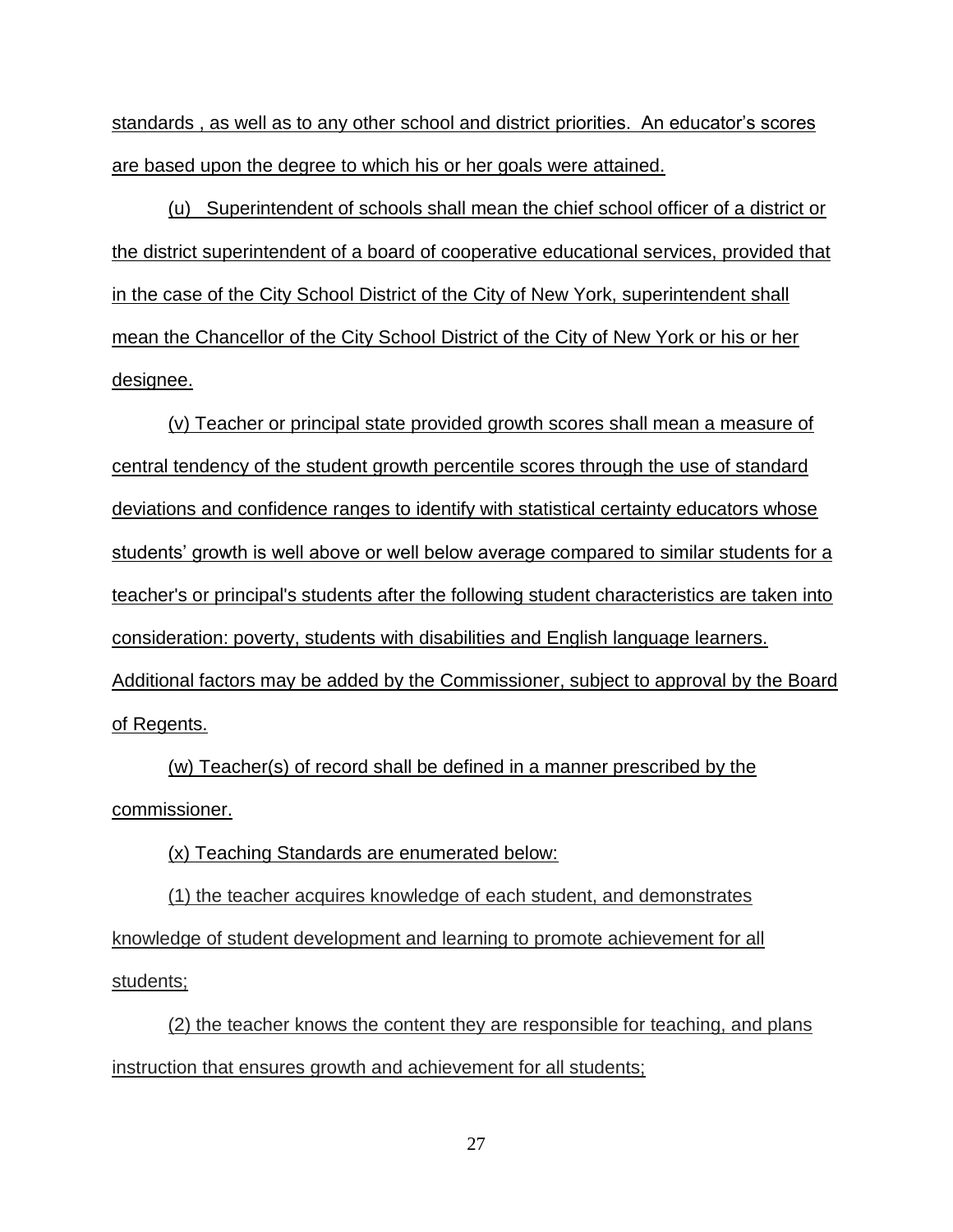(3) the teacher implements instruction that engages and challenges all students to meet or exceed the learning standards;

(4) the teacher works with all students to create a dynamic learning environment that supports achievement and growth;

(5) the teacher uses multiple measures to assess and document student growth, evaluate instructional effectiveness, and modify instruction;

(6) the teacher demonstrates professional responsibility and engages relevant stakeholders to maximize student growth, development, and learning; and

(7) the teacher sets informed goals and strives for continuous professional growth.

(y) Testing standards shall mean the "Standards for Educational and Psychological Testing" (American Psychological Association, National Council on Measurement in Education, and American Educational Research Association; 2014 available at the Office of Counsel, State Education Department, State Education Building, Room 148, 89 Washington Avenue, Albany, New York 12234).

(z) The governing body of each district shall mean the board of education of each district, provided that, in the case of the City School District of the City of New York, governing body shall mean the Chancellor of the City School District of the City of New York or, to the extent provided by law, the board of education of the City School District of the City of New York and, in the case of BOCES, governing body shall mean the board of cooperative educational services.

(aa) Traditional standardized assessment shall mean a systematic method of gathering information from objectively scored items that allow the test taker to select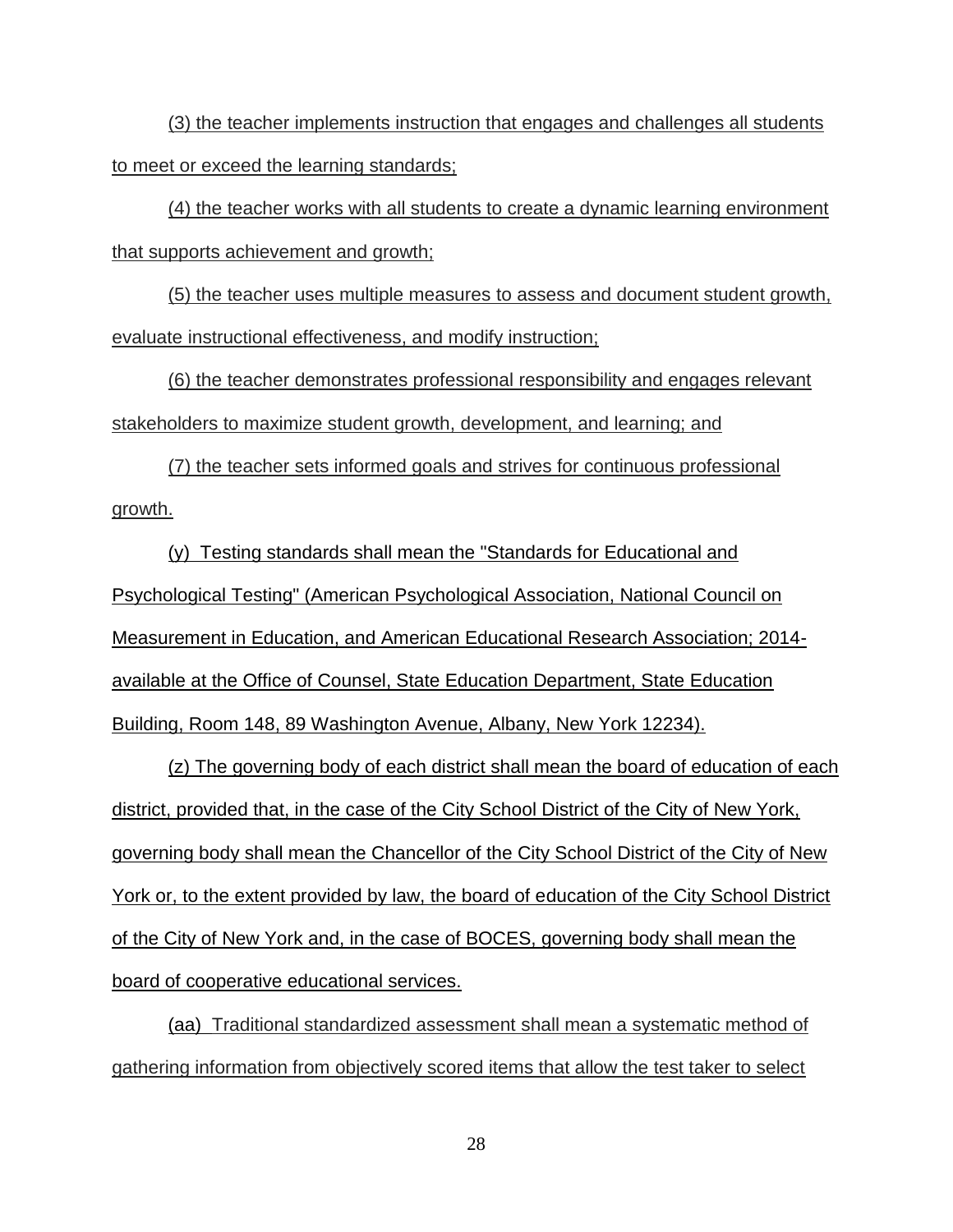one or more of the given options or choices as their response. Examples include multiple-choice, true-false, and matching items. Traditional standardized assessments are those that require the student (and not the examiner/assessor) to directly use a "bubble" answer sheet. Traditional standardized assessments do not include performance assessments or assessments in which students perform real-world tasks that demonstrate application of knowledge and skills; assessments that are otherwise required to be administered by Federal law; and/or assessments used for diagnostic or formative purposes, including but not limited to assessments used for diagnostic screening required by Education Law section 3208(5).

§30-3.3. Requirements for annual professional performance review plans submitted under this Subpart.

# (a) Applicability.

(1) The governing body of each district shall adopt a plan, in a form and timeline prescribed by the commissioner, for the annual professional performance review of all of the district's classroom teachers and building principals in accordance with the requirements of Education Law section 3012-d and this Subpart and shall submit such plan to the commissioner for approval. The commissioner shall approve or reject the plan. The commissioner may reject a plan that does not rigorously adhere to the provisions of Education Law section 3012-d and the requirements of this Subpart. Absent a finding by the Commissioner of extraordinary circumstances, if any material changes are made to the plan, the district must submit the material changes by March 1 of each school year, on a form prescribed by the commissioner, to the commissioner for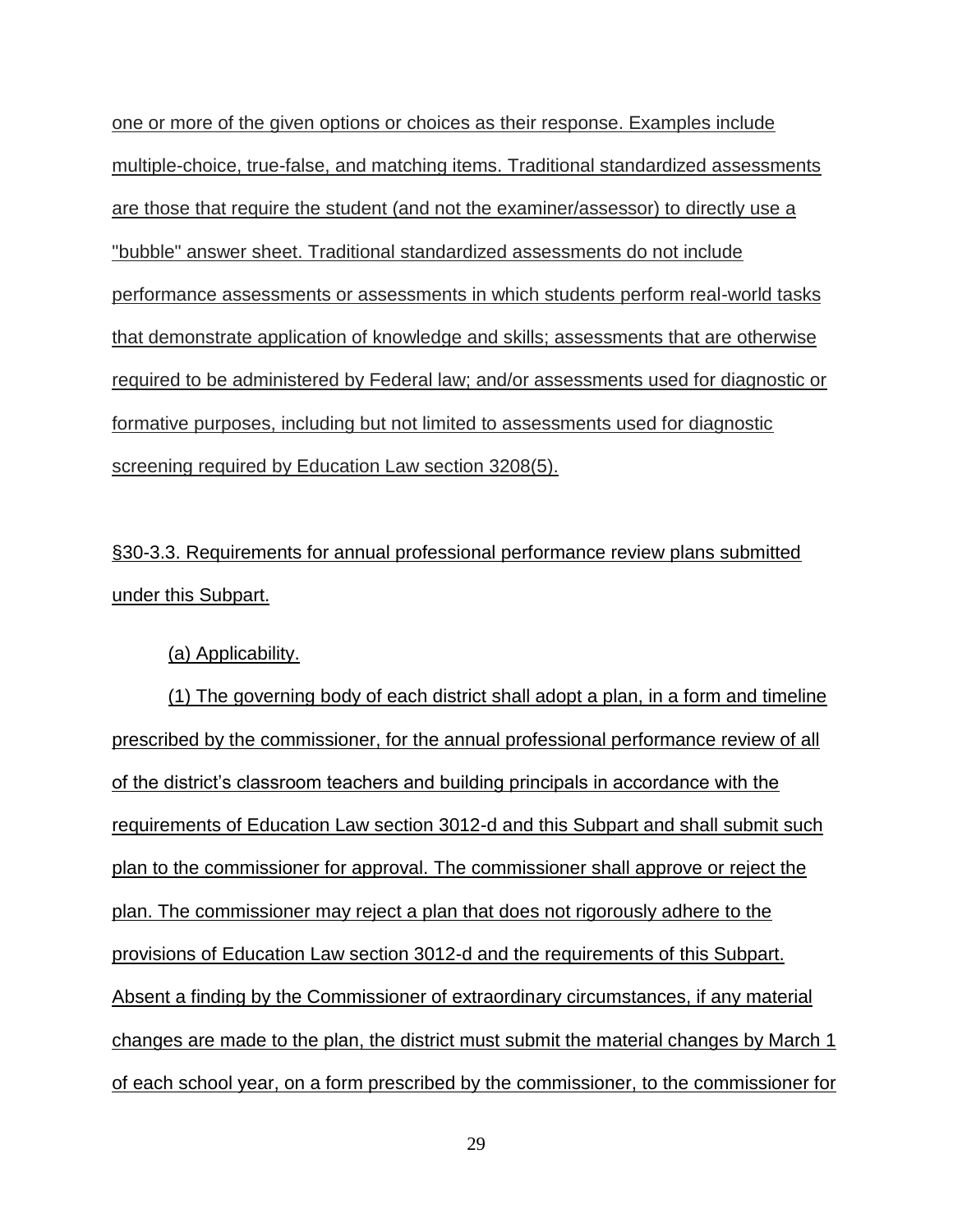approval. The provisions of Education Law §3012-c(2)(k) shall only apply to the extent provided in this paragraph.

(2) Such plan shall be filed in the district office, as applicable, and made available to the public on the district's web-site no later than September 10th of each school year, or within 10 days after the plan's approval by the commissioner, whichever shall later occur.

(3) Any plan submitted to the commissioner shall include a signed certification on a form prescribed by the commissioner, by the superintendent, district superintendent or chancellor, attesting that:

(i) the amount of time devoted to traditional standardized assessments that are not specifically required by State or Federal law for each classroom or program of the grade does not exceed, in the aggregate, one percent of the minimum in required annual instructional hours for such classroom or program of the grade; and

(ii) the amount of time devoted to test preparation under standardized testing conditions for each grade does not exceed, in the aggregate, two percent of the minimum required annual instructional hours for such grade. Time devoted to teacher administered classroom quizzes or exams, portfolio reviews, or performance assessments shall not be counted towards the limits established by this subdivision. In addition, formative and diagnostic assessments shall not be counted towards the limits established by this subdivision and nothing in this subdivision shall be construed to supersede the requirements of a section 504 plan of a qualified student with a disability or Federal law relating to English language learners or the individualized education program of a student with a disability.

30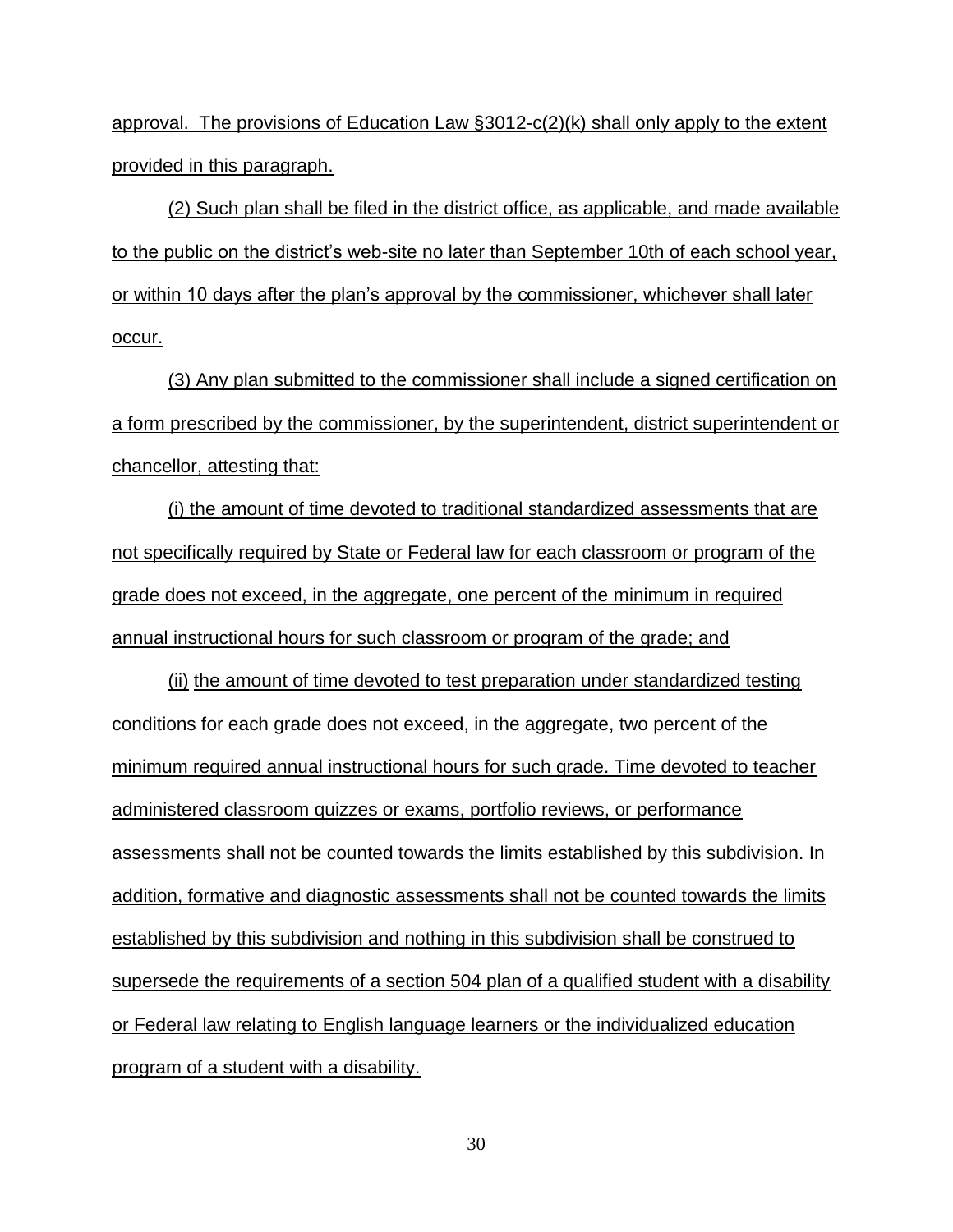(b) Content of the plan. The annual professional performance review plan shall:

(1) describe the district's process for ensuring that the department receives accurate teacher and student data, including enrollment and attendance data and any other student, teacher, school, course and teacher/student linkage data necessary to comply with this Subpart, in a format and timeline prescribed by the commissioner. This process shall also provide an opportunity for every classroom teacher and building principal to verify the subjects and/or student rosters assigned to them;

(2) describe how the district will report to the Department the individual scores and ratings for each subcomponent and category and overall rating for each classroom teacher and building principal in the district, in a format and timeline prescribed by the commissioner;

(3) describe the assessment development, security, and scoring processes utilized by the district. Such processes shall ensure that any assessments and/or measures used to evaluate teachers and principals under this section are not disseminated to students before administration and that teachers and principals do not have a vested interest in the outcome of the assessments they score;

(4) describe the details of the district's evaluation system, which shall include, but not be limited to, whether the district chose to use each of the optional subcomponents in the student performance and observation/school visit categories and the assessments and/or measures, if any, that are used in each subcomponent of the student performance category and the observation/school visit category and the name of the approved teacher and/or principal practice rubrics that the district uses or evidence that a variance has been granted by the Commissioner from this requirement;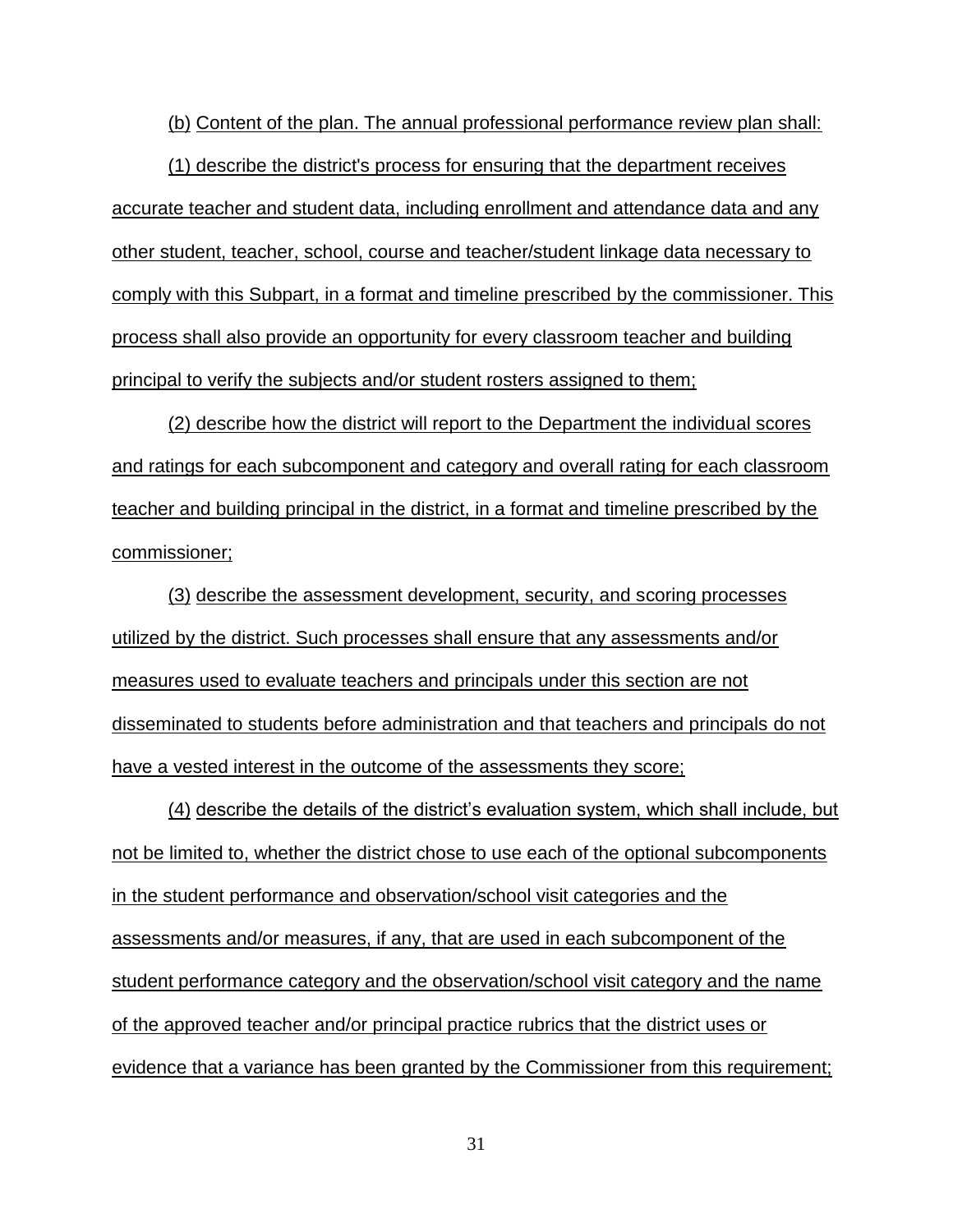(5) describe how the district will provide timely and constructive feedback to classroom teachers and building principals on their annual professional performance review;

(6) describe the appeal procedures that the district is using pursuant to section 30-3.12 of this section; and

(7) include any certifications required under this Subpart.

(c) The entire annual professional performance review shall be completed and provided to the teacher or the principal as soon as practicable but in no case later than September  $1<sup>st</sup>$  of the school year next following the school year for which the teacher or principal's performance is measured. The teacher's and principal's score and rating on the observation/school visit category and in the student performance category, if available, shall be computed and provided to the teacher or principal, in writing, by no later than the last day of the school year for which the teacher or principal is being measured, but in no case later than September  $1<sup>st</sup>$  of the school year next following the school year for which the teacher or principal's performance is measured. Nothing in this subdivision shall be construed to authorize a teacher or principal to commence the appeal process prior to receipt of his or her overall rating. Districts shall ensure that there is a complete evaluation for all classroom teachers and building principals, which shall include scores and ratings on the subcomponent(s) of the student performance category and the observation/school visit category and the combined category scores and ratings, determined in accordance with the applicable provisions of Education Law §3012-d and this Subpart, for the school year for which the teacher's or principal's performance is measured.

32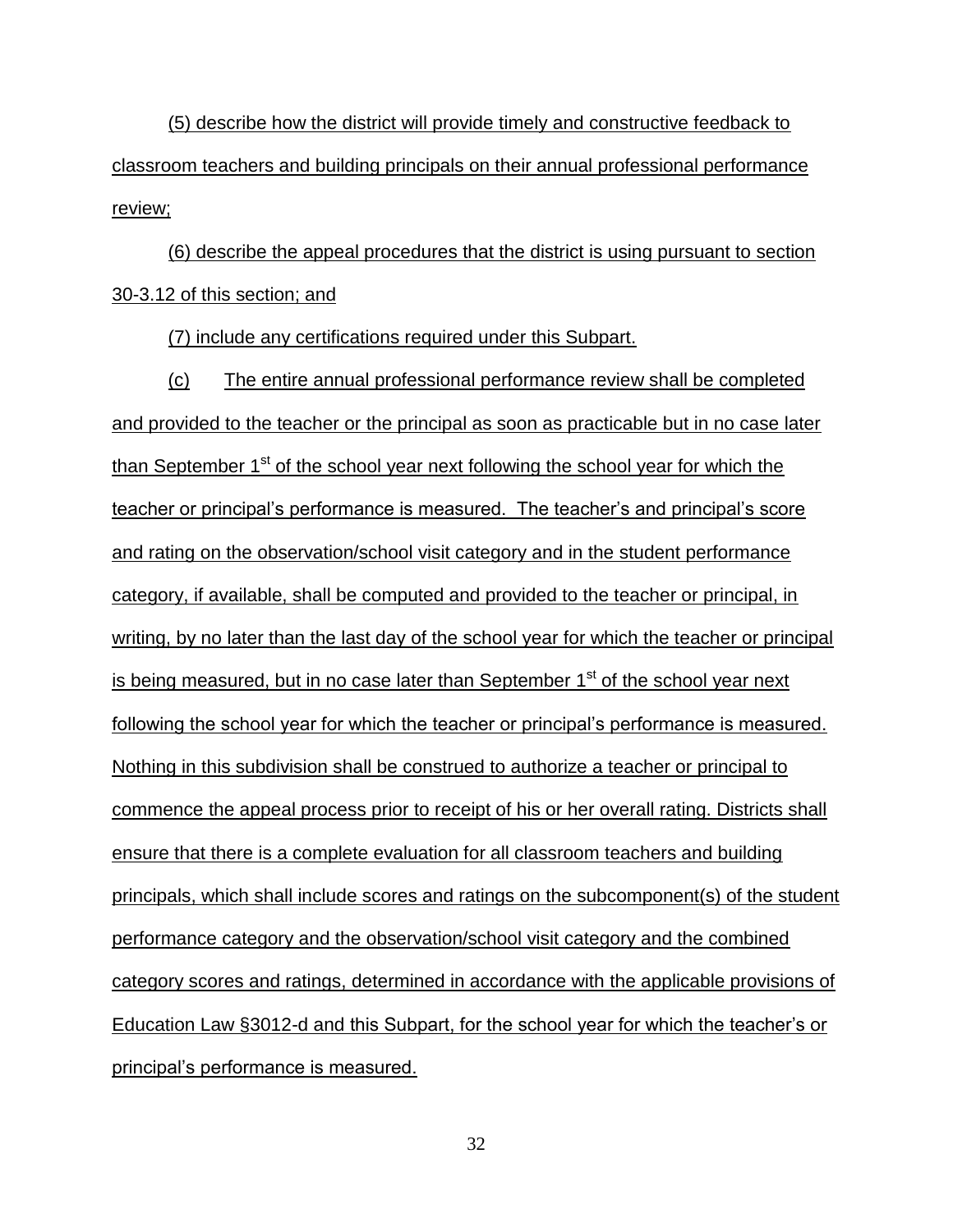§30-3.4 Standards and criteria for conducting annual professional performance reviews of classroom teachers under Education Law §3012-d.

(a) Annual professional performance reviews conducted under this section shall differentiate teacher effectiveness resulting in a teacher being rated Highly Effective, Effective, Developing or Ineffective based on multiple measures in two categories: the student performance category and the teacher observation category.

(b) Student performance category. The student performance category shall have one mandatory subcomponent and one optional subcomponent as follows:

(1) Mandatory first subcomponent.

(i) for a teacher whose course ends in a State-created or administered test for which there is a State-provided growth model and at least 50% of a teacher's students are covered under the State-provided growth measure, such teacher shall have a Stateprovided growth score based on such model; and

(ii) for a teacher whose course does not end in a State-created or administered test or where less than 50% of the teacher's students are covered by a State-provided growth measure, such teacher shall have a Student Learning Objective (SLO) developed and approved by his/her superintendent or his or her designee, using a form prescribed by the commissioner, consistent with the SLO process determined or developed by the commissioner, that results in a student growth score; provided that, for any teacher whose course ends in a State-created or administered assessment for which there is no State-provided growth model, such assessment must be used as the underlying assessment for such SLO. The SLO process determined by the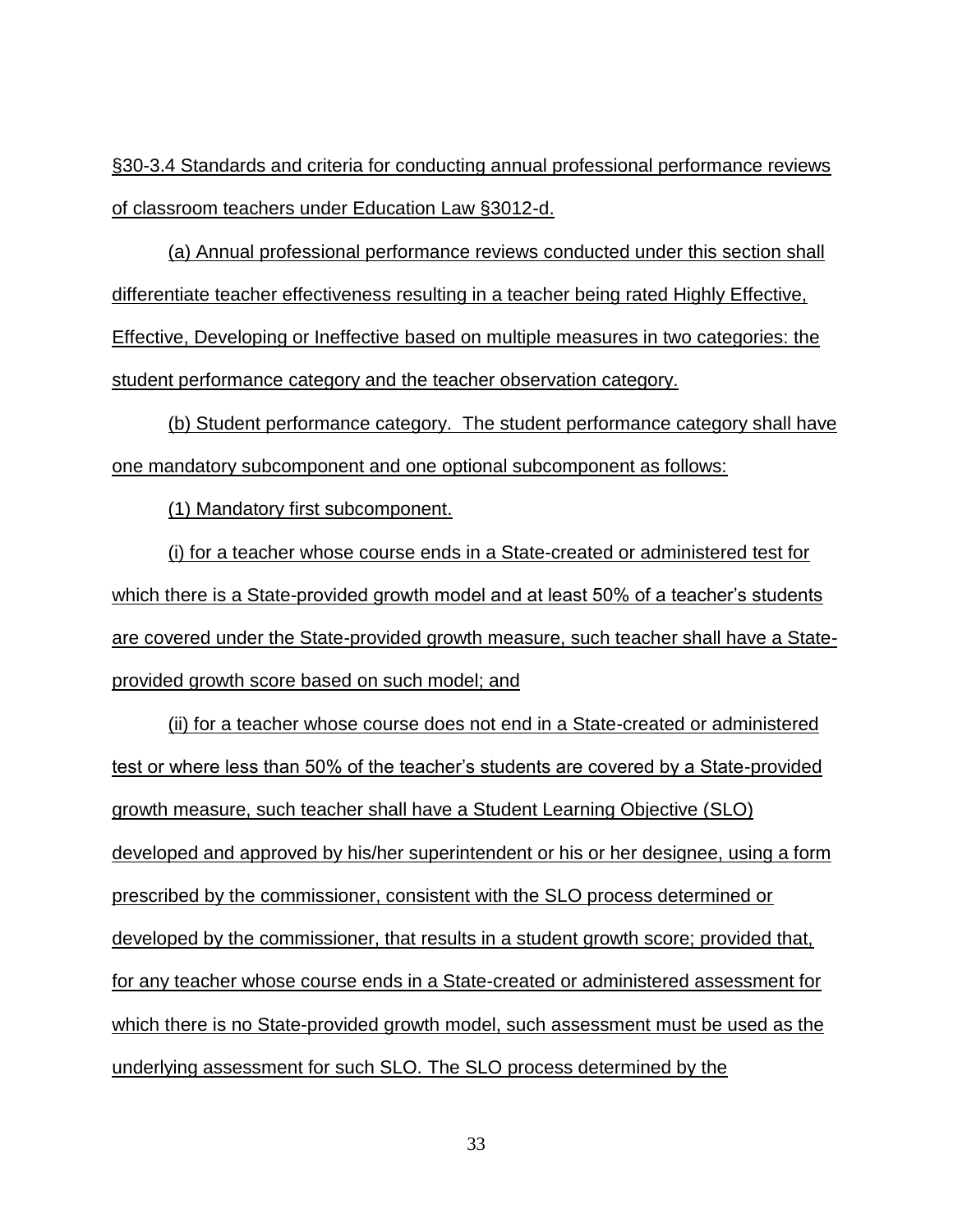Commissioner shall include a minimum growth target of one year of expected growth, as determined by the superintendent or his or her designee. Such targets, as determined by the superintendent or his or her designee, may take the following characteristics into account: poverty, students with disabilities, English language learners status and prior academic history. SLOs shall include the following SLO elements, as defined by the commissioner in guidance:

(a) student population;

(b) learning content ;

(c)interval of instructional time;

(d) evidence;

(e) baseline;

(f) target;

(g) criteria for rating a teacher Highly Effective, Effective, Developing or Ineffective ("HEDI"); and

(h) rationale.

(iii) for a teacher whose course does not end in a State-created or administered test or where a State-provided growth measure is not determined, districts may determine whether to use SLOs based on a list of approved student assessments, or a school-or-BOCES-wide group, team, or linked results based on State/Regents assessments, as defined by the Commissioner in guidance.

(iv) Districts shall develop back-up SLOs for all teachers whose courses end in a State created or administered test for which there is a State-provided growth model, to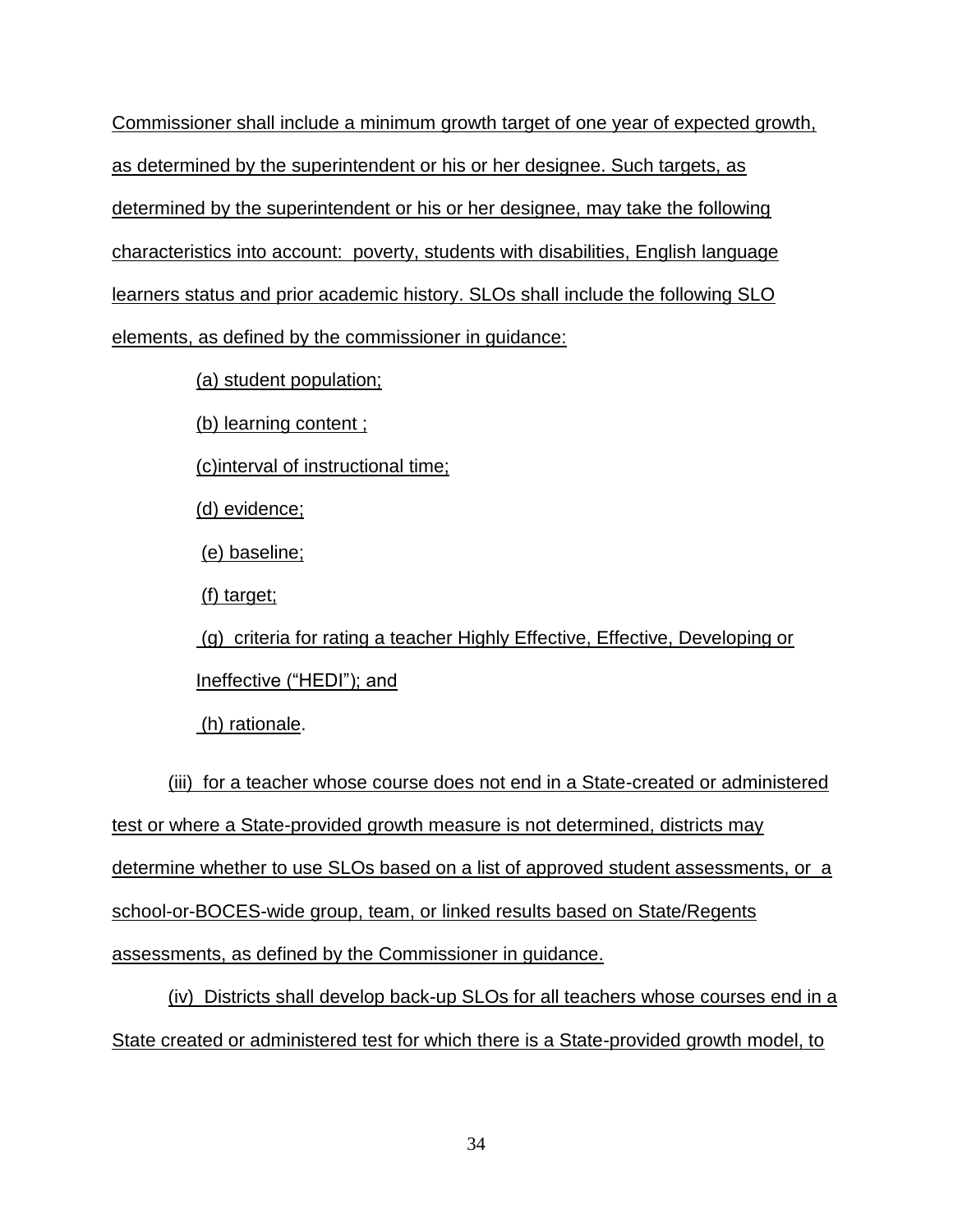use in the event that no State-provided growth score can be generated for such teachers.

(2) Optional second subcomponent. A district may locally select a second measure that shall be applied in a consistent manner, to the extent practicable, across the district based on State/Regents assessments or State-designed supplemental assessments and be either:

(i) a second State-provided growth score on a state-created or administered test; provided that the State-provided growth measure is different than that used in the required subcomponent of the student performance category, which may include one or more of the following measures:

(a) a teacher-specific growth score computed by the State based on percentage of students who achieve a State-determined level of growth (e.g., percentage of students whose growth is above the median for similar students);

(b) school-wide growth results based on a State-provided school-wide growth score for all students attributable to the school who took the State English language arts or math assessment in grades 4-8; or

(c) school-wide, group, team, or linked growth results using available Stateprovided growth scores that are locally-computed; or

(ii) a growth score based on a State-designed supplemental assessment, calculated using a State-provided or approved growth model. Such growth score may include school or BOCES –wide group, team, or linked results where the Stateapproved growth model is capable of generating such a score.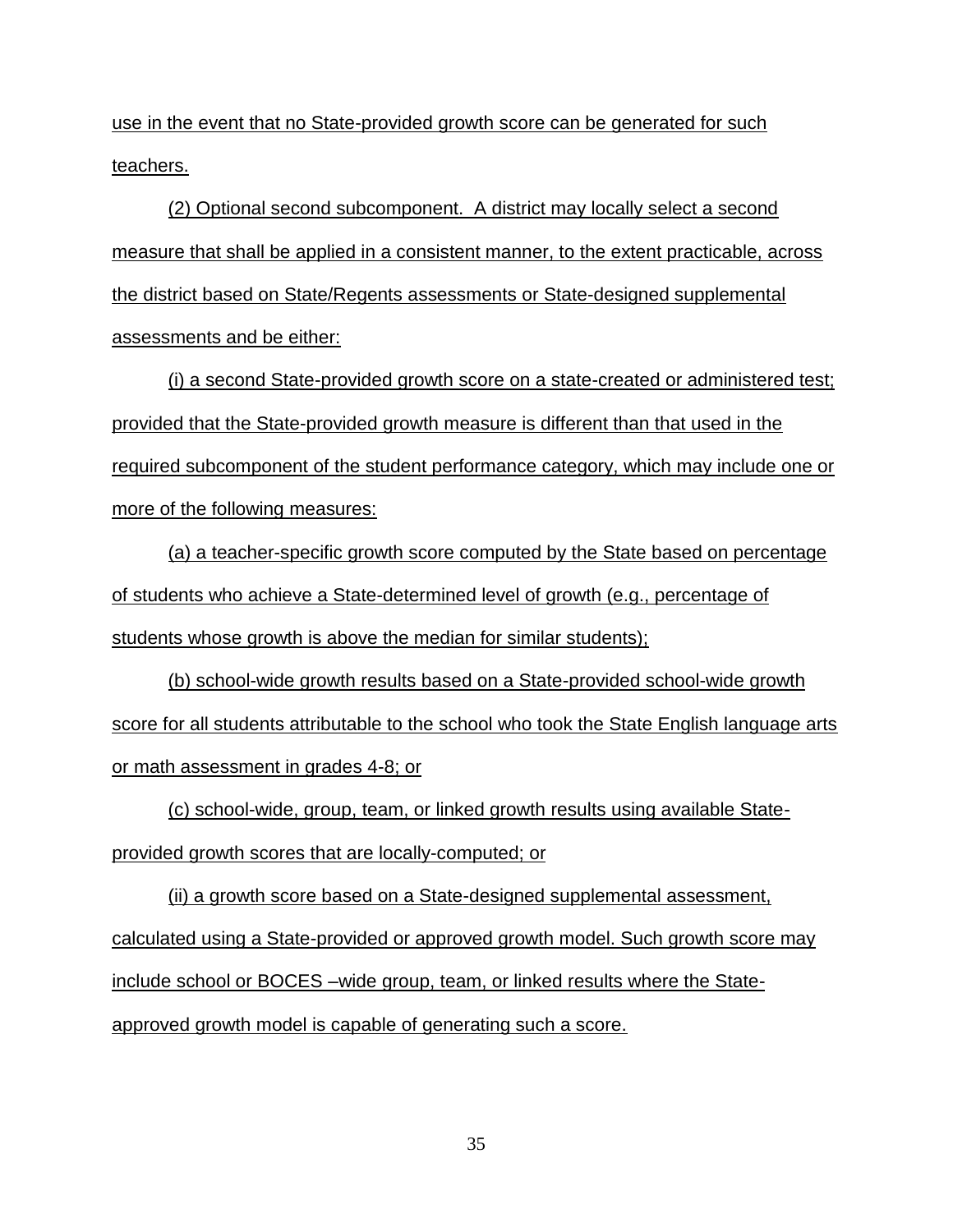(3) All State-provided or approved growth model scores must control for poverty, students with disabilities, English language learners status and prior academic history. For SLOs, these characteristics may be taken into account through the use of targets based on one year of "expected growth", as determined by the superintendent or his or her designee.

(4) The district shall measure student growth using the same measure(s) of student growth for all classroom teachers in a course and/or grade level in a district.

(c) Weighting of Subcomponents Within Student Performance Category.

(1) If a district does not locally select to use the optional second student growth subcomponent, then the mandatory subcomponent shall be weighted at 100%.

(2) If the optional second student growth subcomponent is selected, then the mandatory subcomponent shall be weighted at a minimum of 50% and the optional second subcomponent shall be weighted at no more than 50%.

(3) Each measure used in the student performance category (State provided growth score, SLOs, State-designed supplemental assessments) must result in a score between 0 and 20. The State will generate scores of 0-20 for measures using a Stateprovided growth score. Districts shall calculate scores for SLOs in accordance with the minimum percentages prescribed in the table below; provided however that for teachers with courses with small "n" sizes as defined by the Commissioner in guidance, districts shall calculate scores for SLOs using a methodology prescribed by the Commissioner in guidance. For all other measures that are not State-provided growth measures, scores of 0-20 shall be computed locally in accordance with the State provided or approved growth model used.

36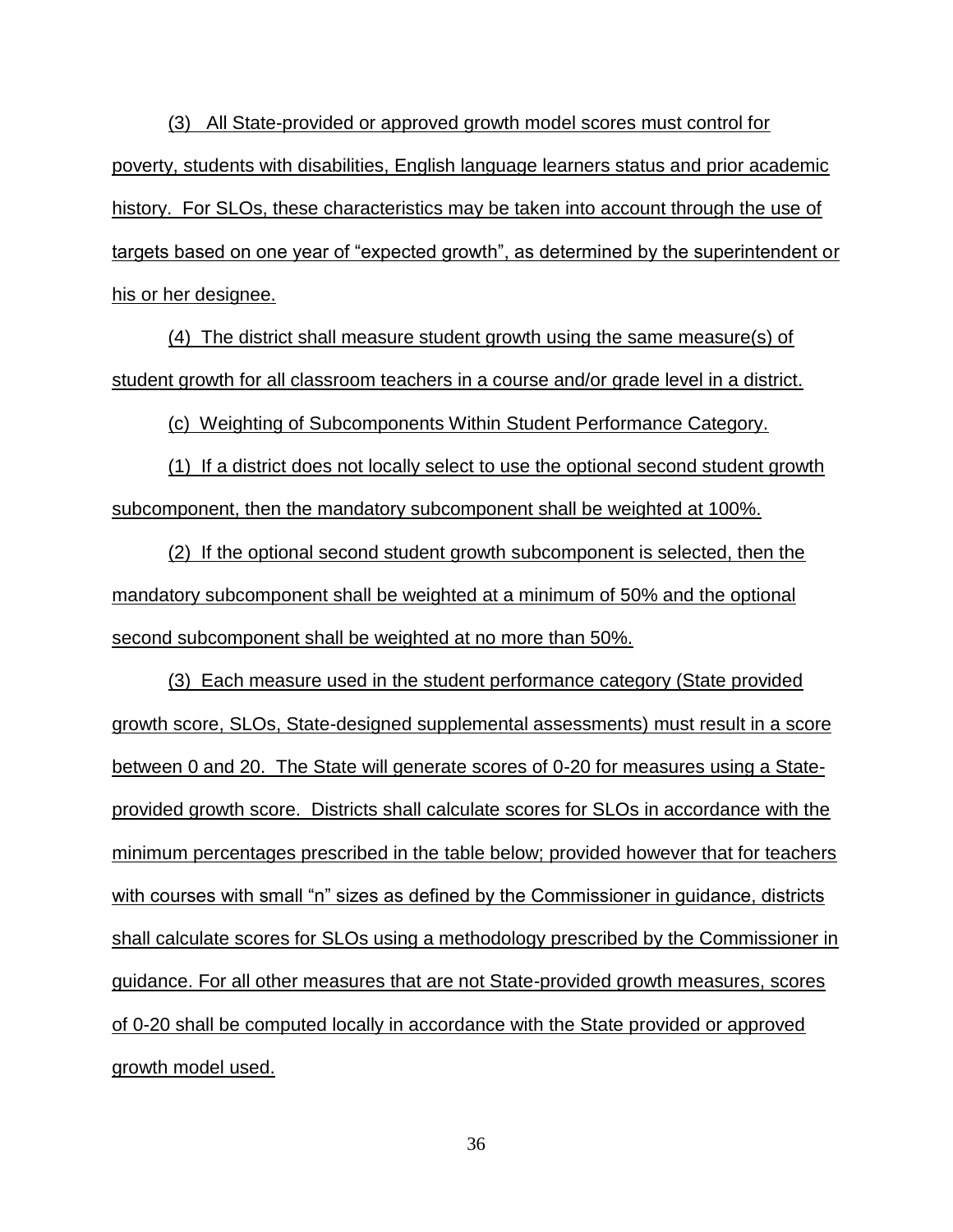| <b>SLOs</b>                                                      |                                |  |
|------------------------------------------------------------------|--------------------------------|--|
| <b>Percent of</b><br><b>Students</b><br><b>Meeting</b><br>Target | <b>Scoring</b><br><b>Range</b> |  |
| $0 - 4%$                                                         | 0                              |  |
| 5-8%                                                             | 1                              |  |
| 9-12%                                                            | $\overline{\mathbf{c}}$        |  |
| 13-16%                                                           | 3                              |  |
| 17-20%                                                           | 4                              |  |
| 21-24%                                                           | 5                              |  |
| 25-28%                                                           | 6                              |  |
| 29-33%                                                           | $\overline{7}$                 |  |
| 34-38%                                                           | 8                              |  |
| 39-43%                                                           | 9                              |  |
| 44-48%                                                           | 10                             |  |
| 49-54%                                                           | 11                             |  |
| 55-59%                                                           | 12                             |  |
| 60-66%                                                           | 13                             |  |
| 67-74%                                                           | 14                             |  |
| 75-79%                                                           | 15                             |  |
| 80-84%                                                           | 16                             |  |
| 85-89%                                                           | 17                             |  |
| 90-92%                                                           | 18                             |  |
| 93-96%                                                           | 19                             |  |
| 97-100%                                                          | 20                             |  |

## (d) Overall Rating on Student Performance Category.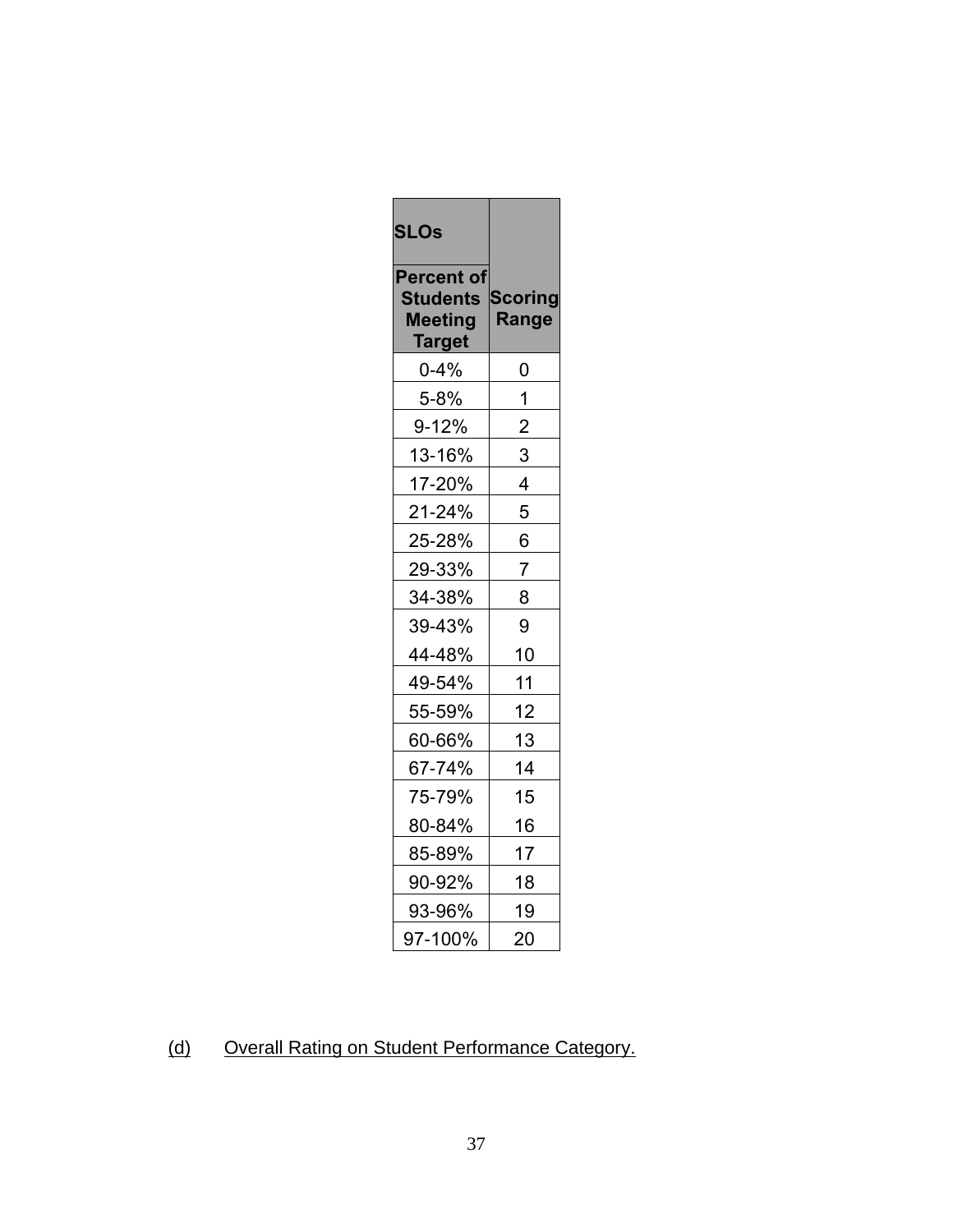(1) Multiple student performance measures shall be combined using a weighted average pursuant to subdivision (c) of this section to produce an overall student performance category score of 0 to 20. Based on such score, an overall student performance category rating shall be derived from the table below:

|   | <b>Overall Student</b><br><b>Performance Category</b><br><b>Score and Rating</b> |         |  |
|---|----------------------------------------------------------------------------------|---------|--|
|   | <b>Minimum</b>                                                                   | Maximum |  |
|   | 18                                                                               | 20      |  |
| E | 15                                                                               | 17      |  |
| L | 13                                                                               | 14      |  |
|   | Π                                                                                | 12      |  |

(2) Teacher observation category. The observation category for teachers shall be

based on at least two observations; one of which must be unannounced.

(i) Two Mandatory subcomponents.

(a) One observation shall be conducted by a principal or other trained

administrator and;

(b) a second observation shall be conducted by: either one or more impartial independent trained evaluator(s) selected and trained by the district or in cases where a hardship waiver is granted by the Department pursuant to subclause (1) of this clause, a second observation shall be conducted by one or more evaluators selected and trained by the district, who are different than the evaluator(s) who conducted the evaluation pursuant to clause (a) of this paragraph. An independent trained evaluator may be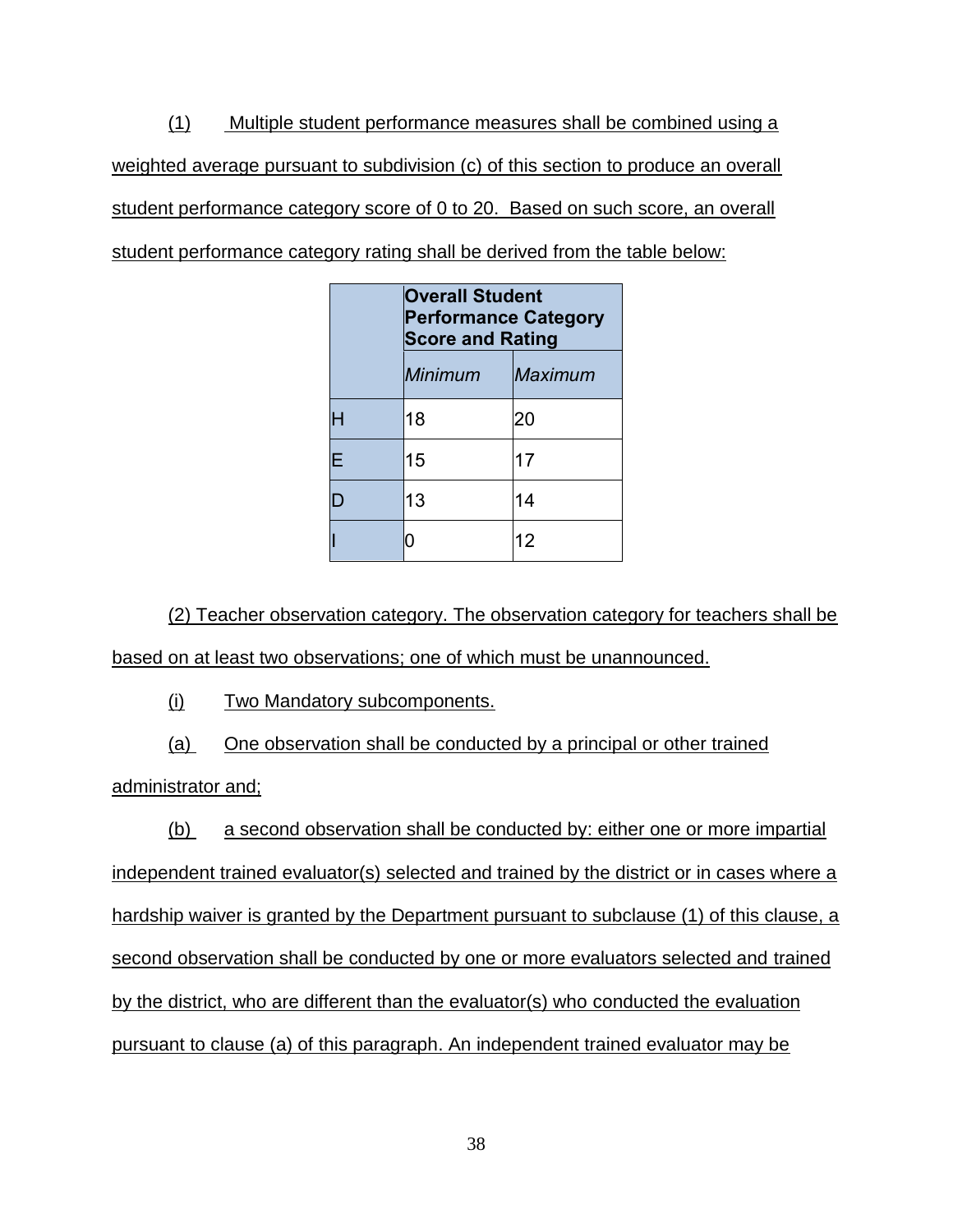employed within the district, but may not be assigned to the same school building as the teacher being evaluated.

(1) A rural school district, as defined by the Commissioner in guidance, or a school district with only one registered school pursuant to section 100.18 of the Commissioner's regulations may apply to the Department for a hardship waiver on an annual basis, in a timeframe and manner prescribed by the Commissioner, if due to the size and limited resources of the school district, it is unable to obtain an independent evaluator within a reasonable proximity without an undue burden to the school district.

(ii) Optional third subcomponent. The observations category may include a third optional subcomponent based on classroom observations conducted by a trained peer teacher rated Effective or Highly Effective on his or her overall rating in the prior school year from the same school or from another school in the district.

(iii) Frequency and Duration of Observations. The frequency and duration of observations shall be determined locally.

(iv) All observations must be conducted using a teacher practice rubric approved by the commissioner pursuant to a Request for Qualification ("RFQ") process, unless the district has an approved variance from the Commissioner.

(a) Variance for existing rubrics. A variance may be granted to a district that seeks to use a rubric that is either a close adaptation of a rubric on the approved list, or a rubric that was self-developed or developed by a third-party, upon a finding by the Commissioner that the rubric meets the criteria described in the Request for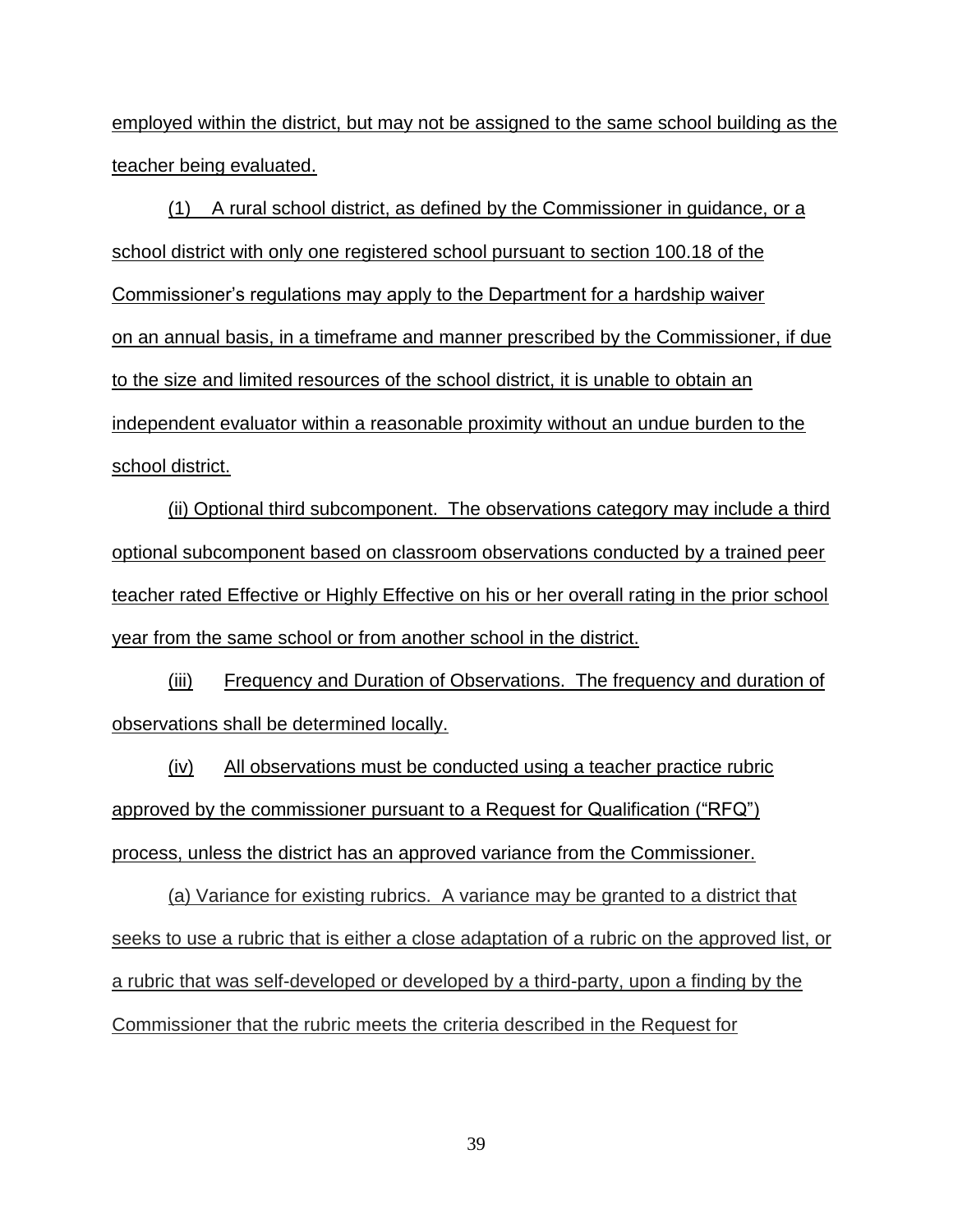Qualification and the district has demonstrated that it has made a significant investment in the rubric and has a history of use that would justify continuing the use of that rubric.

(b) Variance for use of new innovative rubrics. A variance may be granted to a district that seeks to use a newly developed rubric, upon a finding by the Commissioner that the rubric meets the criteria described in the RFQ, has demonstrated how it will ensure inter-rater reliability and the rubric's ability to provide differentiated results over time.

(v) All observations for a teacher for the school year must use the same approved rubric; provided that districts may locally determine whether to use different rubrics for teachers who teach different grades and/or subjects during the school year.

(vi) At least one of the mandatory observations must be unannounced.

(vii) Observations may occur either live or via recorded video, as determined locally.

(viii) Nothing in this Subpart shall be construed to limit the discretion of a board of education, superintendent of schools or a principal or other trained administrator to conduct observations in addition to those required by this section for non-evaluative purposes.

(ix) Observations must be based only on observable rubric subcomponents. The evaluator may select a limited number of observable rubric subcomponents for focus within a particular observation, so long as all observable Teaching Standards/Domains are addressed across the total number of annual observations.

(x) New York State Teaching Standards/Domains that are part of the rubric but not observable during the classroom observation may be observed during any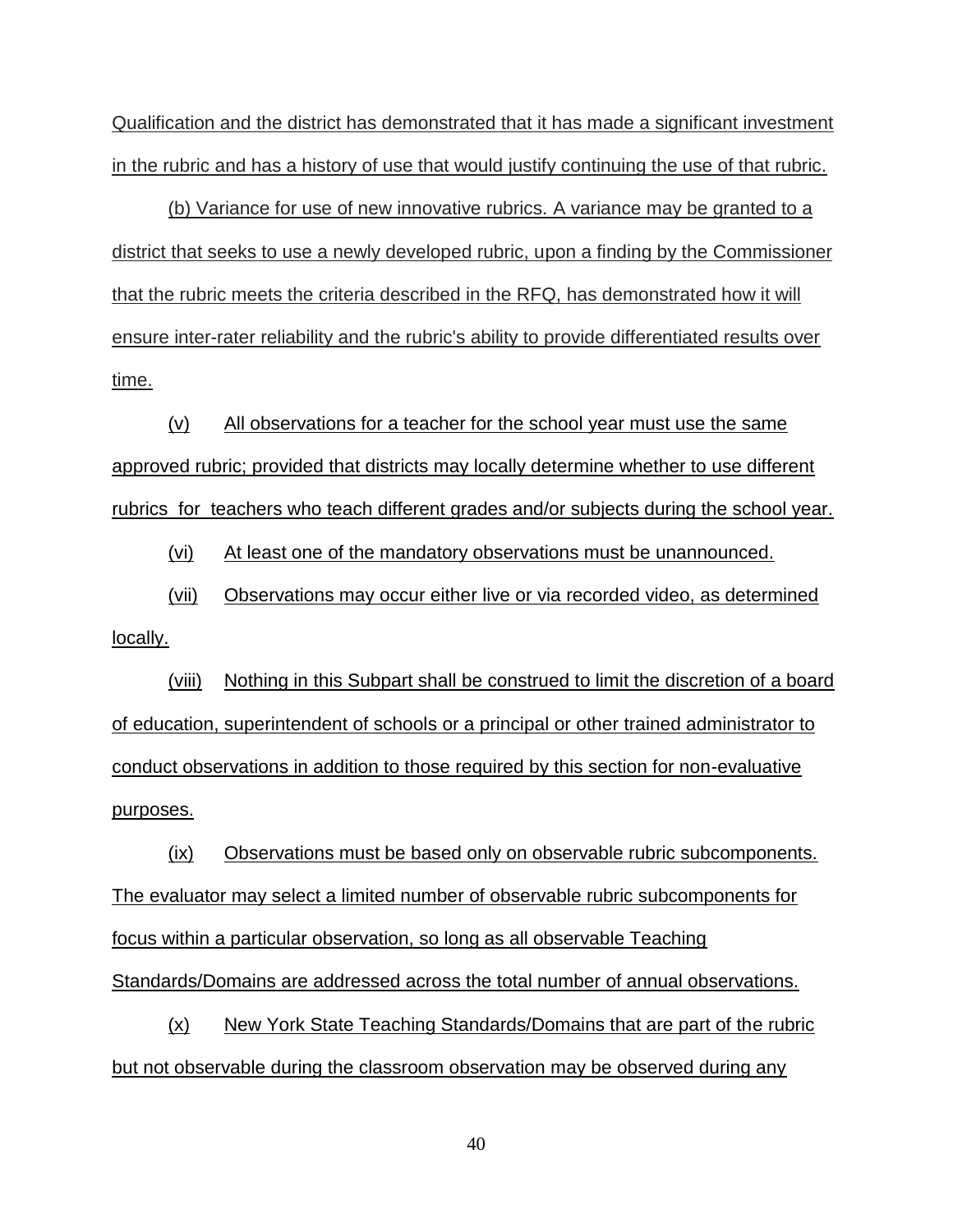optional pre-observation conference or post-observation review or other natural conversations between the teacher and the evaluator and incorporated into the observation score.

(xi) Points shall not be allocated based on any artifacts, unless such artifact constitutes evidence of an otherwise observable rubric subcomponent (e.g., a lesson plan viewed during the course of the observation may constitute evidence of professional planning).

(xii) Each observation shall be evaluated on a 1-4 scale based on a Stateapproved rubric aligned to the New York State Teaching Standards and an overall score for each observation shall be generated between 1-4. Multiple observations shall be combined using a weighted average pursuant to subparagraph (xiv) of this paragraph, producing an overall observation category score between 1-4. In the event that a teacher earns a score of 1 on all rated components of the practice rubric across all observations, a score of 0 will be assigned.

(xiii) Weighting of Subcomponents Within Teacher Observation Category. The weighting of the subcomponents within the teacher observation category shall be established locally within the following constraints:

(a) observations conducted by a principal or other trained administrator shall be weighted at a minimum of 80%.

(b) observations conducted by independent impartial observer(s), or other evaluators selected by the district if a hardship waiver is granted, shall be weighted at a minimum of 10% .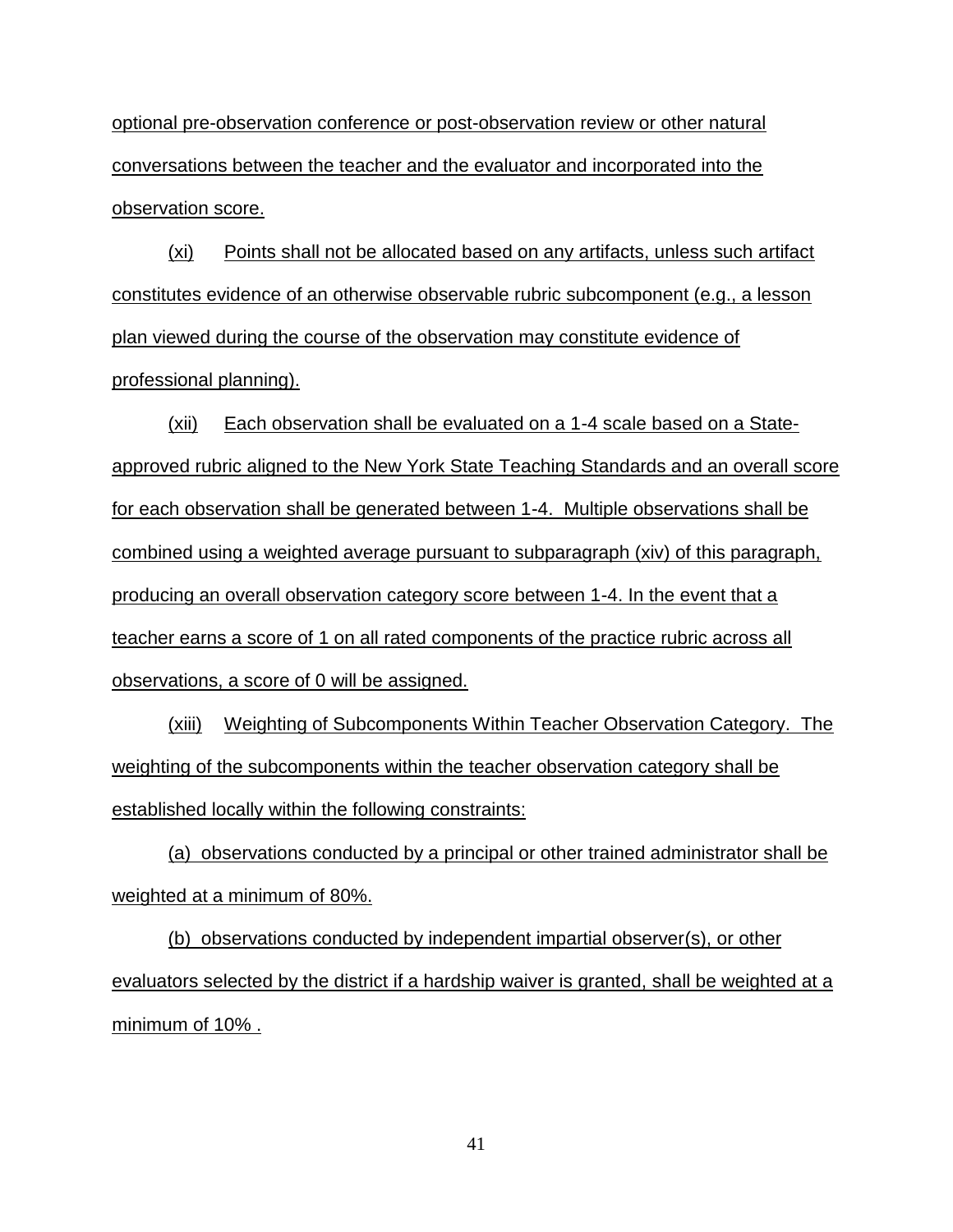(c) if a district selects to use the optional third observation subcomponent, then the weighting assigned to the optional observations conducted by peers shall be established locally within the constraints outlined in clause (1) and (2) of this subparagraph.

(xiv) Overall Rating on the Teacher Observation Category. The overall observation score calculated pursuant to paragraphs (xii) and (xiii) shall be converted into an overall rating, using cut scores determined locally for each rating category; provided that such cut scores shall be consistent with the permissible ranges identified below:

|   | <b>Overall Observation Category</b><br><b>Score and Rating</b> |              |  |
|---|----------------------------------------------------------------|--------------|--|
|   | Min                                                            | Max          |  |
| н | 3.5 to 3.75                                                    | 4.0          |  |
| F | 2.5 to 2.75                                                    | 3.49 to 3.74 |  |
|   | 1.5 to 1.75                                                    | 2.49 to 2.74 |  |
|   |                                                                | 1.49 to 1.74 |  |

§30-3.5 Standards and criteria for conducting annual professional performance reviews of building principals under Education Law §3012-d.

(a) Ratings. Annual professional performance reviews conducted under this section shall differentiate principal effectiveness resulting in a principal being rated Highly Effective, Effective, Developing or Ineffective based on multiple measures in the following two categories: the student performance category and the school visit category.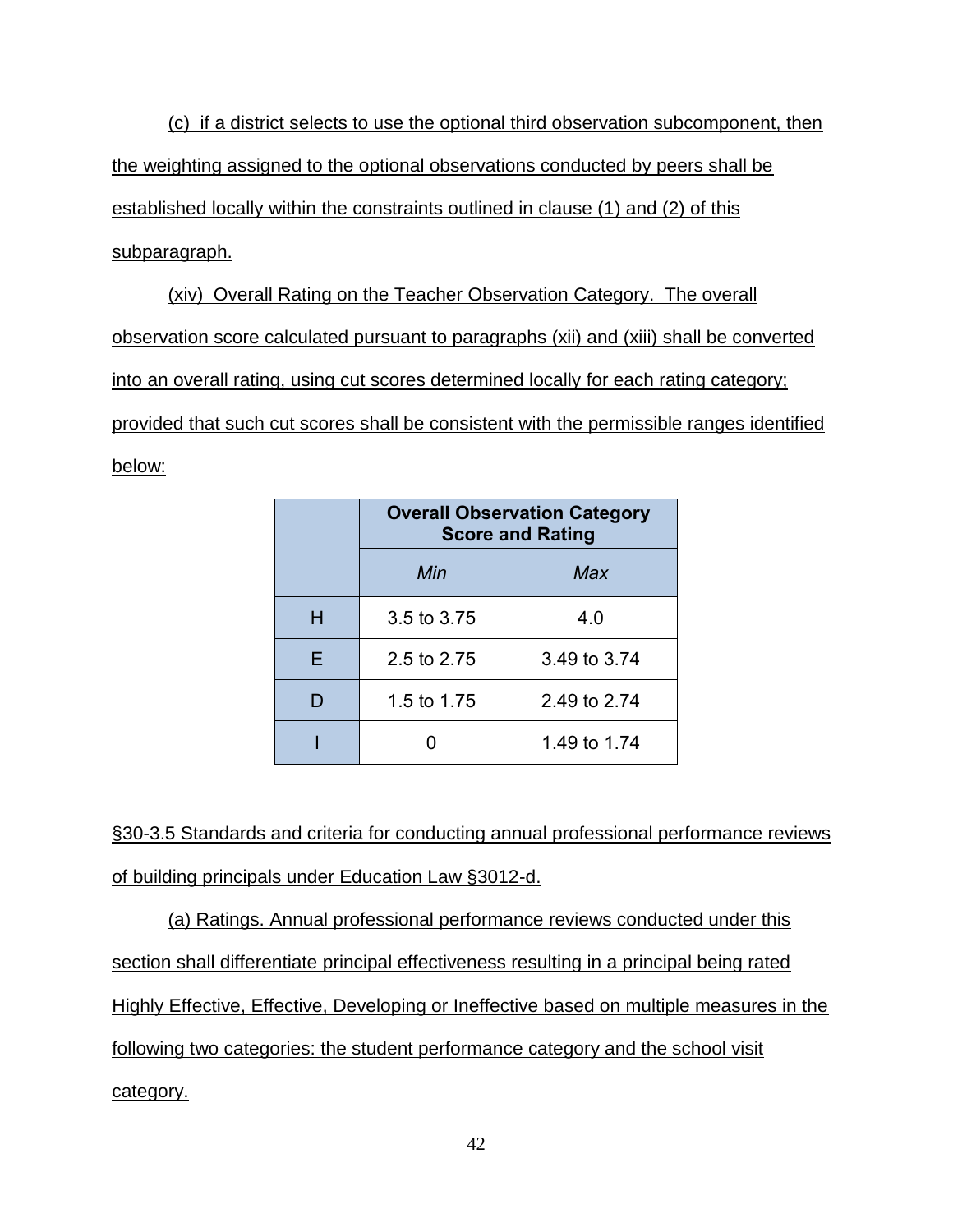(b) Student performance category. Such category shall have at least one mandatory first subcomponent and an optional second subcomponent as follows:

(1) Mandatory first subcomponent.

(i) for a principal with at least 30% of his/her students covered under the Stateprovided growth measure, such principal shall have a State-provided growth score based on such model; and

(ii) for a principal where less than 30% of his/her students are covered under the State-provided growth measure, such principal shall have a Student Learning Objective (SLO), on a form prescribed by the commissioner, consistent with the SLO process determined or developed by the commissioner, that results in a student growth score; provided that, for any principal whose building or program includes courses that end in a State-created or administered assessment for which there is no State-provided growth model, such assessment must be used as the underlying assessment for such SLO. The SLO process determined by the Commissioner shall include a minimum growth target of one year of expected growth, as determined by the superintendent or his or her designee. Such targets, as determined by the superintendent or his or her designee in the exercise of their pedagogical judgment, may take the following characteristics into account: poverty, students with disabilities, English language learners status and prior academic history. SLOs shall include the following elements, as defined by the Commissioner in guidance:

(a) student population;

(b) learning content;

(c) interval of instructional time;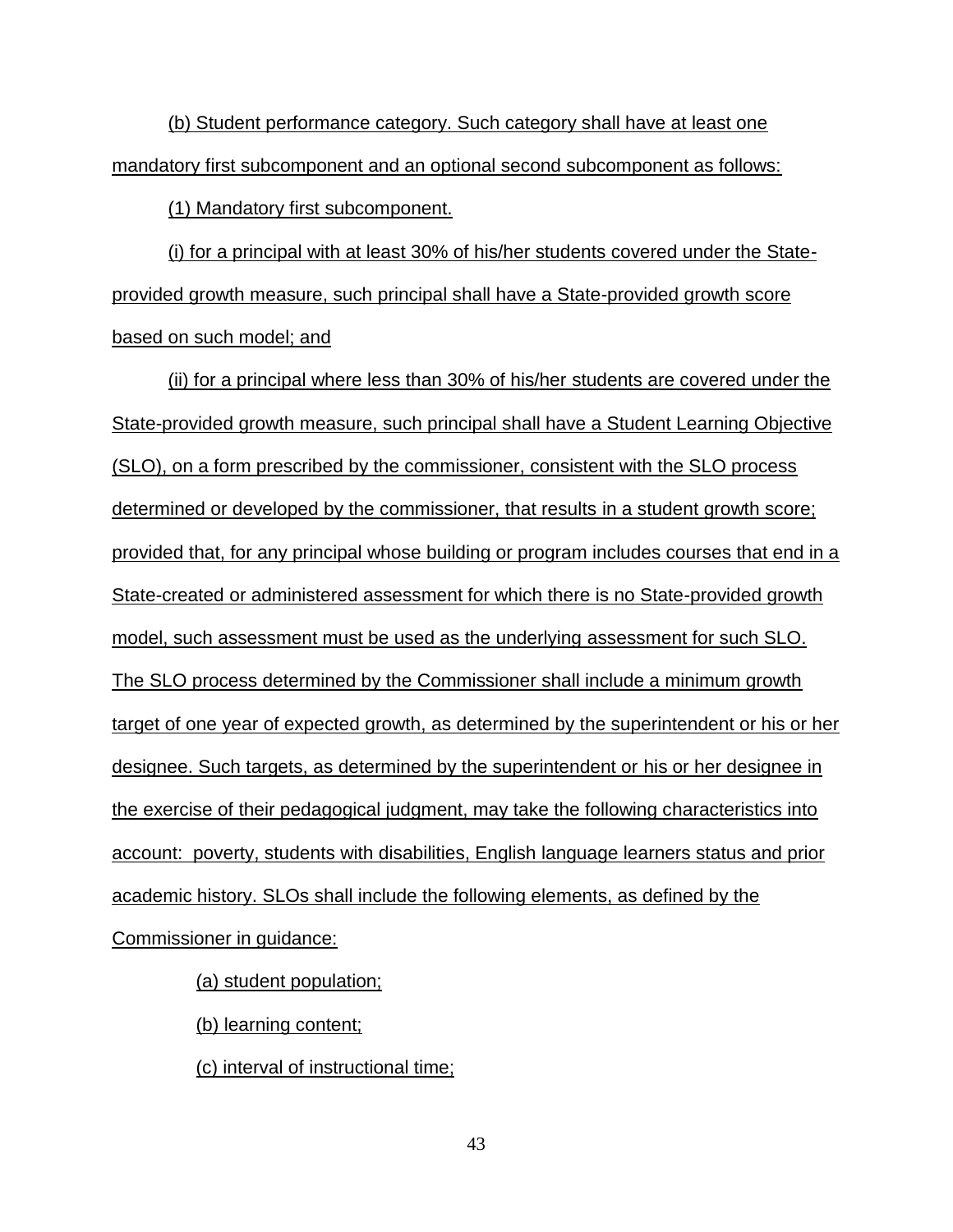(d) evidence;

(e) baseline;

(f) target;

(g) criteria for rating a principal Highly Effective, Effective, Developing or Ineffective ("HEDI"); and

(h) Rationale.

(iii) for a principal of a building or program whose courses do not end in a Statecreated or administered test or where a State-provided growth score is not determined, districts shall use SLOs based on a list of State approved student assessments.

(2) Optional second subcomponent. A district may locally select one or more other measures for the student performance category that shall be applied in a consistent manner, to the extent practicable, across the district based on either:

(i) a second State-provided growth score on a State-created or administered test; provided that a different measure is used than that for the required subcomponent in the student performance category, which may include one or more of the following measures:

(a) principal-specific growth computed by the State based on percentage of students who achieve a State-determined level of growth (e.g. percentage of students whose growth is above the median for similar students);

(b) school-wide growth results using available State-provided growth scores that are locally-computed; or

(ii) a growth score based on a State-designed supplemental assessment, calculated using a State-provided or approved growth model. Such growth score may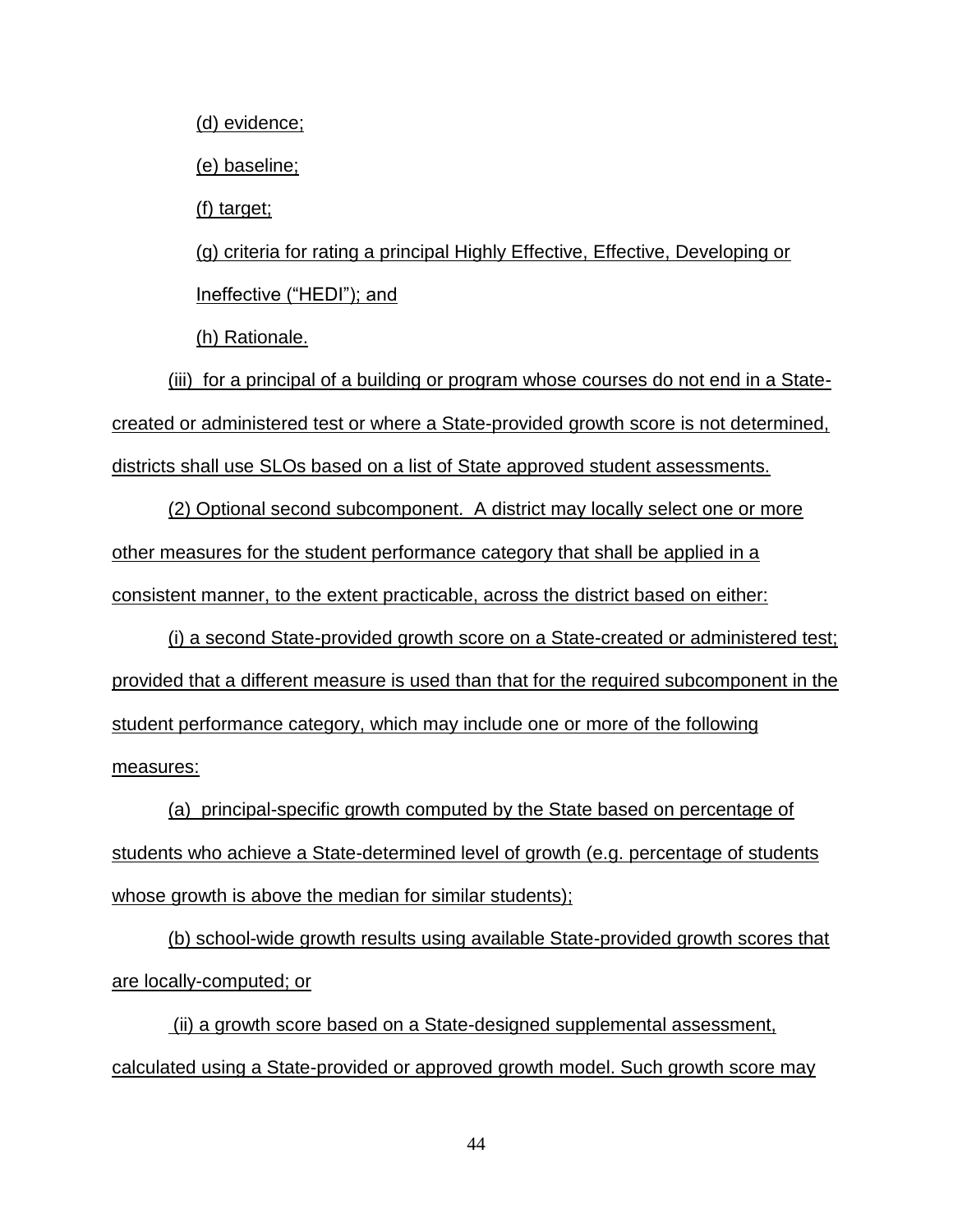include school or BOCES –wide group, team, or linked measures where the stateapproved growth model is capable of generating such a score.

(3) All State-provided or approved growth scores must control for poverty, students with disabilities, English language learners status and prior academic history. For SLOs, these characteristics may be taken into account through the use of targets based on one year of "expected growth", as determined by the superintendent or his or her designee.

(4) The district shall measure student growth using the same measure(s) of student growth for all building principals within the same building configuration or program.

(c) Weighting of Subcomponents Within Student Performance Category.

(1) If a district does not locally select to use the optional second student growth subcomponent, then the mandatory subcomponent shall be weighted at 100%.

(2) If the optional second student growth subcomponent is selected, then the mandatory subcomponent shall be weighted at a minimum of 50% and the optional second subcomponent shall be weighted at no more than 50%.

(3) Each measure used in the student performance category (State provided growth score, SLOs, State-designed supplemental assessments) must result in a score between 0 and 20. The State will generate scores of 0-20 for measures using a Stateprovided growth score. Districts shall calculate growth scores for SLOs in accordance with the minimum percentages prescribed in the table below; provided however that for principals of a building or program with small "n" sizes as defined by the Commissioner in guidance, districts shall calculate scores for SLOs using a methodology prescribed by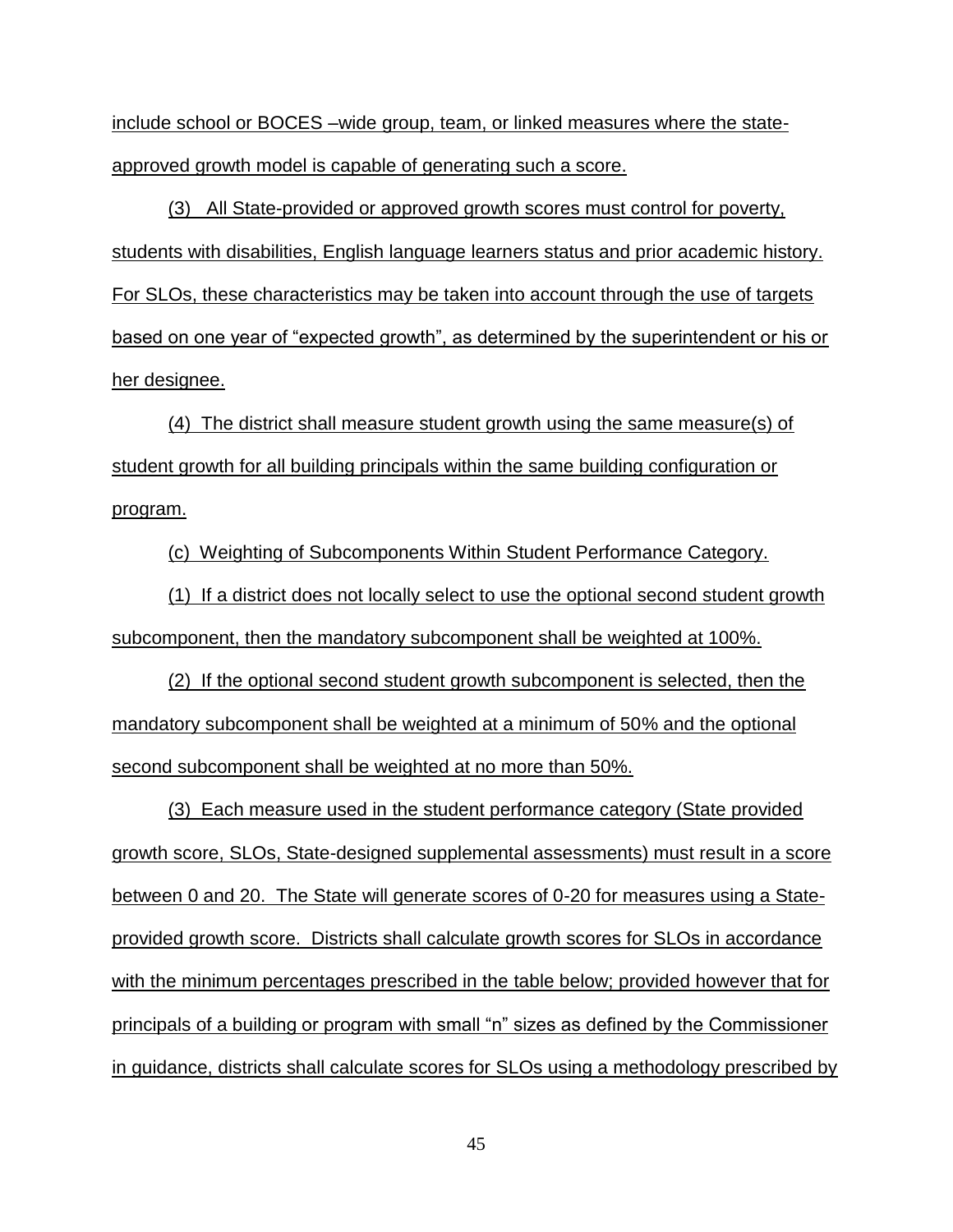the Commissioner in guidance. For all other measures that are not State-provided growth measures, scores of 0-20 shall be computed locally in accordance with the State provided or approved growth model used.

| <b>SLOs</b>                                                      |                                |  |
|------------------------------------------------------------------|--------------------------------|--|
| <b>Percent of</b><br><b>Students</b><br><b>Meeting</b><br>Target | <b>Scoring</b><br><b>Range</b> |  |
| $0 - 4%$                                                         | 0                              |  |
| 5-8%                                                             | 1                              |  |
| $9 - 12%$                                                        | 2                              |  |
| 13-16%                                                           | 3                              |  |
| 17-20%                                                           | 4                              |  |
| 21-24%                                                           | 5                              |  |
| 25-28%                                                           | 6                              |  |
| 29-33%                                                           | 7                              |  |
| 34-38%                                                           | 8                              |  |
| 39-43%                                                           | 9                              |  |
| 44-48%                                                           | 10                             |  |
| 49-54%                                                           | 11                             |  |
| 55-59%                                                           | 12                             |  |
| 60-66%                                                           | 13                             |  |
| 67-74%                                                           | 14                             |  |
| 75-79%                                                           | 15                             |  |
| 80-84%                                                           | 16                             |  |
| 85-89%                                                           | 17                             |  |
| 90-92%                                                           | 18                             |  |
| 93-96%                                                           | 19                             |  |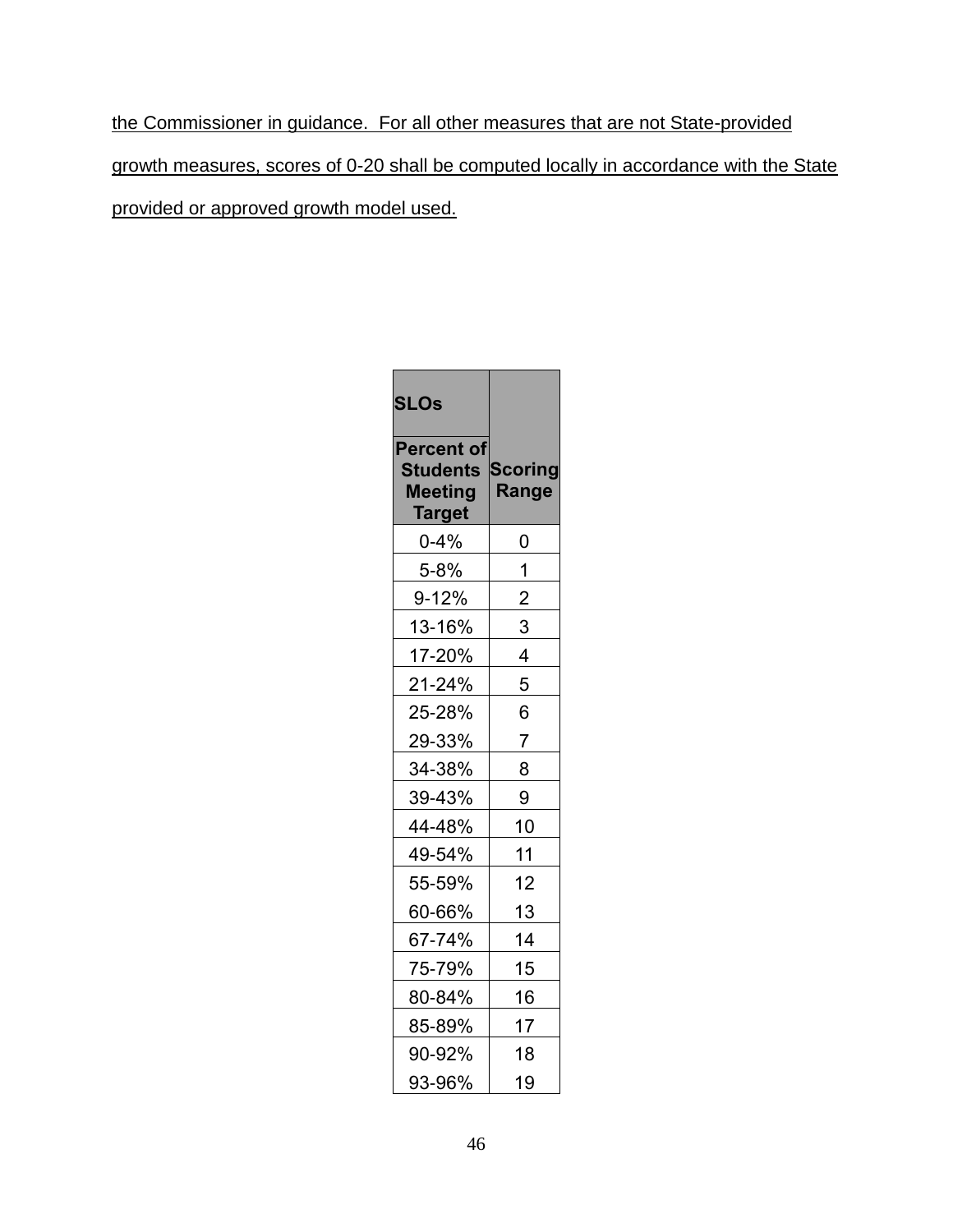$97-100\%$  | 20

(4) Overall Rating on Student Performance Category. Multiple measures shall be combined using a weighted average, to produce an overall student performance category score of 0 to 20. Based on such score, an overall student performance

category rating shall be derived from the table below:

|   | <b>Overall Student</b><br><b>Performance Category</b><br><b>Score and Rating</b> |    |  |  |
|---|----------------------------------------------------------------------------------|----|--|--|
|   | Minimum<br>Maximum                                                               |    |  |  |
| н | 18                                                                               | 20 |  |  |
| Е | 15                                                                               | 17 |  |  |
| D | 13                                                                               | 14 |  |  |
|   |                                                                                  | 12 |  |  |

(d) Principal school visits category. The school visits category for principals shall be based on a State-approved rubric and shall include up to three subcomponents; two of which are mandatory and one of which is optional.

(1) Two Mandatory subcomponents. A district shall evaluate a principal based on at least:

(i) one school visit shall be based on a State-approved principal practice rubric conducted by the building principal's supervisor or other trained administrator; and

(ii) a second school visit shall be conducted by: either one or more impartial independent trained evaluator(s) selected and trained by the district or in cases where a hardship waiver is granted by the Department pursuant to clause (a) of this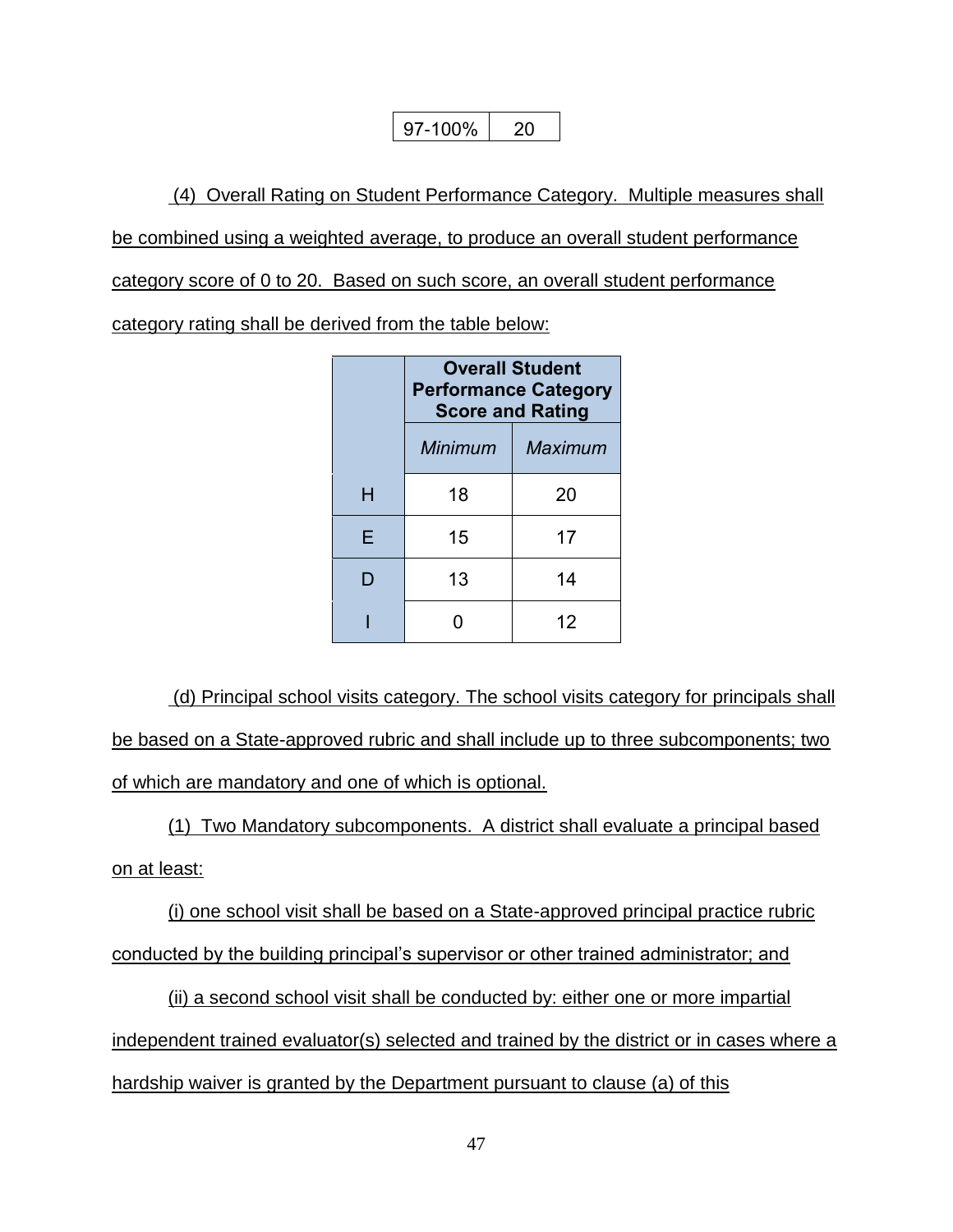subparagraph, a second school visit shall be conducted by one or more evaluators selected and trained by the district, who are different than the evaluator(s) who conducted the evaluation pursuant to subparagraph (i) of this paragraph. An independent trained evaluator may be employed within the district, but may not be assigned to the same school building as the principal being evaluated.

(a) A rural school district, as defined by the Commissioner in guidance, or a school district with only one registered school pursuant to section 100.18 of the Commissioner's regulations may apply to the Department for a hardship waiver on an annual basis, in a timeframe and manner prescribed by the Commissioner, if due to the size and limited resources of the school district, it is unable to obtain an independent evaluator within a reasonable proximity without an undue burden to the school district.

(2) Optional third subcomponent. The school visit category may also include a third optional subcomponent based on school visits conducted by a trained peer administrator rated Effective or Highly Effective on his or her overall rating in the prior school year from the same or another school in the district.

(3) Frequency and Duration of School Visits. The frequency of school visits shall be established locally.

(4) All school visits must be conducted using a principal practice rubric approved by the Commissioner pursuant to an RFQ process, unless the district has a currently approved variance from the Commissioner.

(i) Variance for existing rubric. A variance may be granted to a district that seeks to use a rubric that is either a close adaptation of a rubric on the approved list, or a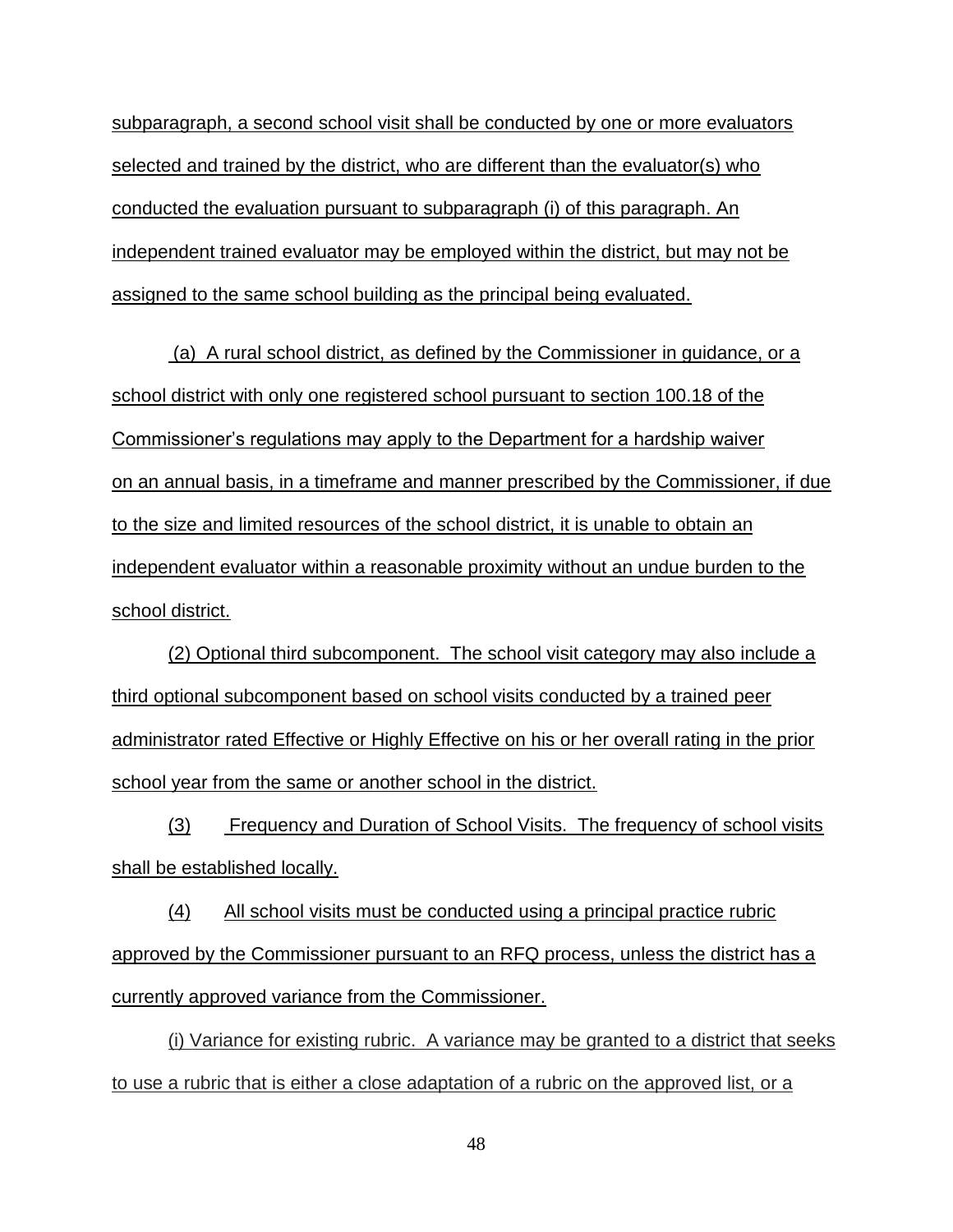rubric that was self-developed or developed by a third-party, upon a finding by the Commissioner that the rubric meets the criteria described in the RFQ, and the district has demonstrated that it has made a significant investment in the rubric and has a history of use that would justify continuing the use of that rubric.

(ii) Variance for use of new innovative rubrics. A variance may be granted to a district that seeks to use a newly developed rubric, upon a finding by the Commissioner that the rubric meets the criteria described in the RFQ and the district has demonstrated how it will ensure inter-rater reliability and the rubric's ability to provide differentiated results over time.

(5) All school visits for a principal for the year must use the same approved rubric; provided that districts may locally determine whether to use different rubrics for a principal assigned to different grade level configurations or building types.

(6) At least one of the mandatory school visits must be unannounced.

(7) School visits may not be conducted via video.

(8) Nothing in this Subpart shall be construed to limit the discretion of a board of education, superintendent of schools, or other trained administrator from conducting school visits of a principal in addition to those required under this section for nonevaluative purposes.

(9) School visits may be based only on observable rubric subcomponents.

(10) The evaluator may select a limited number of observable rubric subcomponents for focus on within a particular school visit, so long as all observable ISLLC Standards are addressed across the total number of annual school visits.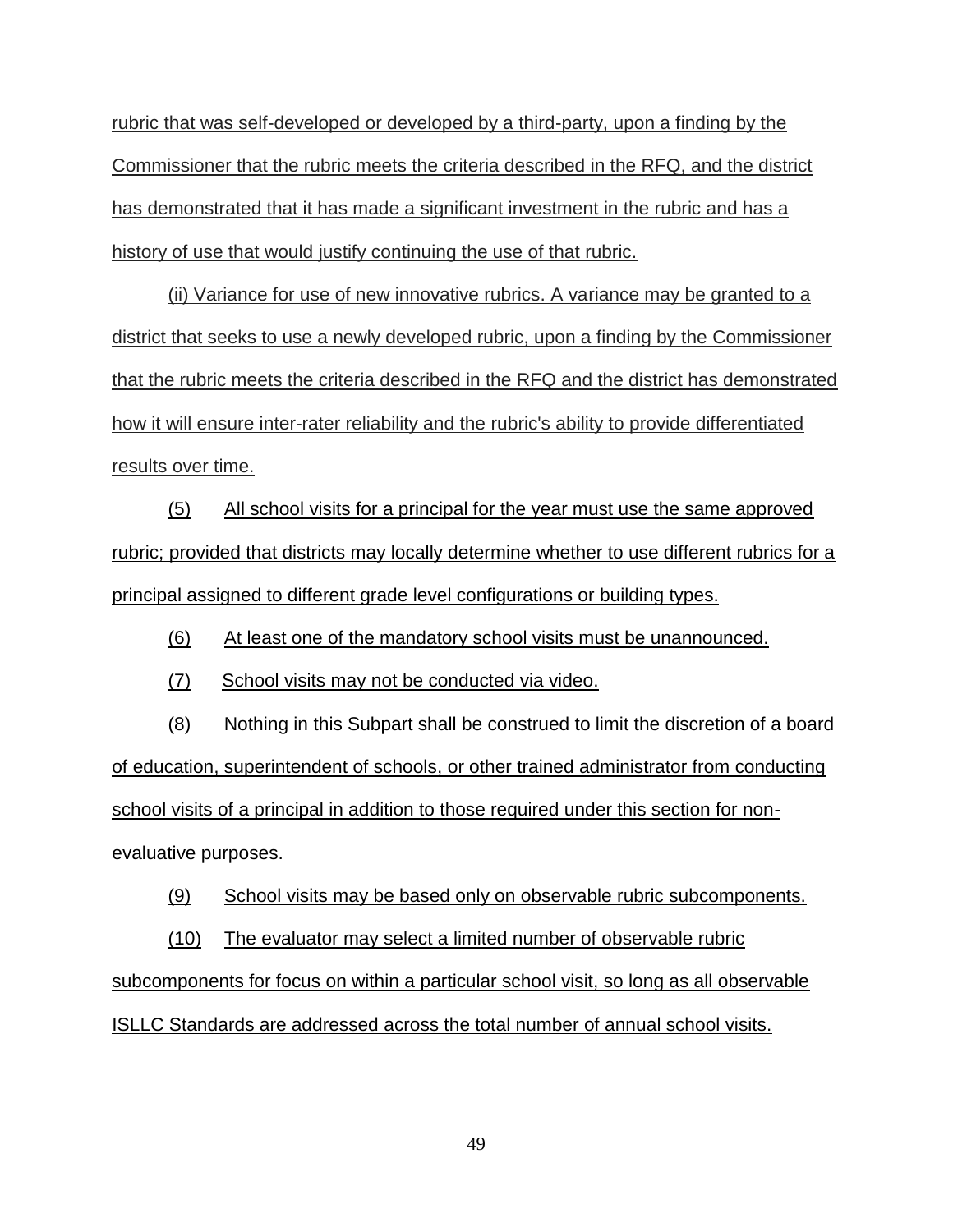(11) Leadership Standards and their related functions that are part of the rubric but not observable during the course of the school visit may be observed through other natural conversations between the principal and the evaluator and incorporated into the observation score.

(12) Points shall not be allocated based on any artifacts, unless such artifact constitutes evidence of a rubric subcomponent observed during a school visit. Points shall not be allocated based on professional goal-setting; however, organizational goalsetting may be used to the extent it is evidence from the school visit and related to a component of the principal practice rubric.

(13) Each school visit shall be evaluated on a 1-4 scale based on a state approved rubric aligned to the ISLLC standards and an overall score for each school visit shall be generated between 1-4. Multiple observations shall be combined using a weighted average, producing an overall observation category score between 1-4. In the event that a principal earns a score of 1 on all rated components of the practice rubric across all observations, a score of 0 will be assigned. Weighting of Subcomponents Within Principal School Visit Category. The weighting of the subcomponents within the principal school visit category shall be established locally within the following constraints:

(i) school visits conducted by a superintendent or other trained administrator shall be weighted at a minimum of 80%.

(ii) school visits conducted by independent impartial trained evaluators or other evaluators selected by the district if a hardship waiver is granted, shall be weighted at a minimum of 10%.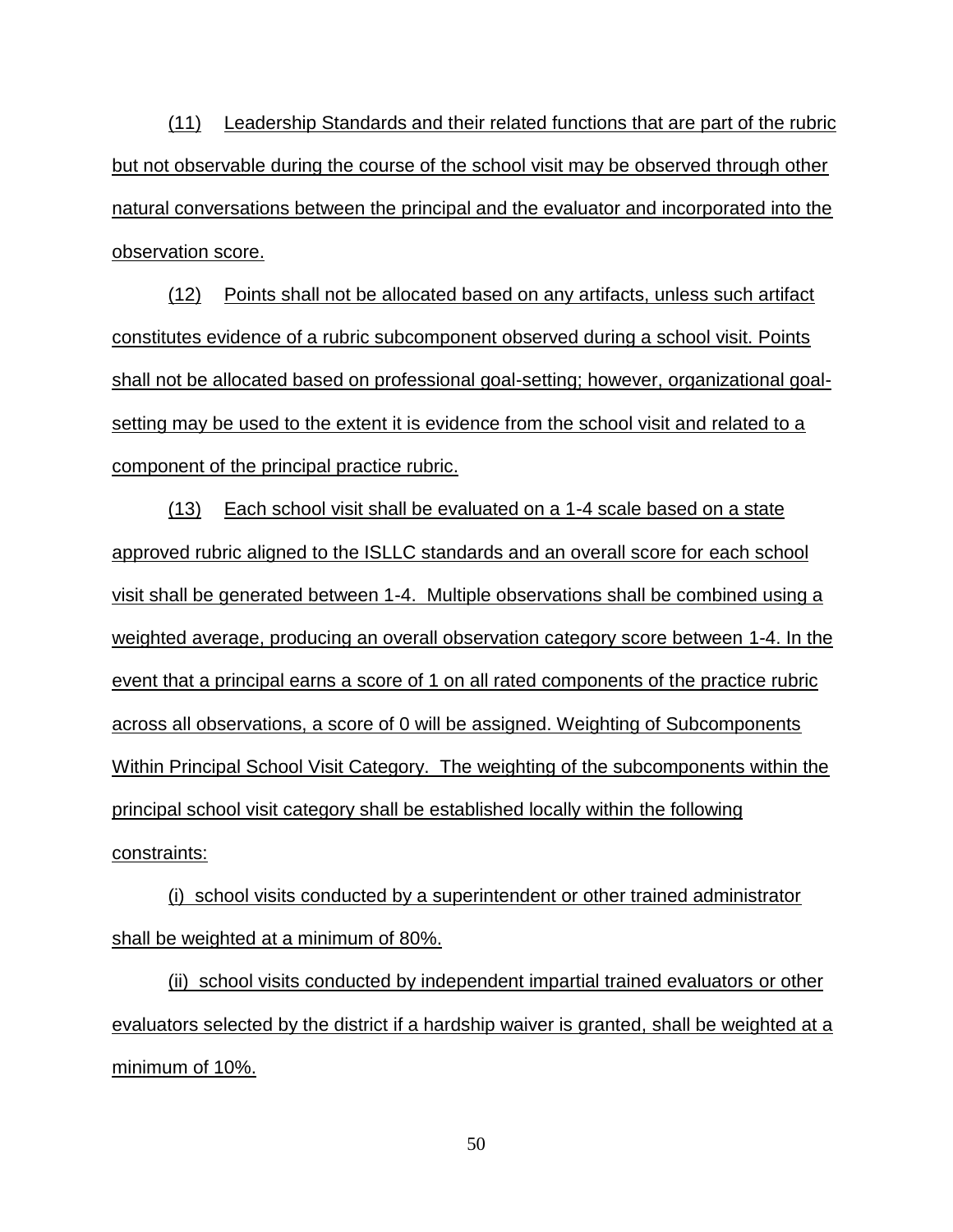(iii) if a district selects to use the optional third school visit subcomponent, then the weighting assigned to the optional school visits conducted by peers shall be established locally within the constraints outlined in clause (i) and (ii) of this subparagraph.

(14) Overall Rating on the Principal School Visits Category. The overall principal school visit score shall be converted into an overall rating, using cut scores determined locally for each rating category; provided that such cut scores shall be consistent with the permissible ranges identified below:

(15) The overall principal/school visit score shall be converted into an overall rating, using cut scores determined locally for each rating category; provided that such cut scores shall be consistent with the permissible ranges identified below:

|   | <b>Overall Observation Category</b><br><b>Score and Rating</b> |              |  |
|---|----------------------------------------------------------------|--------------|--|
|   | Min                                                            | Max          |  |
| н | 3.5 to 3.75                                                    | 4.0          |  |
| F | 2.5 to 2.75                                                    | 3.49 to 3.74 |  |
|   | 1.5 to 1.75                                                    | 2.49 to 2.74 |  |
|   |                                                                | 1.49 to 1.74 |  |

§30-3.6. Rating determination.

(a) The overall rating determination for a teacher or principal shall be

determined according to a methodology as follows:

### **Observation/School Visit**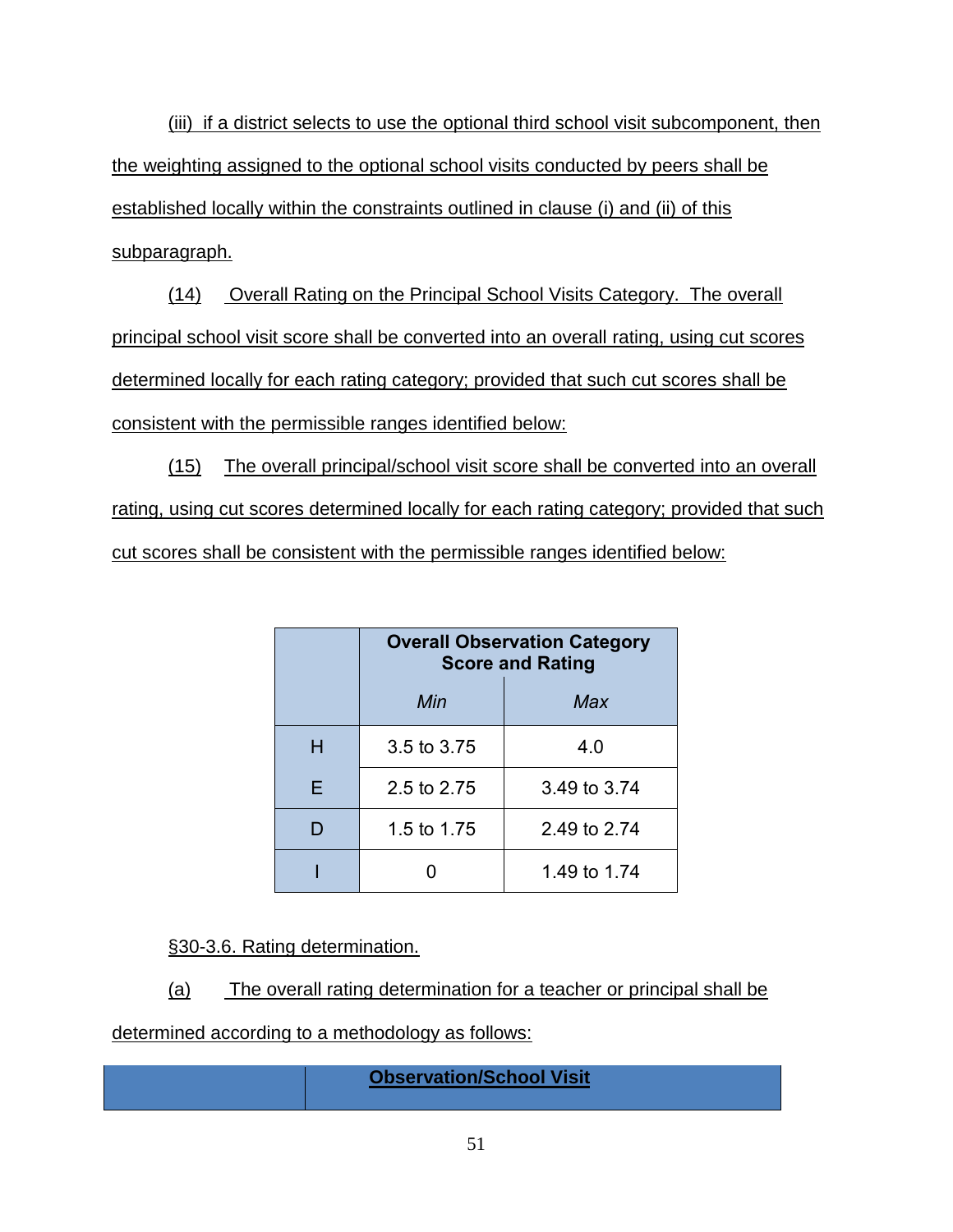|                            |                 | <b>Highly</b>            | <b>Effective</b>         | Developing              | Ineffective             |
|----------------------------|-----------------|--------------------------|--------------------------|-------------------------|-------------------------|
|                            |                 | Effective (H)            | (E)                      | (D)                     | (1)                     |
| <b>Student Performance</b> | <b>Highly</b>   |                          |                          |                         |                         |
|                            | Effective (H)   | $\overline{\mathsf{H}}$  | $H_{\parallel}$          | E                       | $\overline{\mathsf{D}}$ |
|                            | Effective (E)   | $\underline{\mathsf{H}}$ | E                        | Ε                       | <u>D</u>                |
|                            | Developing      | E                        | E                        | $\overline{\mathsf{D}}$ |                         |
|                            | <u>(D)</u>      |                          |                          |                         |                         |
|                            | Ineffective (I) | <u>D</u>                 | $\underline{\mathsf{D}}$ |                         |                         |

(b) Notwithstanding subdivision (a) of this section, a teacher or principal who is rated using both subcomponents in the student performance category and receives a rating of Ineffective in such category shall be rated Ineffective overall; provided, however, that if the measure used in the second subcomponent is a State-provided growth score on a state-created or administered test, a teacher or principal who receives a rating of Ineffective in the student performance category shall not be eligible to receive a rating of Effective or Highly Effective overall;

(c) The district shall ensure that the process by which weights and scoring ranges are assigned to subcomponents and categories is transparent and available to those being rated before the beginning of each school year. Such process must ensure that it is possible for a teacher or principal to obtain any number of points in the applicable scoring ranges, including zero, in each subcomponent. In the event that a teacher/principal earns a score of 1 on all rated components of the practice rubric across all observations, a score of 0 will be assigned. The superintendent, district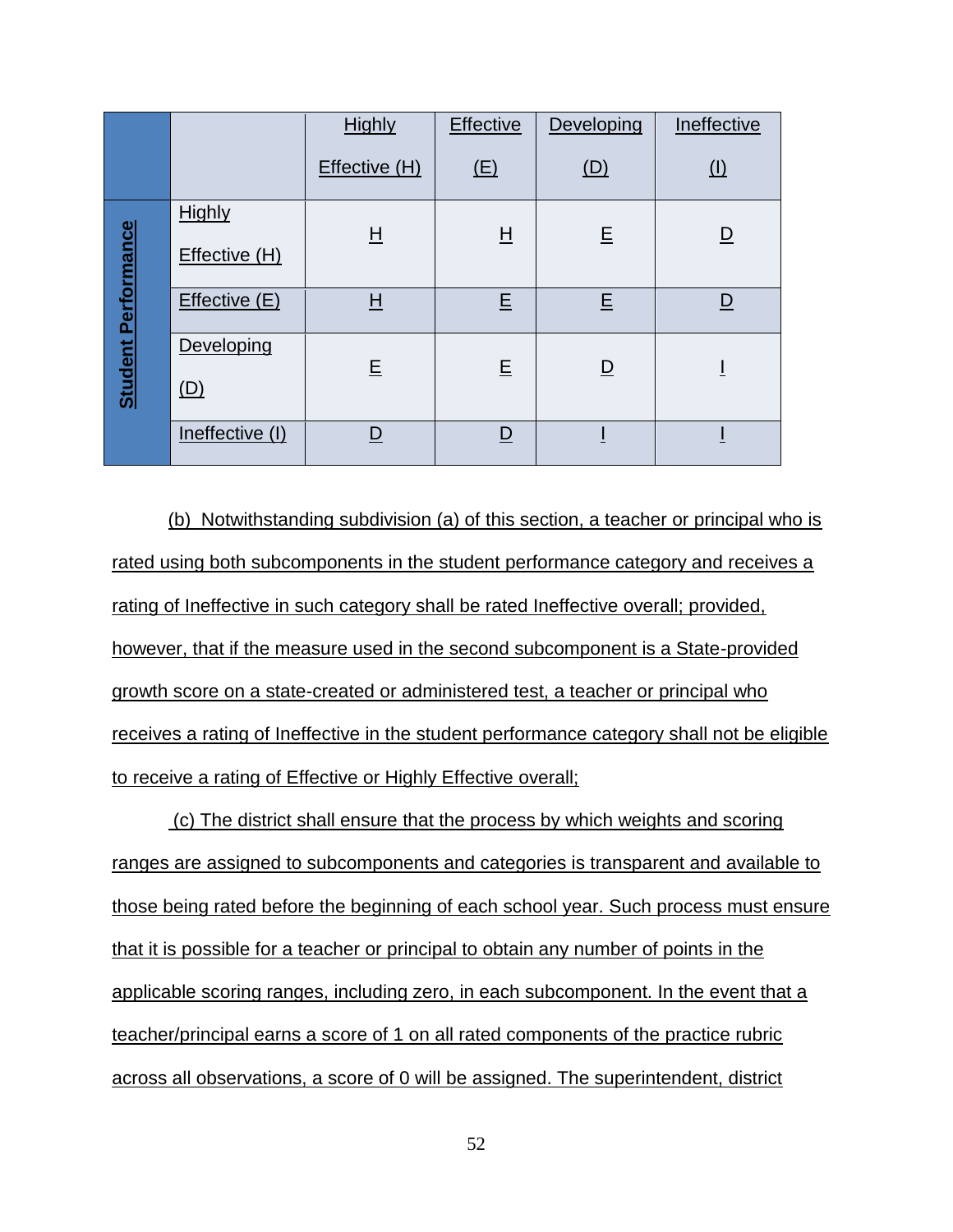superintendent or chancellor and the representative of the collective bargaining unit (where one exists) shall certify in the district's plan that the evaluation process shall use the weights and scoring ranges provided by the commissioner.

§30-3.7. Prohibited elements. Pursuant to Education Law §3012-d(7), the following elements shall no longer be eligible to be used in any evaluation

subcomponent pursuant to this Subpart:

(a) evidence of student development and performance derived from lesson plans, other artifacts of teacher practice, and student portfolios, except for student portfolios measured by a State-approved rubric where permitted by the department;

(b) use of an instrument for parent or student feedback;

(c) use of professional goal-setting as evidence of teacher or principal effectiveness;

(d) any district or regionally-developed assessment that has not been approved by the department; and

(e) any growth or achievement target that does not meet the minimum standards as set forth in regulations of the commissioner adopted hereunder.

§30-3.8. Approval process for student assessments.

(a) Approval of student assessments for the evaluation of classroom teachers and building principals. An assessment provider who seeks to place an assessment on the list of approved student assessments under this section shall submit to the Commissioner a written application in a form and within the time prescribed by the

Commissioner.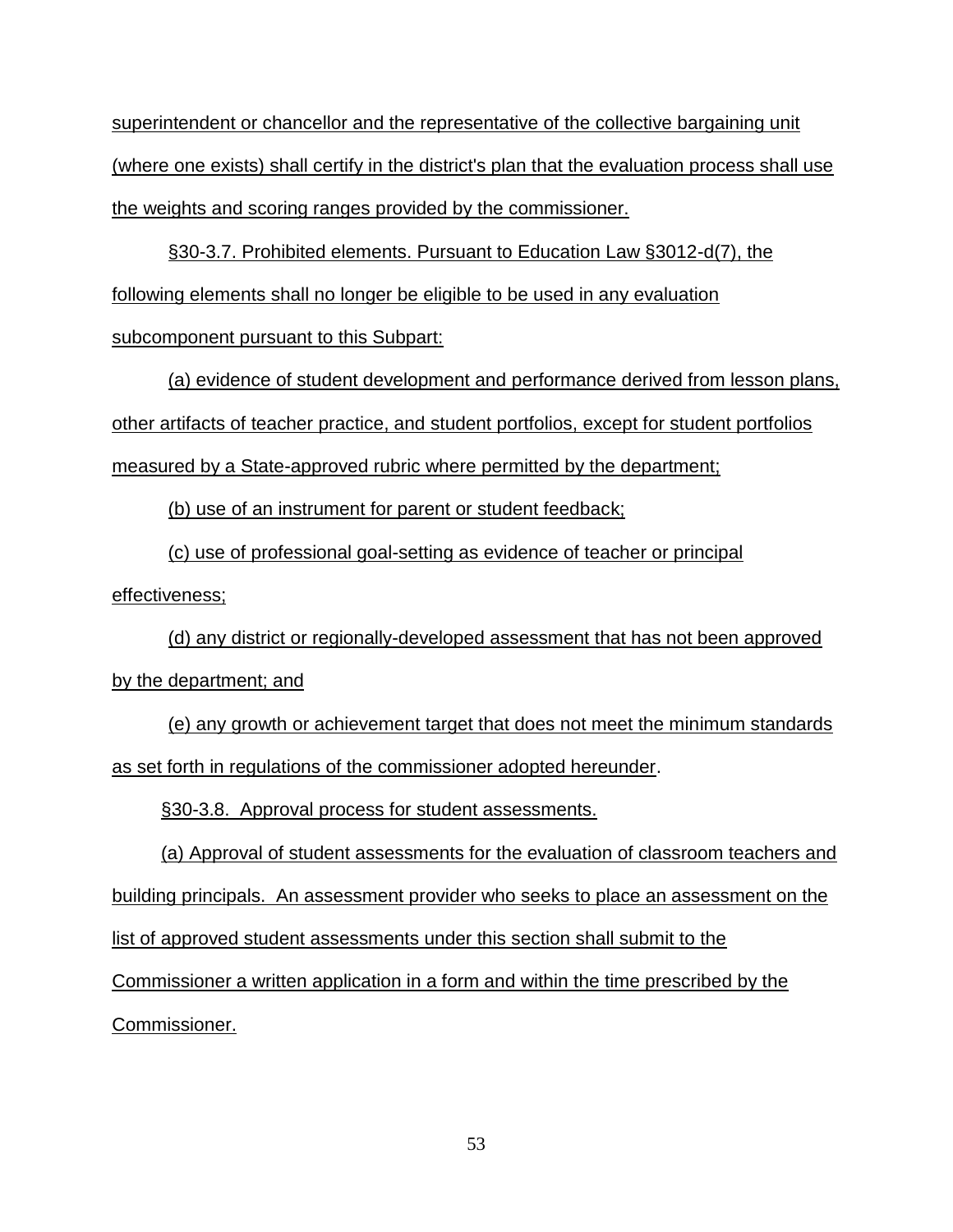(b) The commissioner shall evaluate a student assessment(s) for inclusion on the Department's list(s) of approved student assessments for use in the required and/or optional subcomponents of the student performance category, based on the criteria outlined in the RFQ or request for proposals ("RFP).

(c) Termination of approval. Approval shall be withdrawn for good cause, including, but not limited to, a determination by the commissioner that:

(1) the assessment does not comply with one or more of the criteria for approval set forth in Subpart or in the RFQ or RFP;

(2) the Department determines that the assessment is not identifying meaningful and/or observable differences in performance levels across schools and classrooms; and/or

(3) high quality academic research calls into question the correlation between high performance on the assessment and positive student learning outcomes.

§30-3.9. Approval process for approved teacher and principal practice rubrics.

(a) A provider who seeks to place a teacher or principal practice rubric on the list of approved rubrics under this section shall submit to the commissioner a written application in a form and within the time prescribed by the commissioner.

(b) Teacher practice rubric. The commissioner shall evaluate a rubric for inclusion on the department's list of approved practice rubrics for classroom teachers pursuant to a request for qualification ("RFQ") process. Such proposals shall meet the criteria outlined by the commissioner in the RFQ process.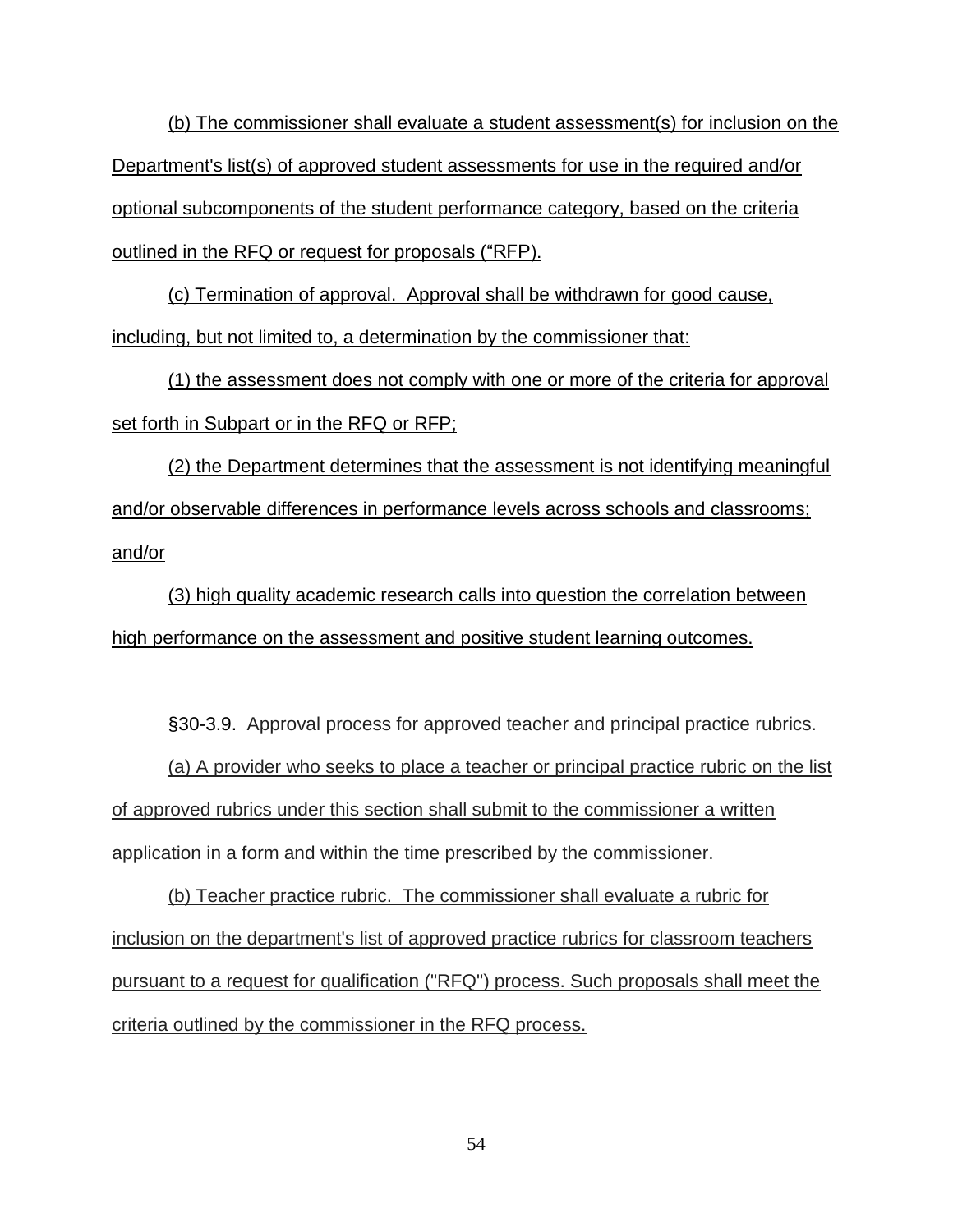(c) Principal practice rubric. The commissioner shall evaluate a rubric for inclusion on the department's list of approved practice rubrics for building principals pursuant to a request for qualification ("RFQ") process. Such proposals shall meet the criteria outlined by the commissioner in the RFQ process.

(d) Termination of approval of a teacher or principal scoring rubric. Approval for inclusion on the department's list of approved rubrics may be withdrawn for good cause, including, but not limited to, a determination by the commissioner that the rubric:

(1) does not comply with one or more of the criteria for approval set forth in this section or the criteria set forth in the request for qualification;

(2) the department determines that the practice rubric is not identifying meaningful and/or observable differences in performance levels across schools and classrooms; and/or

(3) high-quality academic research calls into question the correlation between high performance on this rubric and positive student learning outcomes.

(e) The Department's lists of approved rubrics established pursuant to section 30-2.7 of the Part shall continue in effect until superseded by a list generated from a new RFQ issued pursuant to this section or the list is abolished by the commissioner as unnecessary.

§30-3.10. Training of evaluators and lead evaluators.

(a) The governing body of each district shall ensure that evaluators, including impartial and independent observers and peer observers, have appropriate training before conducting a teacher or principal's evaluation under this section. The governing body shall also ensure that any lead evaluator has been certified by such governing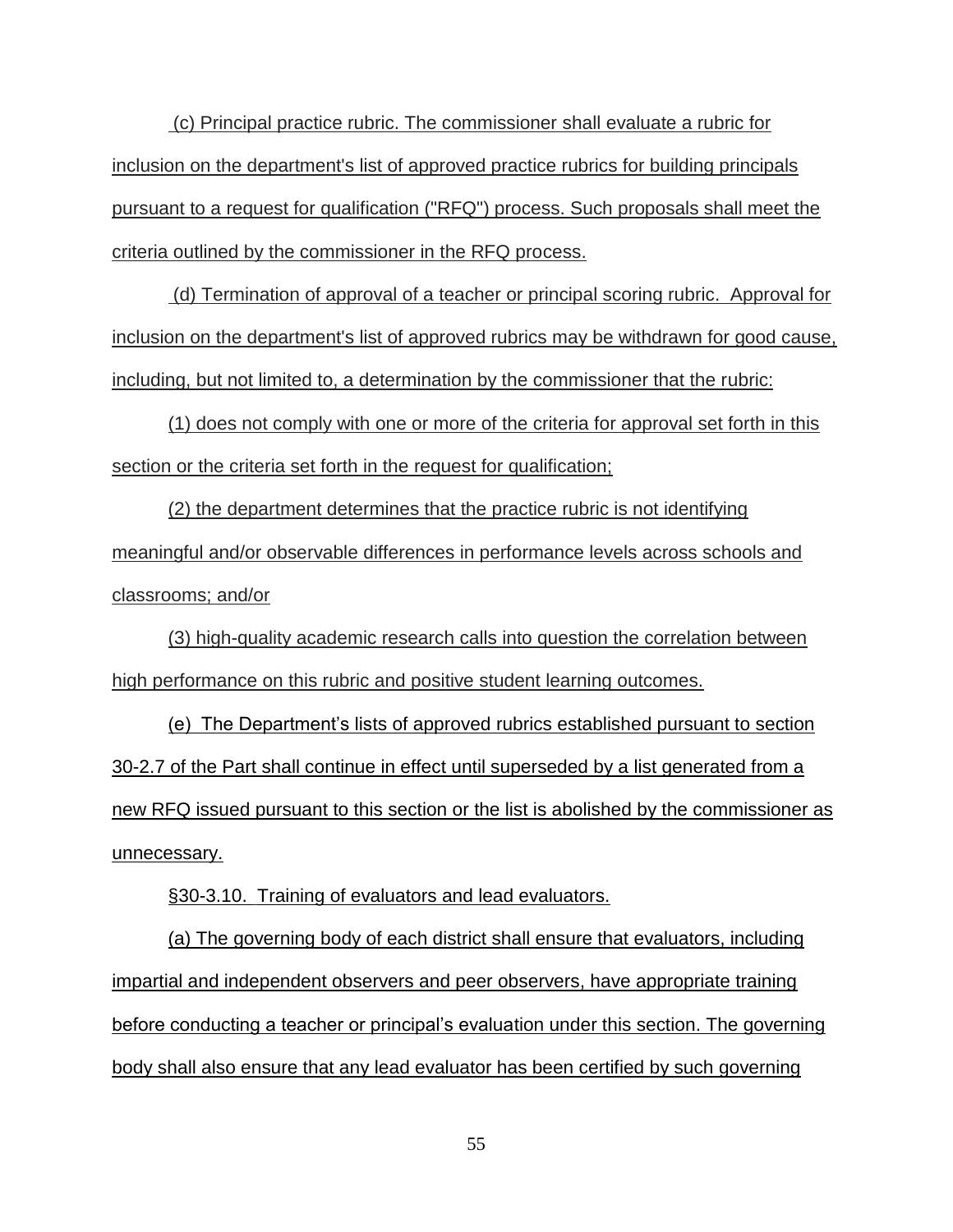body as a qualified lead evaluator before conducting and/or completing a teacher's or principal's evaluation in accordance with the requirements of this Subpart, except as otherwise provided in this subdivision. Nothing herein shall be construed to prohibit a lead evaluator who is properly certified by the Department as a school administrator or superintendent of schools from conducting classroom observations or school visits as part of an annual professional performance review under this Subpart prior to completion of the training required by this section provided such training is successfully completed prior to completion of the evaluation.

(b) To qualify for certification as a lead evaluator, individuals shall successfully complete a training course that meets the minimum requirements prescribed in this subdivision. The training course shall provide training on:

(1) the New York State Teaching Standards and their related elements and performance indicators and the Leadership standards and their related functions, as applicable;

(2) evidence-based observation techniques that are grounded in research;

(3) application and use of the student growth percentile model and any other growth model approved by the Department as defined in section 30-3.2 of this Subpart;

(4) application and use of the State-approved teacher or principal rubric(s) selected by the district for use in evaluations, including training on the effective application of such rubrics to observe a teacher or principal's practice;

(5) application and use of any assessment tools that the district utilizes to evaluate its classroom teachers or building principals;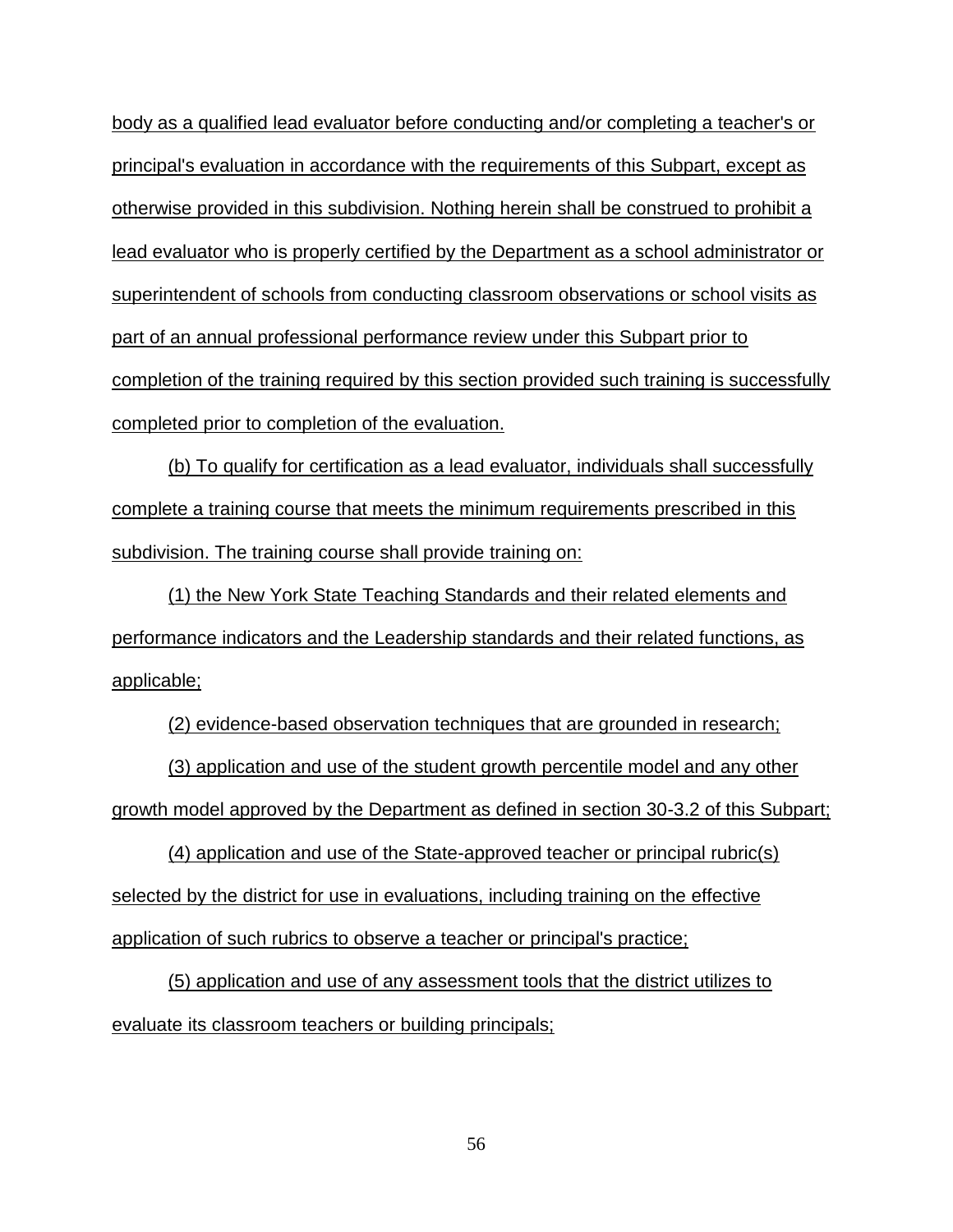(6) application and use of any locally selected measures of student growth used in the optional subcomponent of the student performance category used by the district to evaluate its teachers or principals;

(7) use of the statewide instructional reporting system;

(8) the scoring methodology utilized by the department and/or the district to evaluate a teacher or principal under this Subpart, including the weightings of each subcomponent within a category; how overall scores/ratings are generated for each subcomponent and category and application and use of the evaluation matrix(es) prescribed by the commissioner for the four designated rating categories used for the teacher's or principal's overall rating and their category ratings; and

(9) specific considerations in evaluating teachers and principals of English language learners and students with disabilities.

(c) Independent evaluators and peer evaluators shall receive training on the following elements:

(1) the New York State Teaching Standards and their related elements and performance indicators and the Leadership standards and their related functions, as applicable;

(2) evidence-based observation techniques that are grounded in research; and

(3) application and use of the State-approved teacher or principal rubric(s) selected by the district for use in evaluations, including training on the effective application of such rubrics to observe a teacher or principal's practice;

(d) Training shall be designed to certify lead evaluators. Districts shall describe in their annual professional performance review plan the duration and nature of the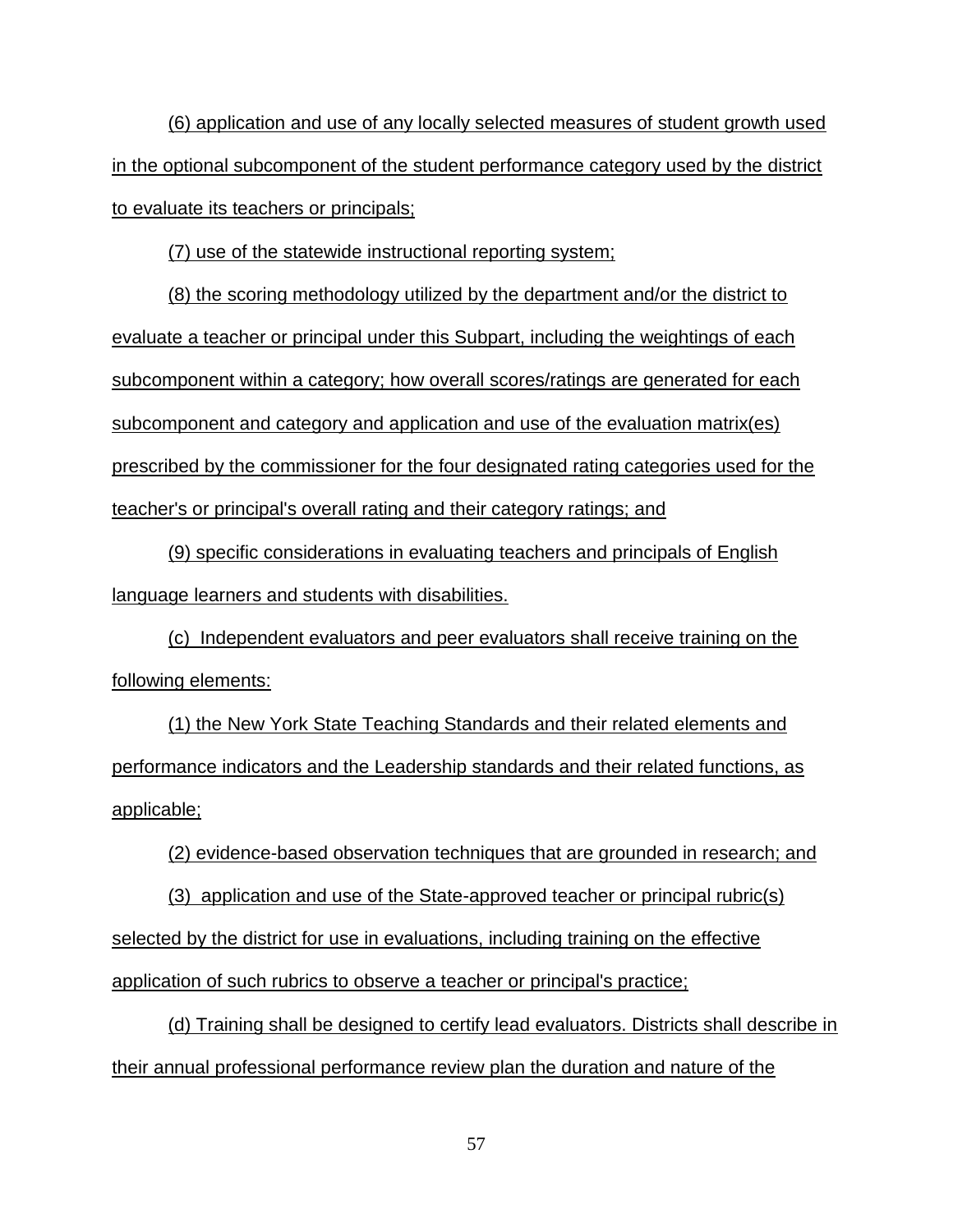training they provide to evaluators and lead evaluators and their process for certifying lead evaluators under this section.

(e) Districts shall also describe in their annual professional performance review plan their process for ensuring that all evaluators maintain inter-rater reliability over time (such as data analysis to detect disparities on the part of one or more evaluators; periodic comparisons of a lead evaluator's assessment with another evaluator's assessment of the same classroom teacher or building principal; annual calibration sessions across evaluators) and their process for periodically recertifying all evaluators.

(f) Any individual who fails to receive required training or achieve certification or re-certification, as applicable, by a district pursuant to the requirements of this section shall not conduct or complete an evaluation under this Subpart.

§30-3.11. Teacher or principal improvement plans.

(a) Upon rating a teacher or a principal as Developing or Ineffective through an annual professional performance review conducted pursuant to Education Law section 3012-d and this Subpart, a district shall formulate and commence implementation of a teacher or principal improvement plan for such teacher or principal by October 1 in the school year following the school year for which such teacher's or principal's performance is being measured or as soon as practicable thereafter.

(b) Such improvement plan shall be developed by the superintendent or his or her designee in the exercise of their pedagogical judgment and shall include, but need not be limited to, identification of needed areas of improvement, a timeline for achieving improvement, the manner in which the improvement will be assessed, and, where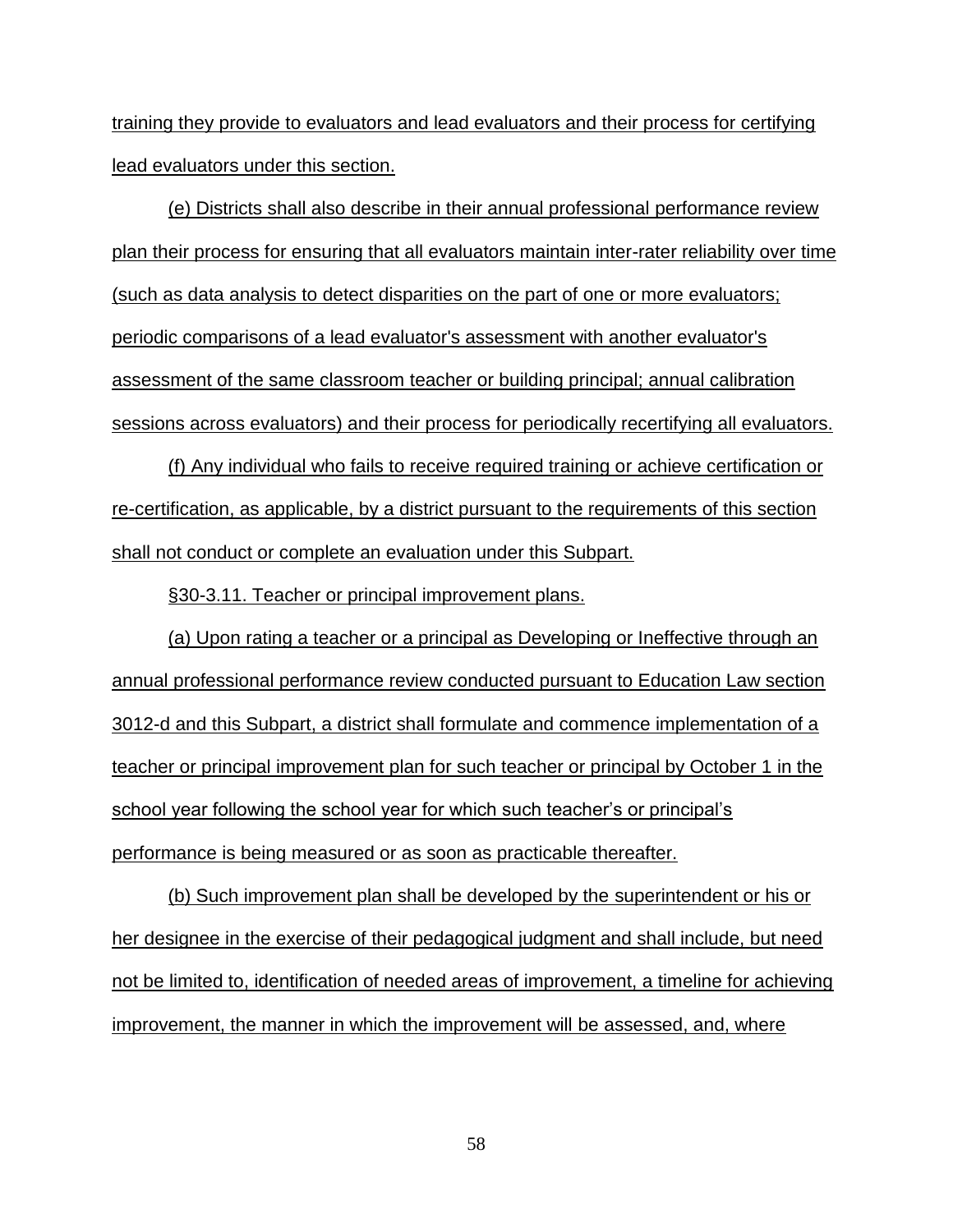appropriate, differentiated activities to support a teacher's or principal's improvement in those areas.

§30-3.12. Appeal procedures.

(a) An annual professional performance review plan under this Subpart shall describe the appeals procedure utilized by a district through which an evaluated teacher or principal may challenge their annual professional performance review. Pursuant to Education Law §3012-d, a teacher or principal may only challenge the following in an appeal:

(1) the substance of the annual professional performance review; which shall include the following:

(i) in the instance of a teacher or principal rated Ineffective on the student performance category but rated Highly Effective on the observation/school visit category based on an anomaly, as determined locally.

(2) the district's adherence to the standards and methodologies required for such reviews, pursuant to Education Law §3012-d and this Subpart;

(3) the adherence to the regulations of the commissioner and compliance with any applicable locally negotiated procedures, as required under Education Law §3012-d and this Subpart; and

(4) district's issuance and/or implementation of the terms of the teacher or principal improvement plan under Education Law §3012-d and this Subpart.

(b) Appeal procedures shall provide for the timely and expeditious resolution of any appeal.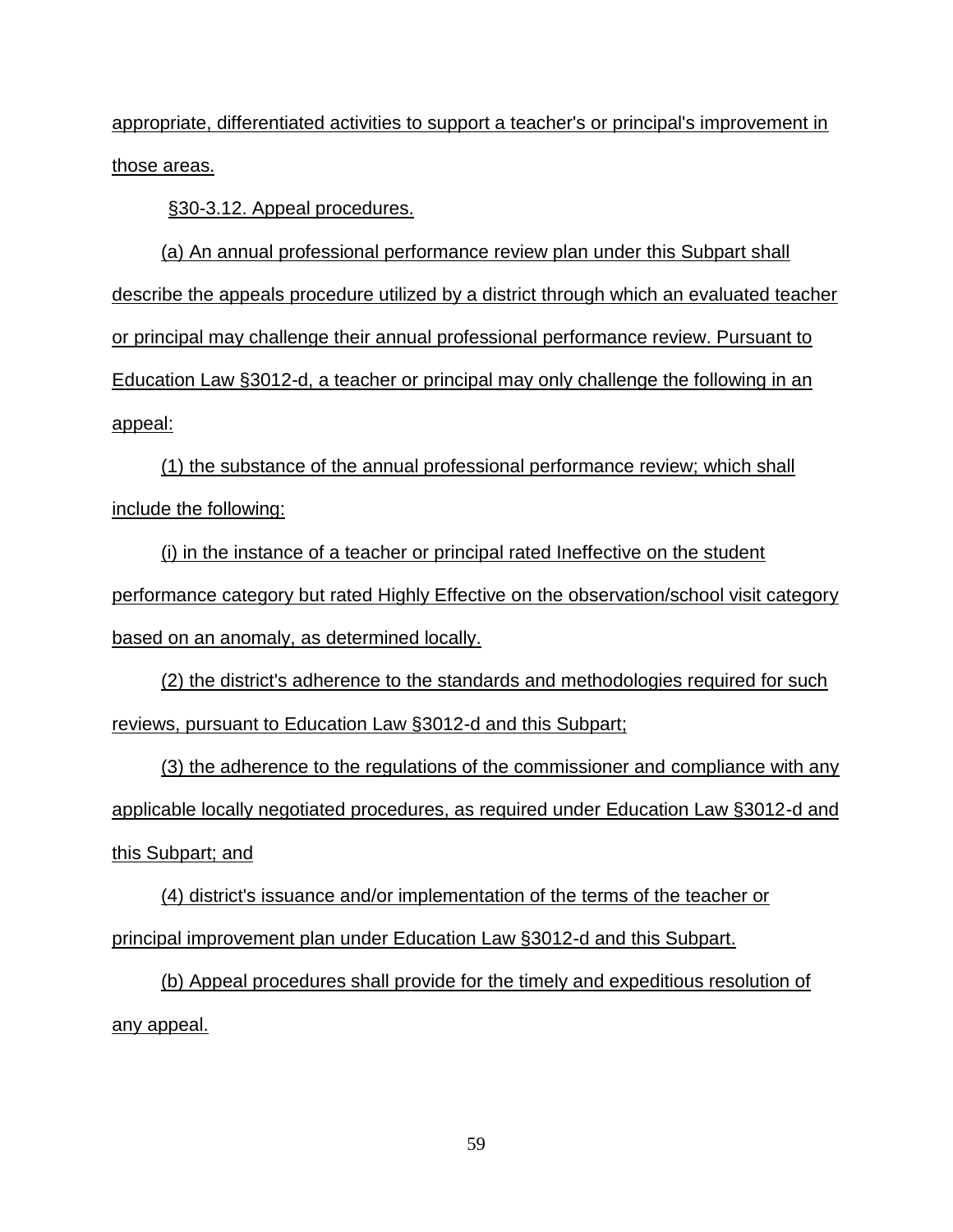(c) An evaluation that is the subject of an appeal shall not be sought to be offered in evidence or placed in evidence in any proceeding conducted pursuant to Education Law §§3020-a and 3020-b or any locally negotiated alternate disciplinary procedure until the appeal process is concluded.

 (d) Nothing in this section shall be construed to alter or diminish the authority of the governing body of a district to grant or deny tenure to or terminate probationary teachers or probationary building principals during the pendency of an appeal pursuant to this section for statutorily and constitutionally permissible reasons, including the teacher's or principal's performance that is the subject of the appeal.

(e) Nothing in this Subpart shall be construed to authorize a teacher or principal to commence the appeal process prior to receipt of his or her rating from the district.

§30-3.13. Monitoring and consequences for non-compliance.

(a) The department will annually monitor and analyze trends and patterns in teacher and principal evaluation results and data to identify districts and/or schools where evidence suggests that a more rigorous evaluation system is needed to improve educator effectiveness and student learning outcomes. The department will analyze data submitted pursuant to this Subpart to identify:

(1) schools or districts with unacceptably low correlation results between student growth on the student performance category and the teacher observation/principal school visit category used by the district to evaluate its teachers and principals; and/or

(2) schools or districts whose teacher and principal overall ratings and subcomponent scores and/or ratings show little differentiation across educators and/or the lack of differentiation is not justified by equivalently consistent student achievement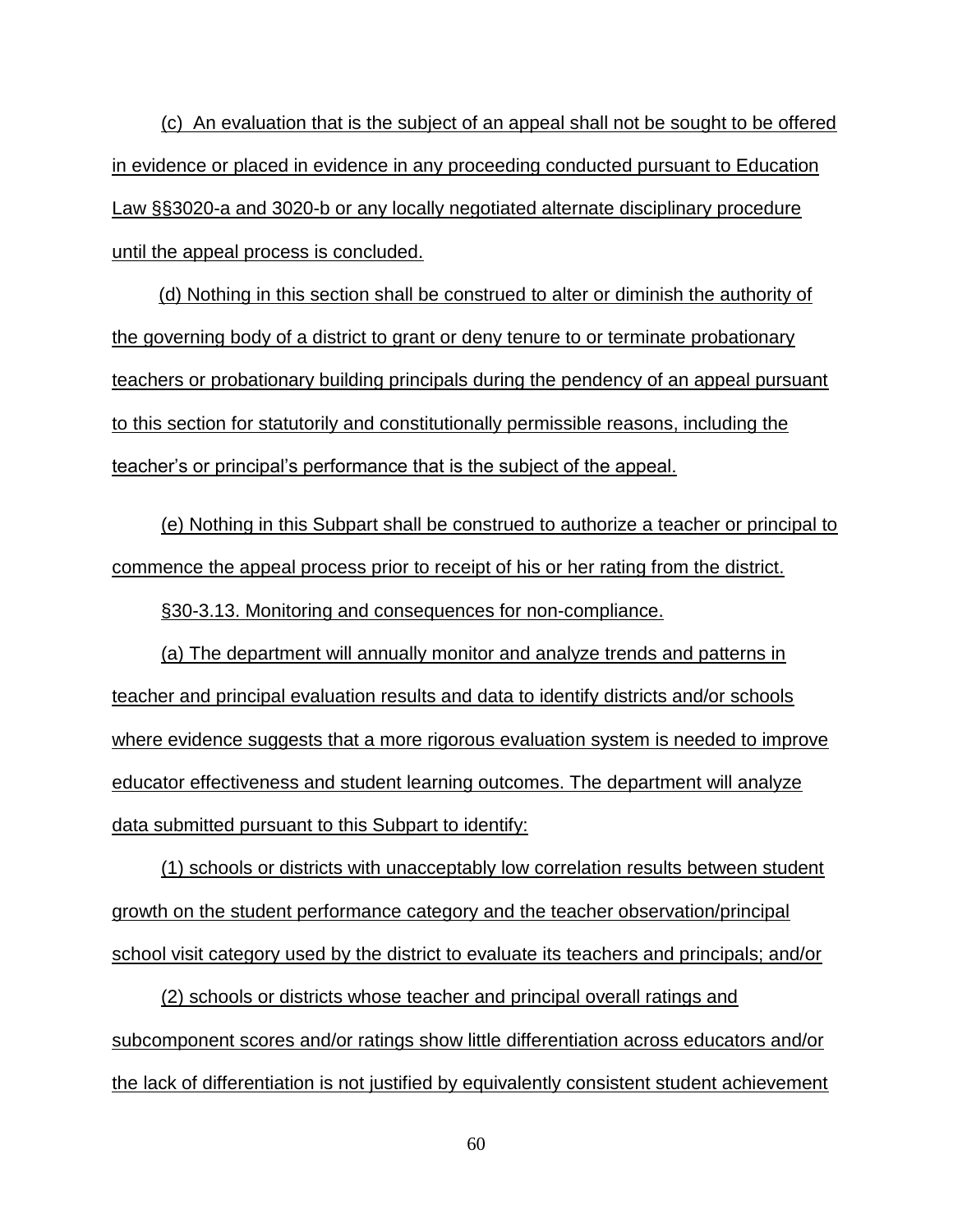results; and/or schools or districts that show a pattern of anomalous results in the student performance and observation/school visits categories.

(b) A district identified by the department in one of the categories enumerated above may be highlighted in public reports and/or the commissioner may order a corrective action plan, which may include, but not be limited to, a timeframe for the district to address any deficiencies or the plan will be rejected by the Commissioner, changes to the district's target setting process, a requirement that the district arrange for additional professional development, that the district provide additional in-service training and/or utilize independent trained evaluators to review the efficacy of the evaluation system.

(c) Corrective action plans may require changes to a collective bargaining agreement.

§30-3.14. Prohibition against Student Being Instructed by Two Consecutive Ineffective Teachers.

(a) A student may not be instructed, for two consecutive school years, in the same subject by any two teachers in the same district, each of whom received a rating of Ineffective under an evaluation conducted pursuant to this section in the school year immediately prior to the school year in which the student is placed in the teacher's classroom; provided, that if a district deems it impracticable to comply with this subdivision, the district shall seek a teacher-specific waiver from the department from such requirement, on a form and timeframe prescribed the commissioner.

(b) If a district assigns a student to a teacher rated Ineffective in the same subject for two consecutive years, the district must seek a waiver from this requirement for the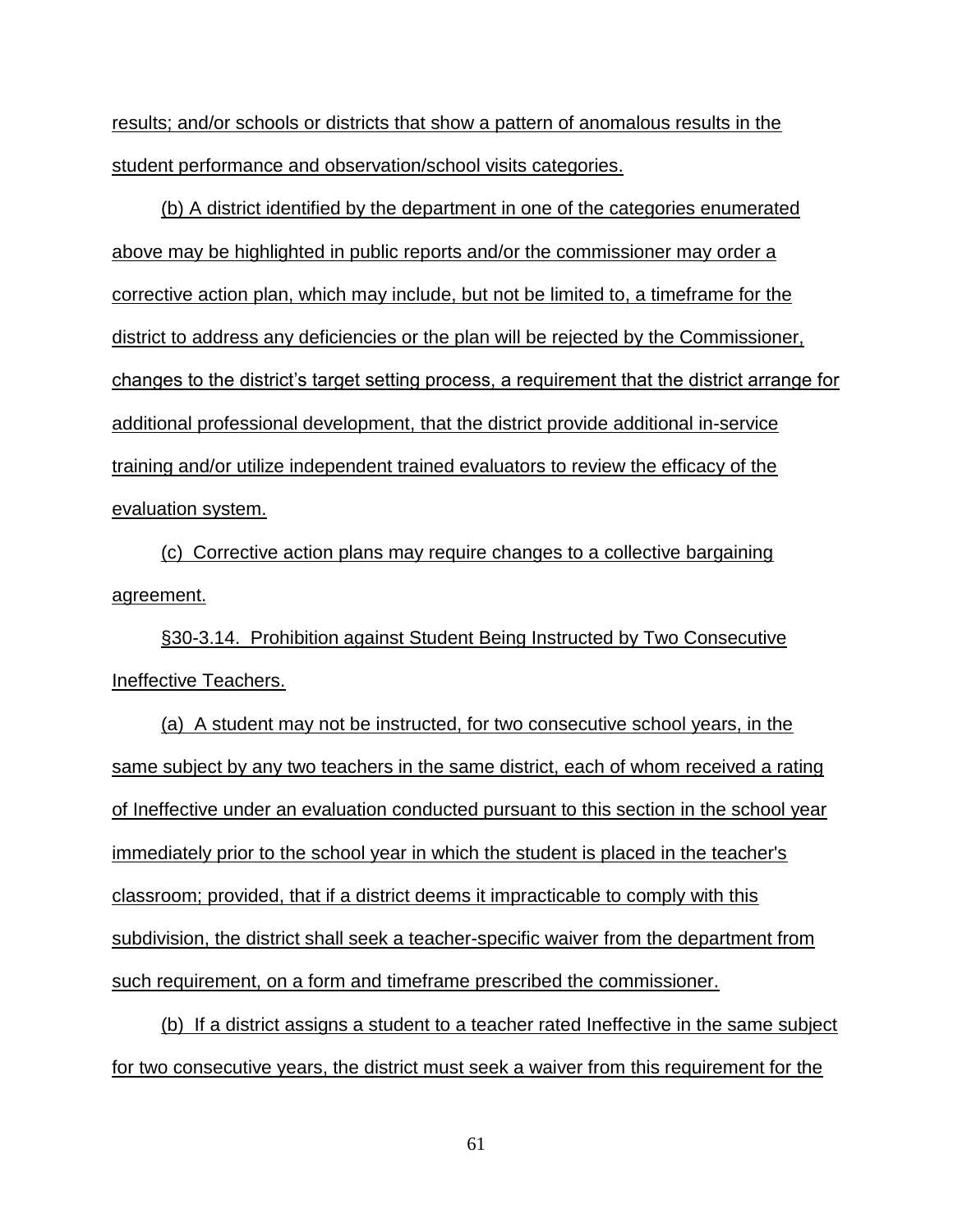specific teacher in question. The commissioner may grant a waiver from this requirement if:

(1) the district cannot make alternative arrangements and/or reassign a teacher to another grade/subject because a hardship exists (for example, too few teachers with higher ratings are qualified to teach such subject in that district); and

(2) the district has an improvement and/or removal plan in place for the teacher at issue that meets certain guidelines prescribed by the commissioner.

§30-3.15. Applicability of the provisions in Education Law §3012-c. The provisions of Education Law §3012-c shall apply to annual professional performance reviews pursuant to this Subpart as follows:

(a) the provisions of paragraphs (d) and (k) of subdivision  $(2)$ , subdivision  $(4)$ , subdivision (5) and subdivision (9) of Education Law §3012-c that apply are set forth in the applicable language of this Subpart;

(b) the provisions of paragraphs  $(k-1)$ ,  $(k-2)$  and (l) of subdivision (2) of Education Law §3012-c shall apply without any modification;

(c) the provisions of subdivision (5-a) of Education Law §3012-c shall apply without modification except:

(1) Any reference in subdivision (5-a) to a proceeding pursuant to Education Law §3020-a based on a pattern of ineffective teaching shall be deemed to be a reference to a proceeding pursuant to Education Law §3020-b against a teacher or principal who receives two or more consecutive composite Ineffective ratings; and in accordance with Education Law §3020(3) and (4)(a), notwithstanding any inconsistent language in subdivision (5-a), any alternate disciplinary procedures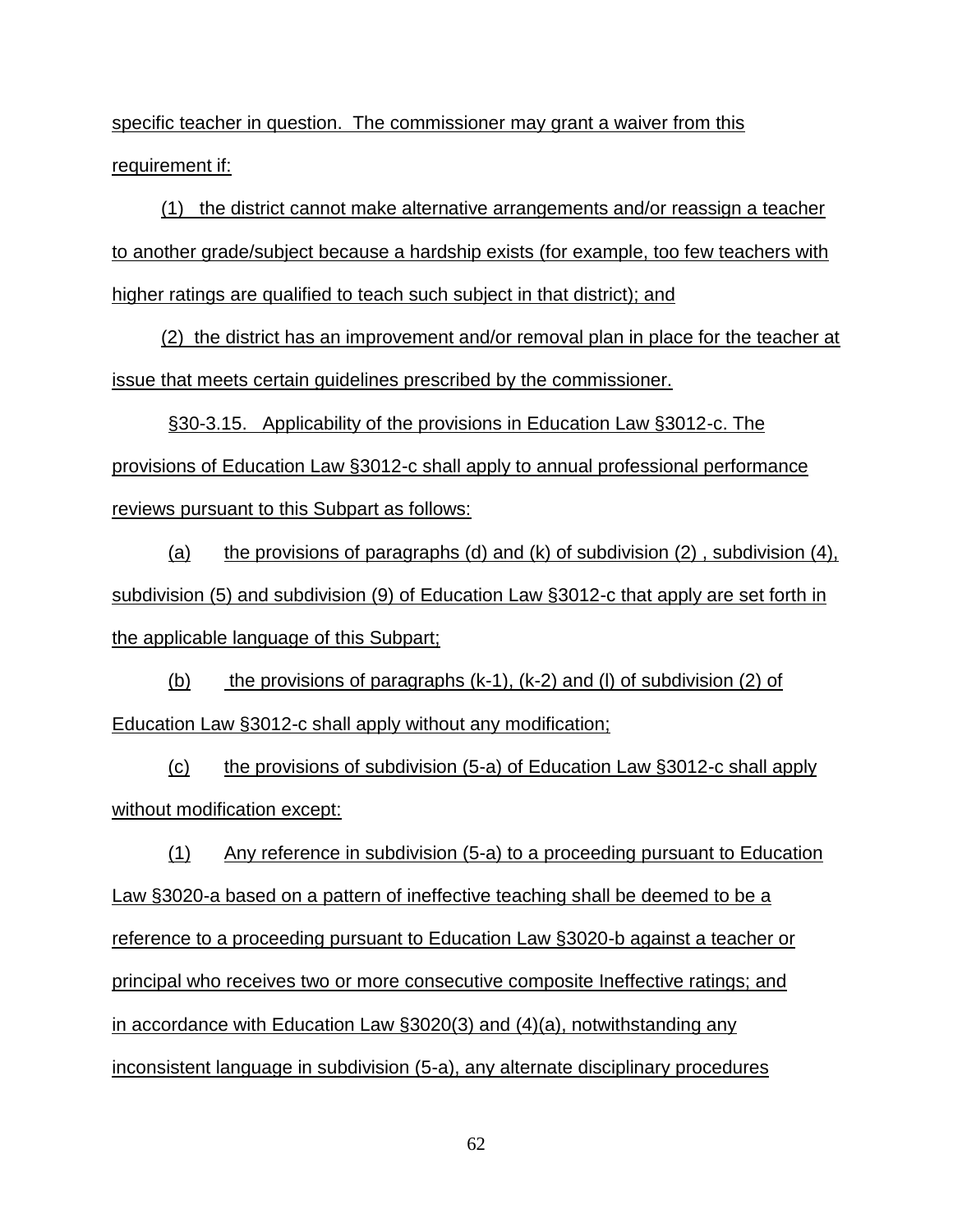contained in a collective bargaining agreement that becomes effective on or after July 1, 2015 shall provide that two consecutive Ineffective ratings pursuant to annual professional performance reviews conducted in accordance with the provisions of Education Law §3012-c or 3012-d shall constitute prima facie evidence of incompetence that can only be overcome by clear and convincing evidence that the employee is not incompetent in light of all surrounding circumstances, and if not successfully overcome, the finding, absent extraordinary circumstances, shall be just cause for removal, and that three consecutive Ineffective ratings pursuant to annual professional performance reviews conducted in accordance with the provisions of Education Law §3012-c or 3012-d shall constitute prima facie evidence of incompetence that can only be overcome by clear and convincing evidence that the calculation of one or more of the teacher's or principal's underlying components on the annual professional performance reviews pursuant to Education Law §3012-c or 3012-d was fraudulent, and if not successfully overcome, the finding, absent extraordinary circumstances, shall be just cause for removal.

(d) the provisions of subdivision (10) of Education Law §3012-c shall apply without modification, except that there is no composite effectiveness score under Education Law §3012-d.

§30-3.16. Challenges to State-Provided Growth Scores.

(a) A teacher/principal shall have the right to challenge their State-provided growth score under this Subpart; provided that the teacher/principal provides sufficient documentation that he/she meets at least one of the following criteria in their annual evaluation: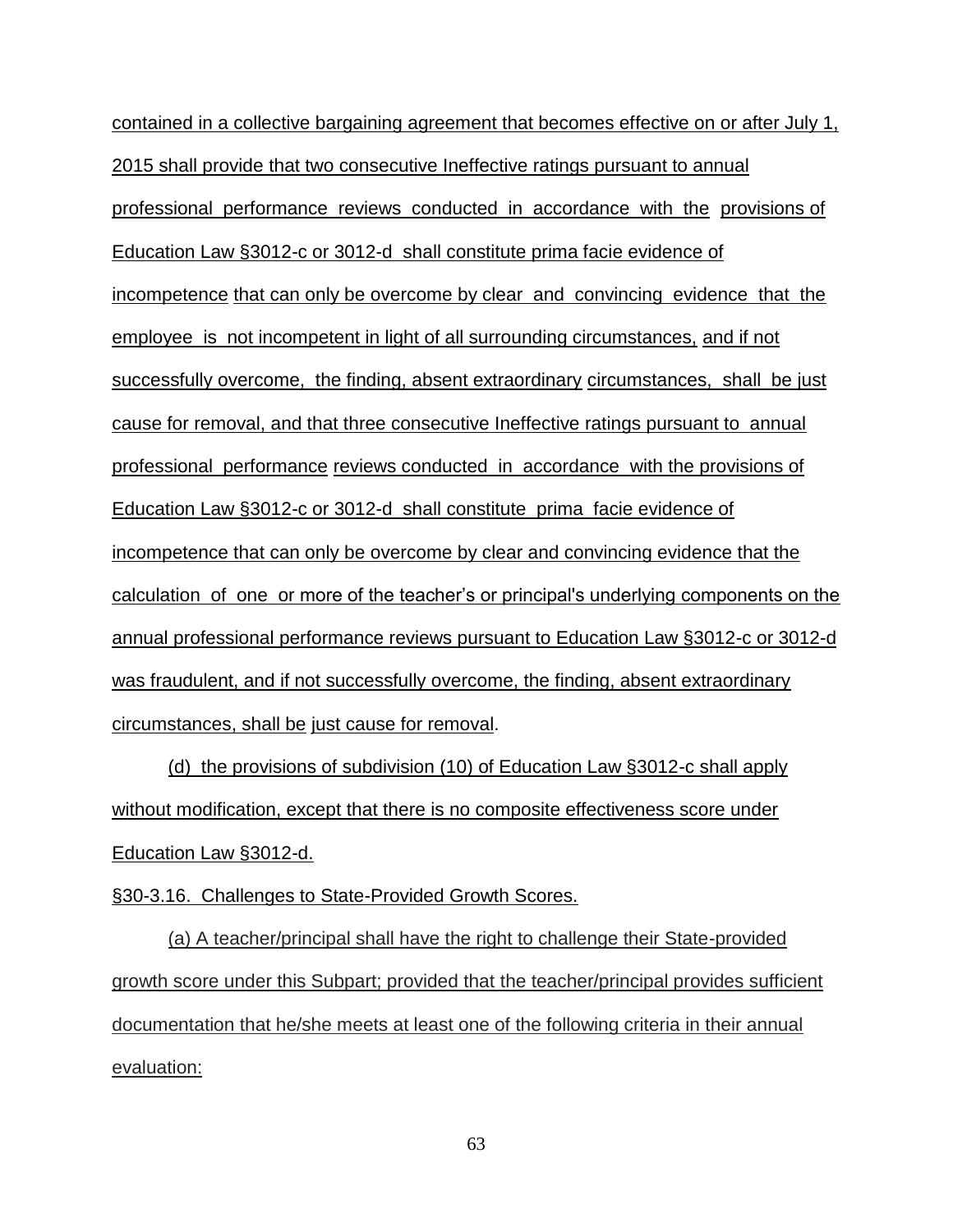(1) a teacher/principal was rated Ineffective on his/her State-provided growth score and Highly Effective on the Observation/School Visit category in the current year and was rated either Effective or Highly Effective on his/her State-provided growth score in the previous year; or

(2) a high school principal of a building that includes at least all of grades 9-12, was rated Ineffective on the State-provided growth score but such percent of students as shall be established by the Commissioner in his/her school/program within four years of first entry into grade 9 received results on department-approved alternative examinations in English Language Arts and/or or mathematics as described in section 100.2(f) of this Title (including, but not limited to, advanced placement examinations, and/or International Baccalaureate examinations, SAT II, etc.) scored at proficiency (i.e., a Level 3 or higher).

(b) A teacher/principal shall submit an appeal to the Department, in a manner prescribed by the Commissioner, within 20 days of receipt of his/her overall annual professional performance review rating or the effective date of this section, whichever is later, and submit a copy of the appeal to the school district and/or BOCES. The school district and/or BOCES shall have ten days from receipt of a copy of such appeal to submit a reply to the Department.

(c) Based on the documentation received, if the Department overturns a teacher's/principal's rating on the State-provided growth score, the district/BOCES shall substitute the teacher's/principal's results on the back-up SLO developed by the district/BOCES for such teacher/principal. If a back-up SLO was not developed, then the teacher's/principal's overall composite score and rating shall be based on the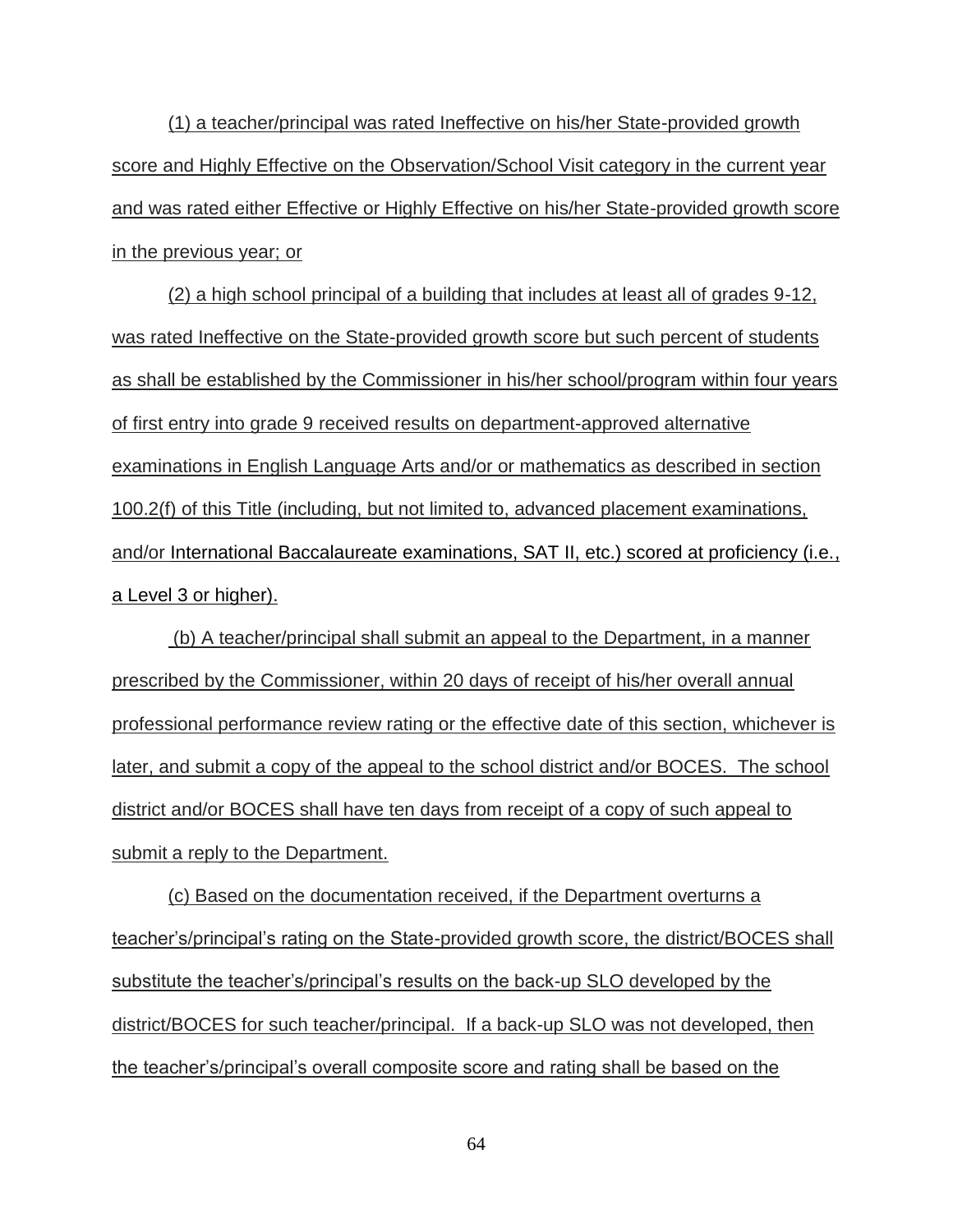portions of their annual professional performance review not affected by the nullification of the State-provided growth score. Provided, however, that following a successful appeal under paragraph (1) of subdivision (a) of this section, if a back-up SLO is used a teacher/principal shall not receive a score/rating higher than developing on such SLO.

(d) An evaluation that is the subject of an appeal shall not be sought to be offered in evidence or placed in evidence in any proceeding conducted pursuant to Education Law sections 3020-a and 3020-b or any locally negotiated alternate disciplinary procedure until the appeal process is concluded.

(e) Nothing in this section shall be construed to alter or diminish the authority of the governing body of a district to grant or deny tenure to or terminate probationary teachers or probationary building principals during the pendency of an appeal pursuant to this section for statutorily and constitutionally permissible reasons, including the teacher's/principal's performance that is the subject of the appeal.

(f) Nothing in this Subpart shall be construed to authorize a teacher/principal to commence the appeal process prior to receipt of his/her overall rating from the district/BOCES.

(g) During the pendency of an appeal under this section, nothing shall be construed to alter the obligation of a school district/BOCES to develop and implement a teacher improvement plan or principal improvement plan during the pendency of an appeal.

(h) Nothing in this section shall be construed to limit any rights of a teacher/principal under section 30-2.11 of this Subpart.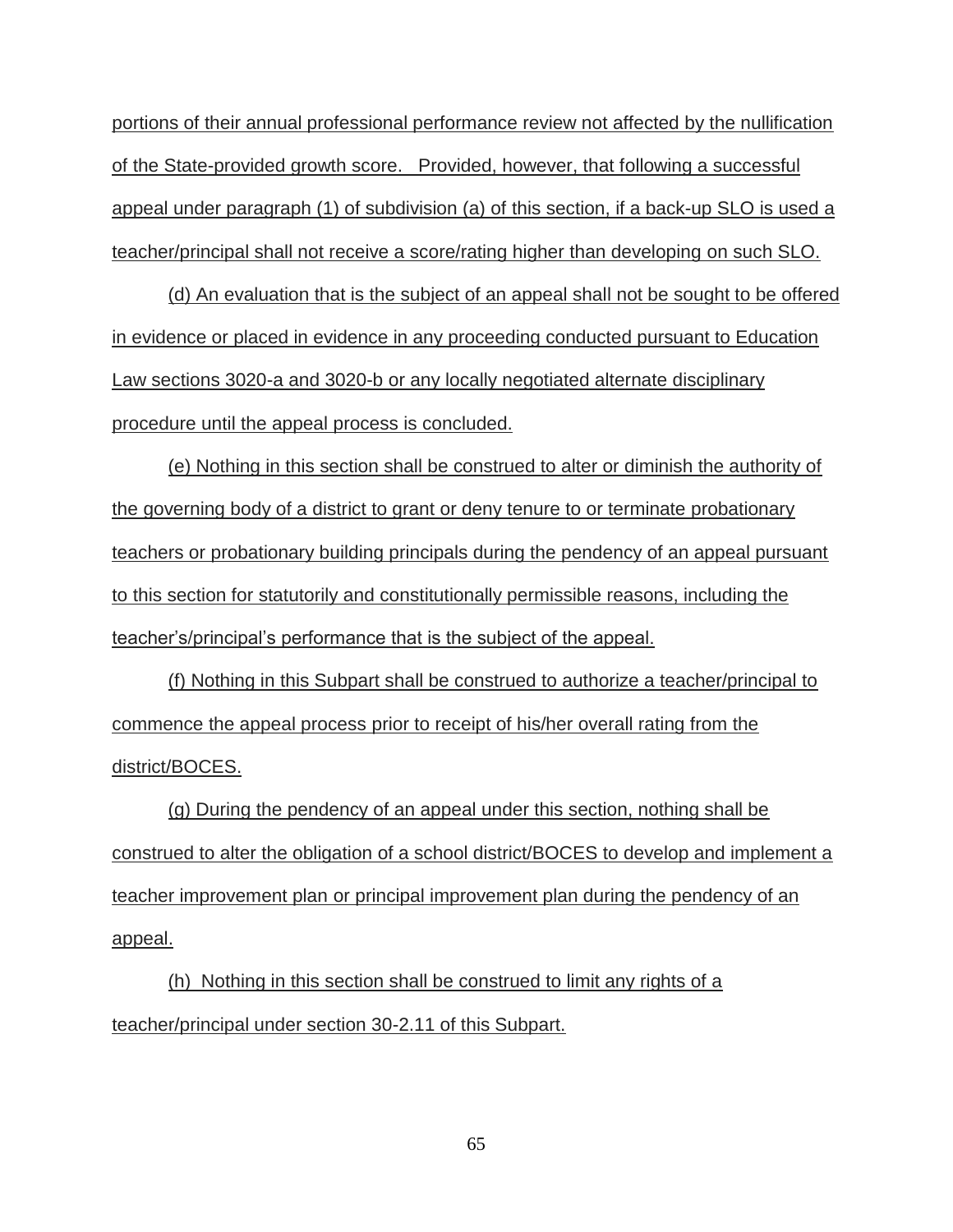(i) Notwithstanding any other provision of rule or regulation to the contrary, a high school principal of a building that includes at least all of grades 9-12 who meets either of the criteria in paragraphs (1) or (2) of this subdivision shall not receive a Stateprovided growth score and shall instead use back-up SLOs:

(1) the principal would be rated Ineffective or Developing on the State-provided growth score but the graduation rate of the students in that school building exceeded 90%, and the proportion of the student population included in either the ELA Regents Median Growth Percentile or the Algebra Regents Median Growth Percentile was less than ten percent of the total enrollment for the school; or the principal

(2) has no Combined Median Growth Percentile rating or score, and the proportion of the student population included in the ELA Regents Median Growth Percentile and Algebra Regents Median Growth Percentile was less than five percent of the total enrollment for the school in one subject, and less than ten

percent of the total enrollment in the other subject.

(3) If a back-up SLO was not developed, then the principal's overall composite score and rating shall be based on the remaining portions of their annual professional performance review.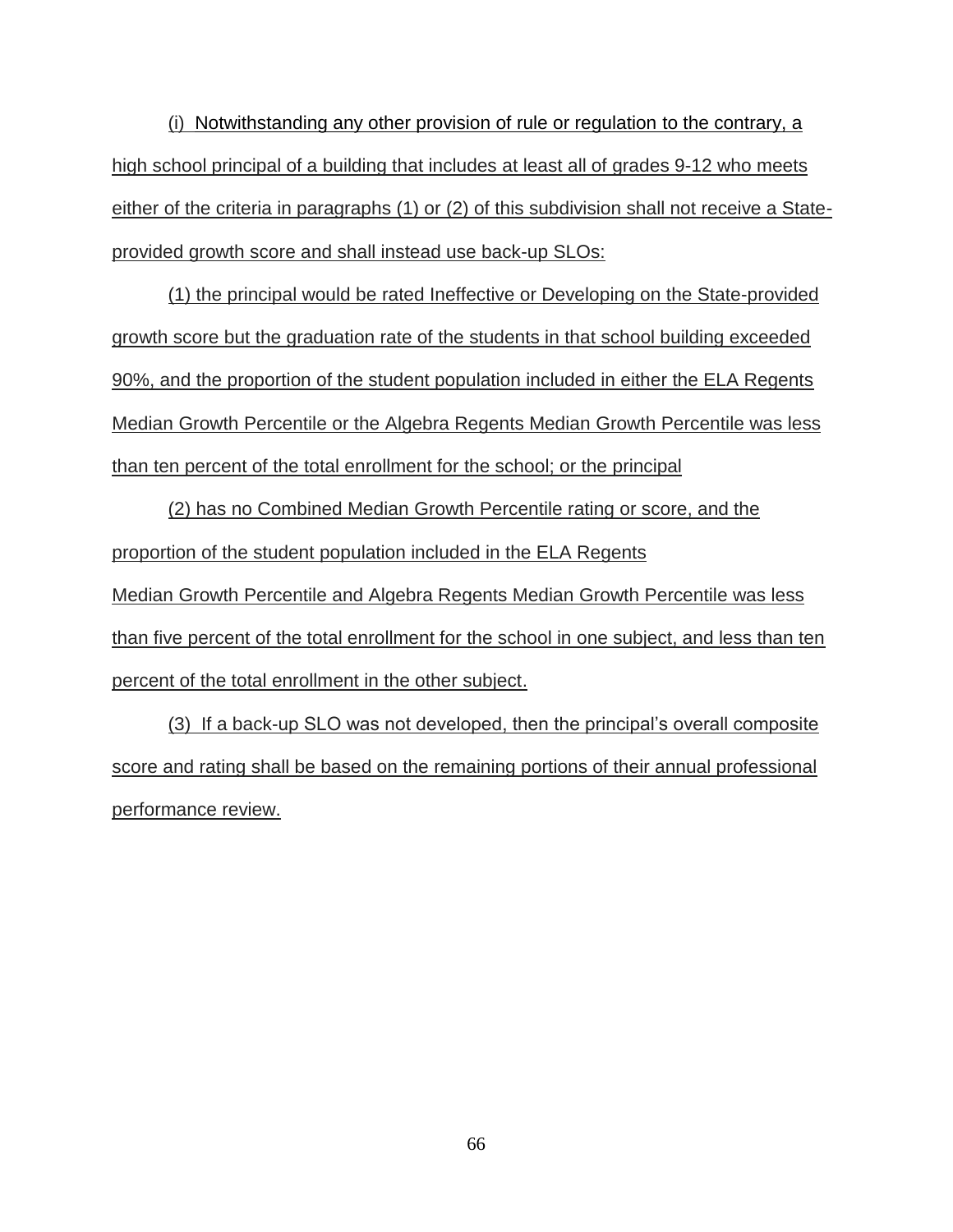#### **Attachment B**

# STATEMENT OF FACTS AND CIRCUMSTANCES WHICH NECESSITATE EMERGENCY ACTION

The proposed rule is necessary to implement Education Law sections 3012-c and 3012-d, as amended and added by Subpart E of Part EE of Chapter 56 of the Laws of 2015, regarding annual professional performance reviews (APPRs) of classroom teachers and building principals.

 The proposed amendment was adopted by emergency action at the June 15- 16, 2015 Board of Regents meeting. A Notice of Proposed Rule Making was published in the State Register on July 8, 2015. The Department subsequently revised the proposed rule to address public comment received. A Notice of Revised Rule Making was published in the State Register on October 7, 2015. The Board of Regents adopted the revised rule as an emergency measure at its September and November meetings, effective September 28, 2015 and November 27, 2015. Since the Board of Regents meets at fixed intervals, the earliest the proposed rule can be presented for regular (non-emergency) adoption, would be the January 11-12, 2016 Regents meeting. Furthermore, pursuant to SAPA section 203(1), the earliest effective date of the proposed rule, if adopted at the January meeting, would be January 27, 2016, the date a Notice of Adoption would be published in the State Register.

However, the November emergency rule will expire on January 22, 2016, 60 days after its filing with the Department of State. Emergency action is therefore necessary for the preservation of the general welfare to ensure that the proposed amendment adopted by emergency action at the June Regents meeting and revised at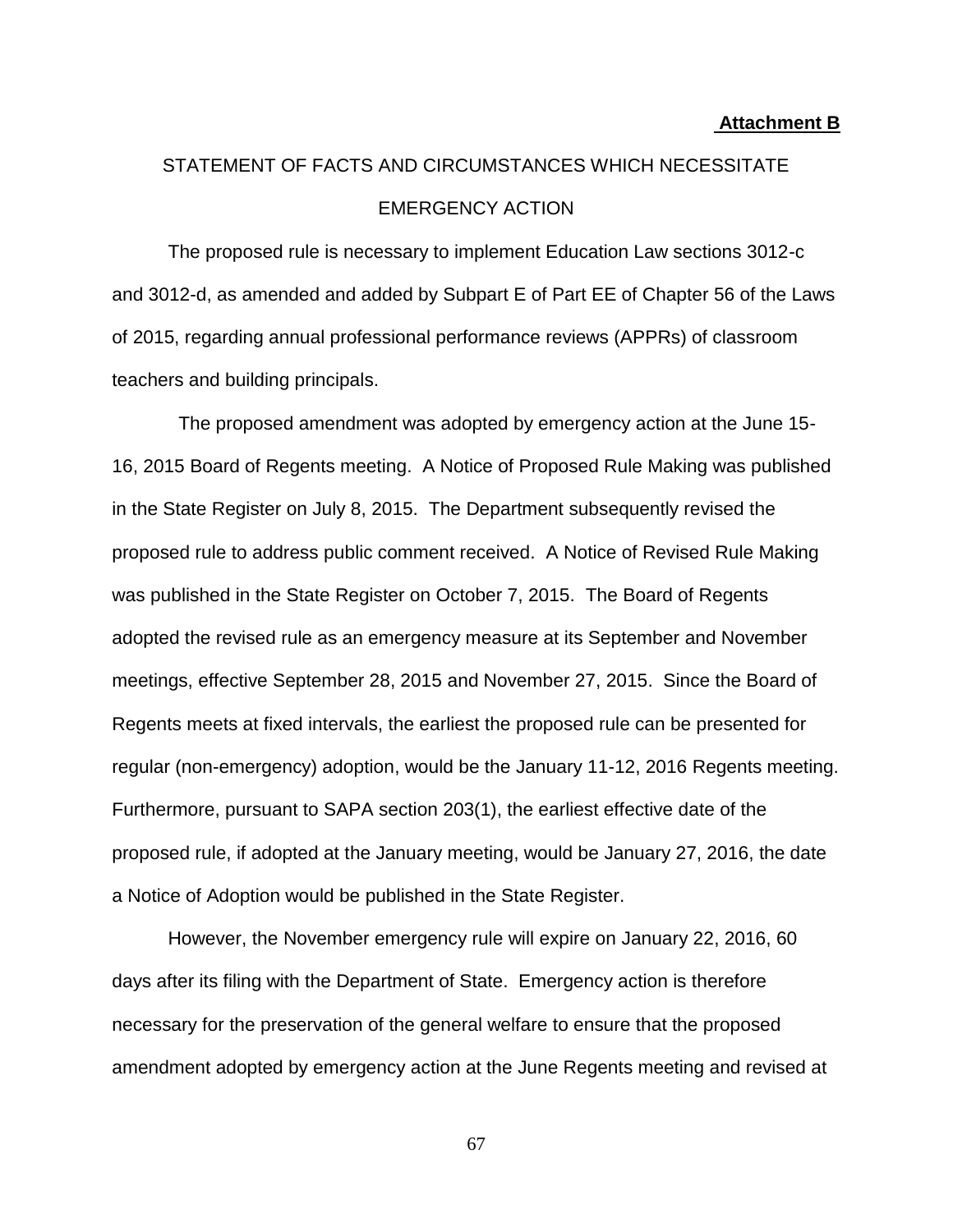the September and November 2015 Regents meetings, remains continuously in effect until the effective date of its permanent adoption in order to timely implement provisions of Subpart E of Part EE of Chapter 56 of the Laws of 2015 relating to a new annual evaluation system for classroom teachers and building principals.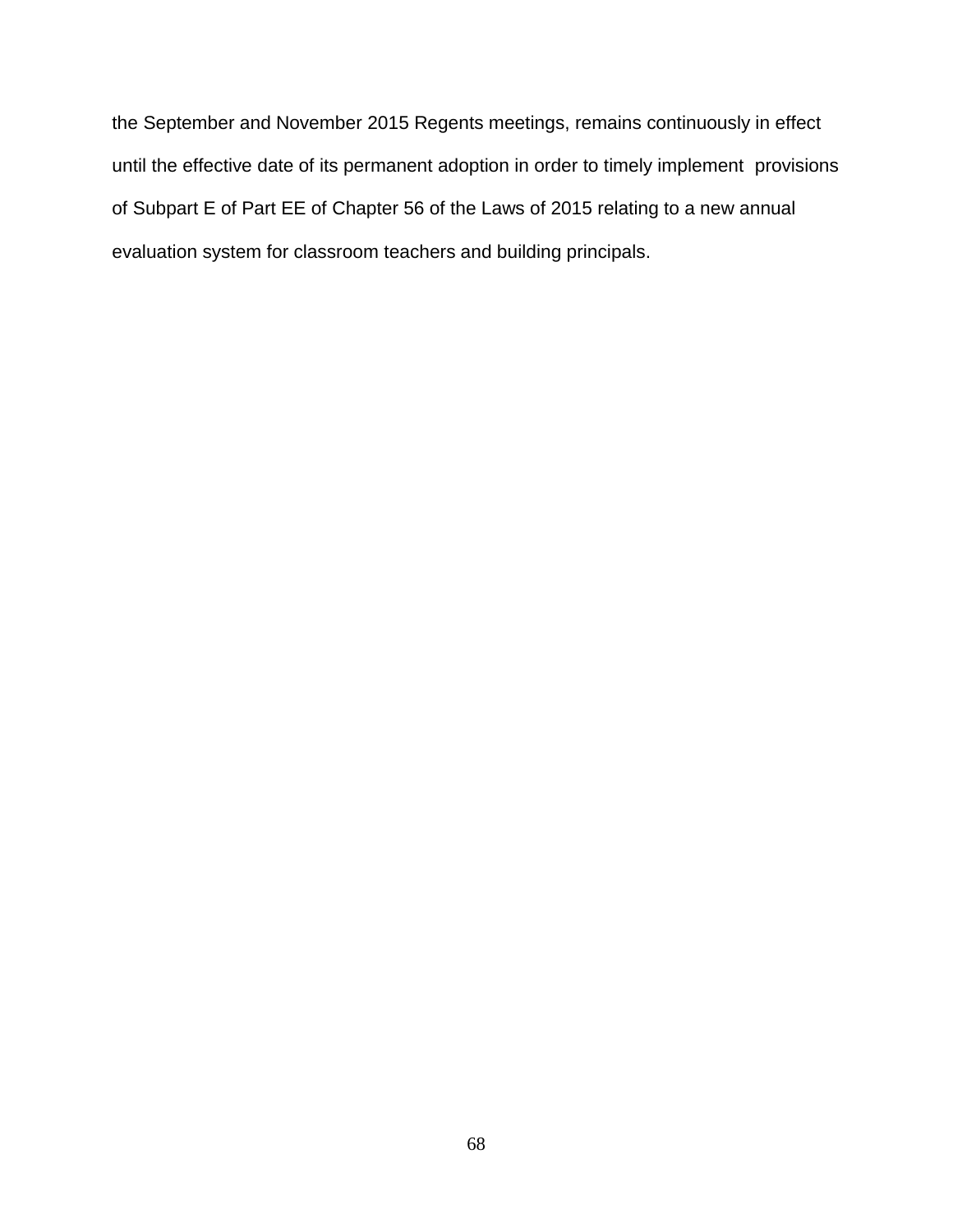#### **Attachment C**

#### **8 NYCRR §30-2 and 30-3**

#### ASSESSMENT OF PUBLIC COMMENT

Since publication of a Notice of Revised Rule Making in the State Register on October 7, 2015, the State Education Department (SED) received the following comments:

#### 1. COMMENT:

We received some comments requesting the trigger for an appeal of a Stateprovided growth score be expanded to include the following:

First, the definition should be expanded to include teachers who receive an Effective rating on their observations and an Ineffective growth score. Teachers receiving an Effective score on their observations are deemed by their lead evaluator to be an effective teacher. A two rating category difference between the growth score and the observation rating should be enough to trigger an appeal.

Second, any teacher who receives a group measure score based on a principal's growth score should have the same ability to appeal as the principal does. Simple fairness says if the growth score is not correct for the principal it cannot be correct for the teachers in the building. When the group measure was part of the state growth SLO process, the teacher had no say in the decision to use the measure and the measure may not be related to their subject area.

Third, any teacher teaching students that are in the 95th percentile of scores or the 5th percentile of scores who receives an Ineffective should be eligible to appeal their growth score. This change would address the questions raised by teachers of students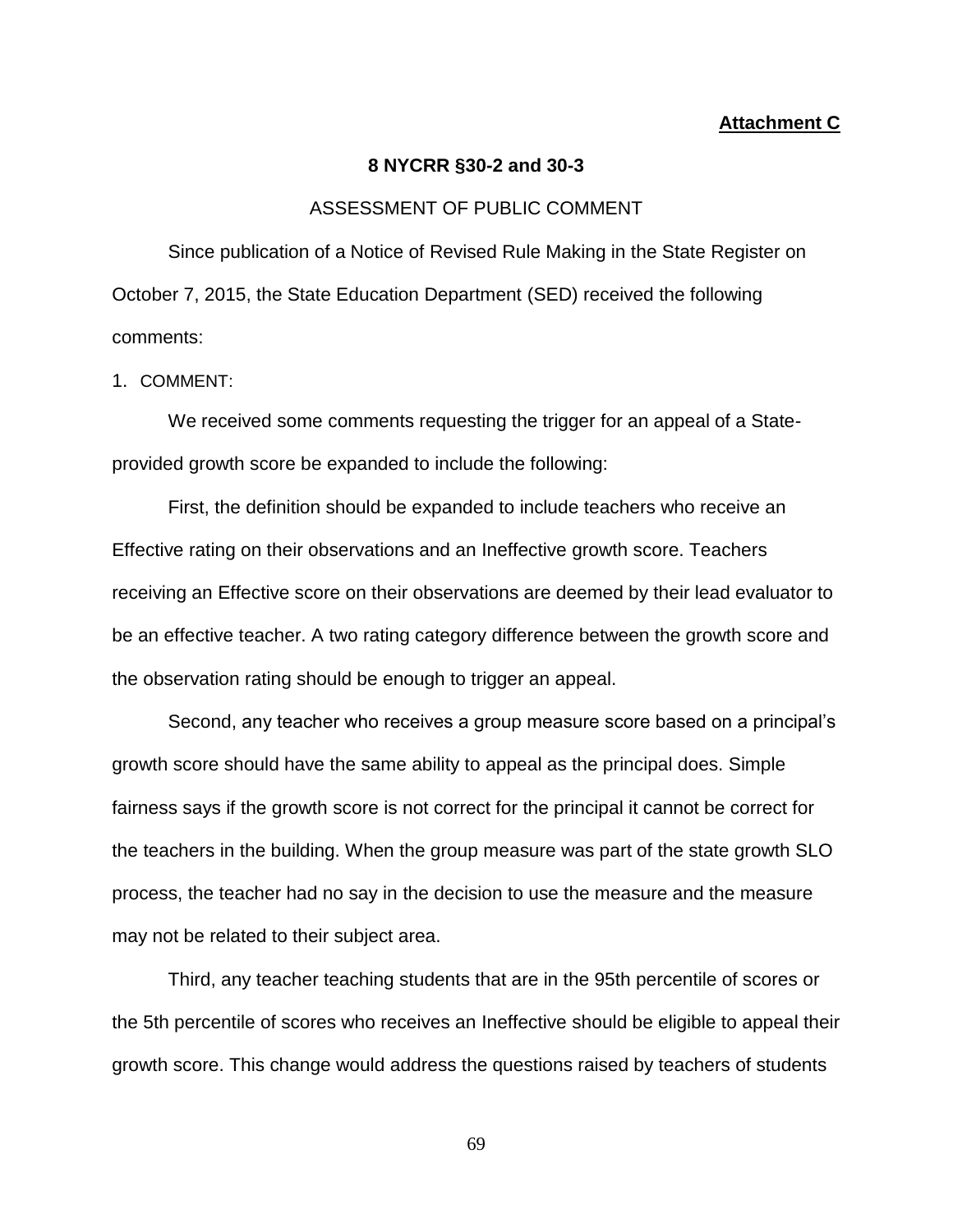falling into the extremes of performance where the tests do not always have enough items to measure growth properly at either end of the scale.

Fourth, it was suggested that the appeals process be expanded for teachers who receive a growth rating of Ineffective or Developing in the prior year and the results in both years were based on the NYSAA and NYSESLAT.

Fifth, one commenter suggested that the appeals process be expanded to include teachers who have fewer than 20 assessment results who were continuously enrolled.

#### DEPARTMENT RESPONSE:

The process for teachers to challenge State-provided growth scores was added to the regulations to address certain limited circumstances where there is a significant fluctuation in growth scores from one year to the next and other non-statistical measures of effectiveness strongly indicate that the teacher was otherwise Highly Effective and that the score on the State-provided growth score was an anomaly. Accordingly, the Department believes that to be eligible for an appeal, it is appropriate to require that a teacher receive a rating of Highly Effective in the Other Measures subcomponent.

With respect to scores based on school-wide/group/team measures, the appeal process was intended to allow teachers or principals to challenge only State-provided growth scores. In the case of school-wide/group/team measures, these scores are not generated by the State, but instead are assigned by the district. Therefore, these scores cannot be challenged through the State appeal process. However, depending on a district/BOCES local appeal process, such scores may be appealed locally.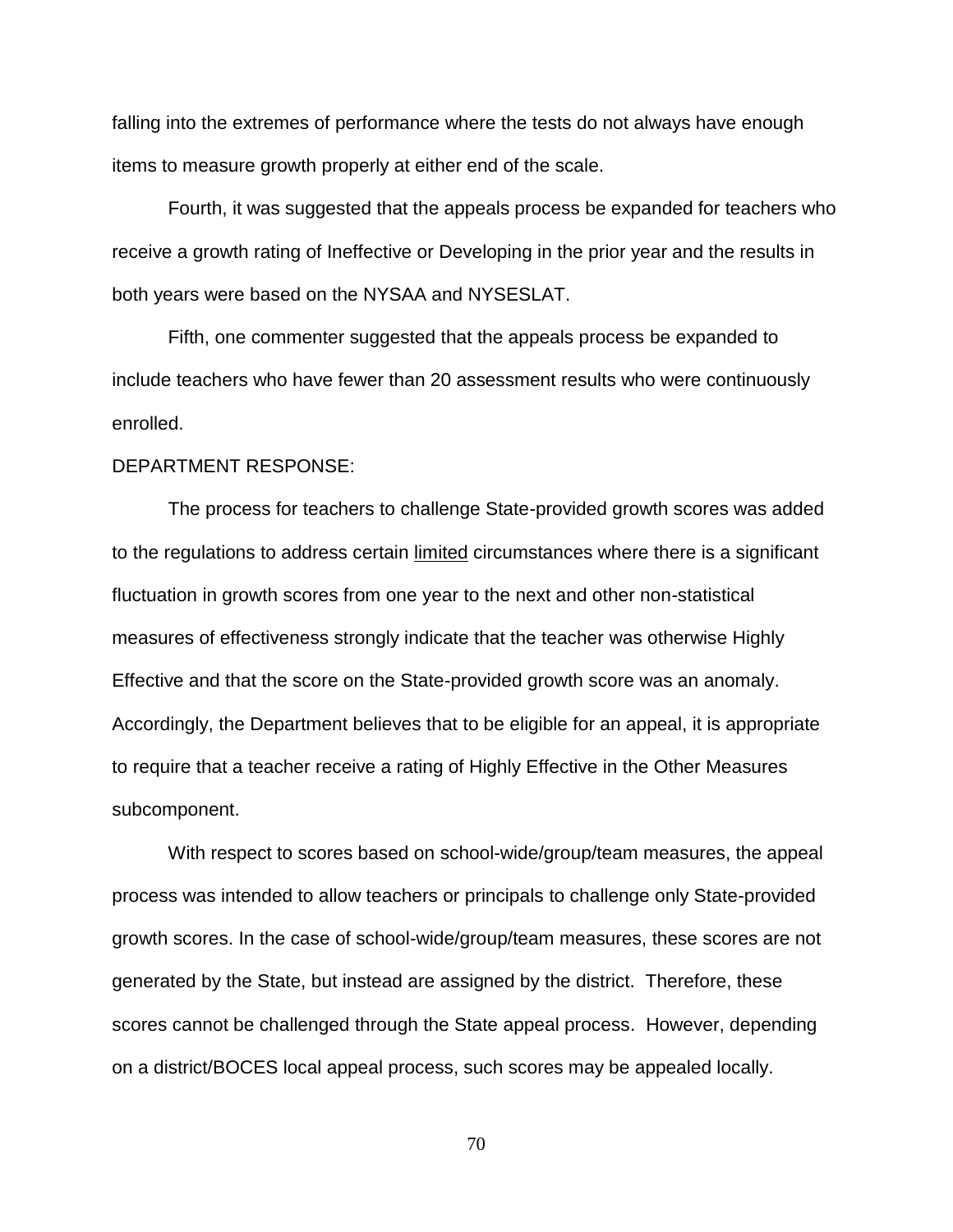Regarding allowing appeals in instances where the students in a teacher's class or principal's building have a very low or high proficiency level on the underlying assessment, the Department does not recommend changes to the State appeal process because the State-provided growth model does not measure proficiency, but instead growth, as required by Education Law §§3012-c and 3012-d. Moreover, the Department's regulations provide for a workgroup to be convened to examine evaluations, including the growth model. The Department believes that the impact of students with very high and very low scores may have on the growth model is an appropriate topic for the workgroup to consider.

With respect to the comment that the appeals process be expanded for teachers who receive a growth rating of Ineffective or Developing in the prior year and the results in both years were based on the NYSAA and NYSESLAT, the summative results of the State-provided growth model do not include results from the NYSAA or NYSESLAT. Therefore, the Department does not recommend any changes to the appeal process.

Another commenter suggested that the appeals process be expanded to include teachers with fewer than 20 assessment results who were continuously enrolled. A State-provided growth score is not generated for teachers who have fewer than 16 assessment scores. The Department, after consultation with its vendor, believes that a minimum "n" size of 16 is appropriate and that no changes to the proposed amendment are needed.

Another commenter suggests that the appeals process should be available to any teacher who is rated Developing on a growth measure, and whose composite rating has resulted in a rating of Ineffective or Developing because of potential adverse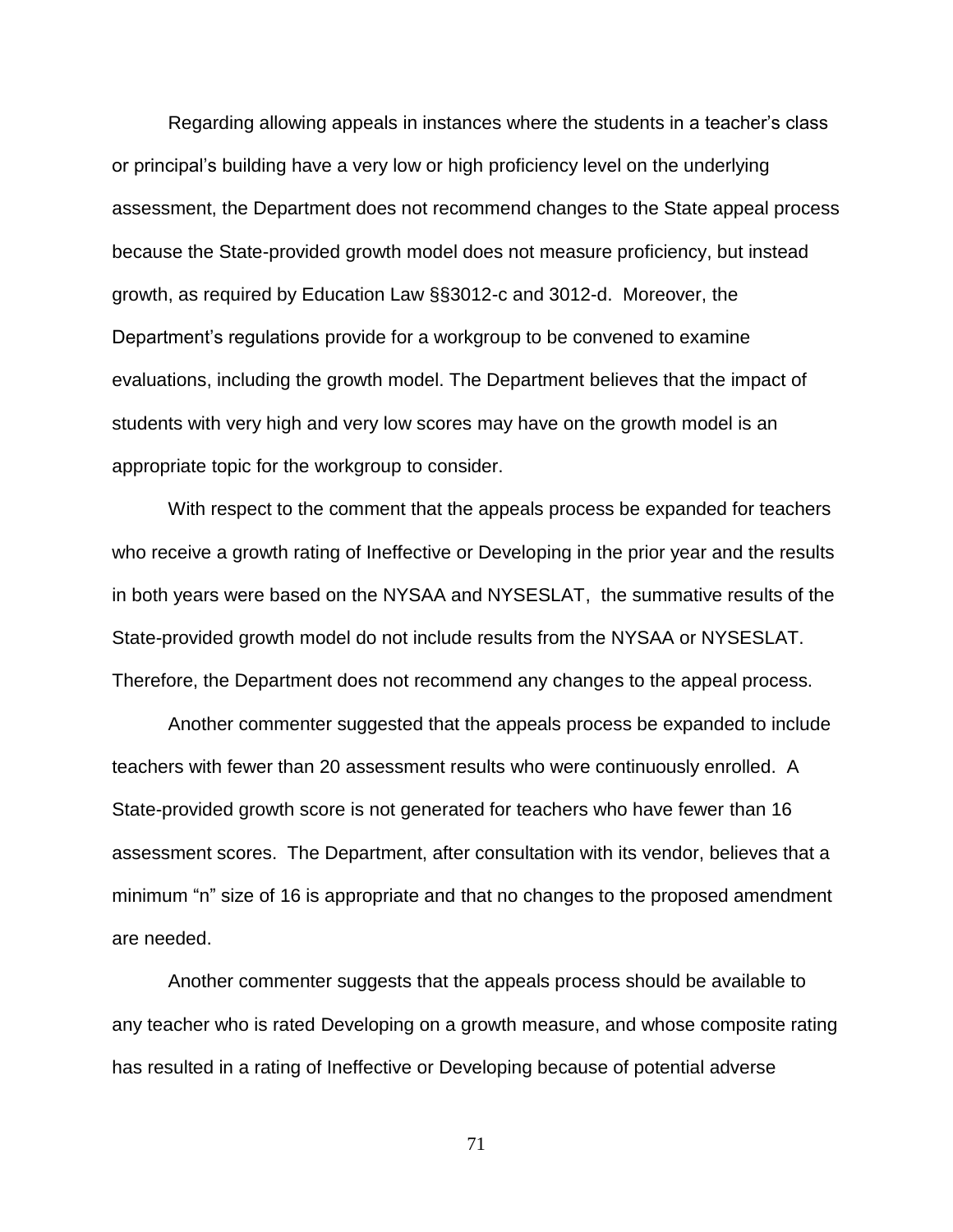consequences related to obtaining tenure. The appeals process was intended to address certain limited circumstances where there is a significant fluctuation in growth scores from one year to the next and other non-statistical measures of effectiveness strongly indicate that the teacher was otherwise Highly Effective and that the score on the State-provided growth score was an anomaly. The Department does not believe such a change would be consistent with the intent of the appeals process.

#### 2. COMMENT:

The emergency regulations define a growth model as a statistical calculation. This definition severely limits what can be submitted for approval to SED to growth models such as the model currently used by SED under the state growth category. As the Regents have acknowledged with the growth score appeals process, these types of models have significant limitations and can produce serious anomalies. Districts and local unions would like to have options in this category that teachers can understand and have confidence in. Statistical growth models do not offer this type of option. On the State growth side of the calculation, SED has acknowledged for teachers not covered by the growth model, which is 80 percent of teachers, that student learning objectives that utilize a target setting methodology is a comparable measure of growth. This option should be made available in the second optional assessment category to give districts and local unions a real choice. We urge you to change the definition of growth model to allow more options in this category.

#### DEPARTMENT RESPONSE:

The Department's regulations provide for a workgroup to be convened to examine evaluations and review the existing State growth model. The Department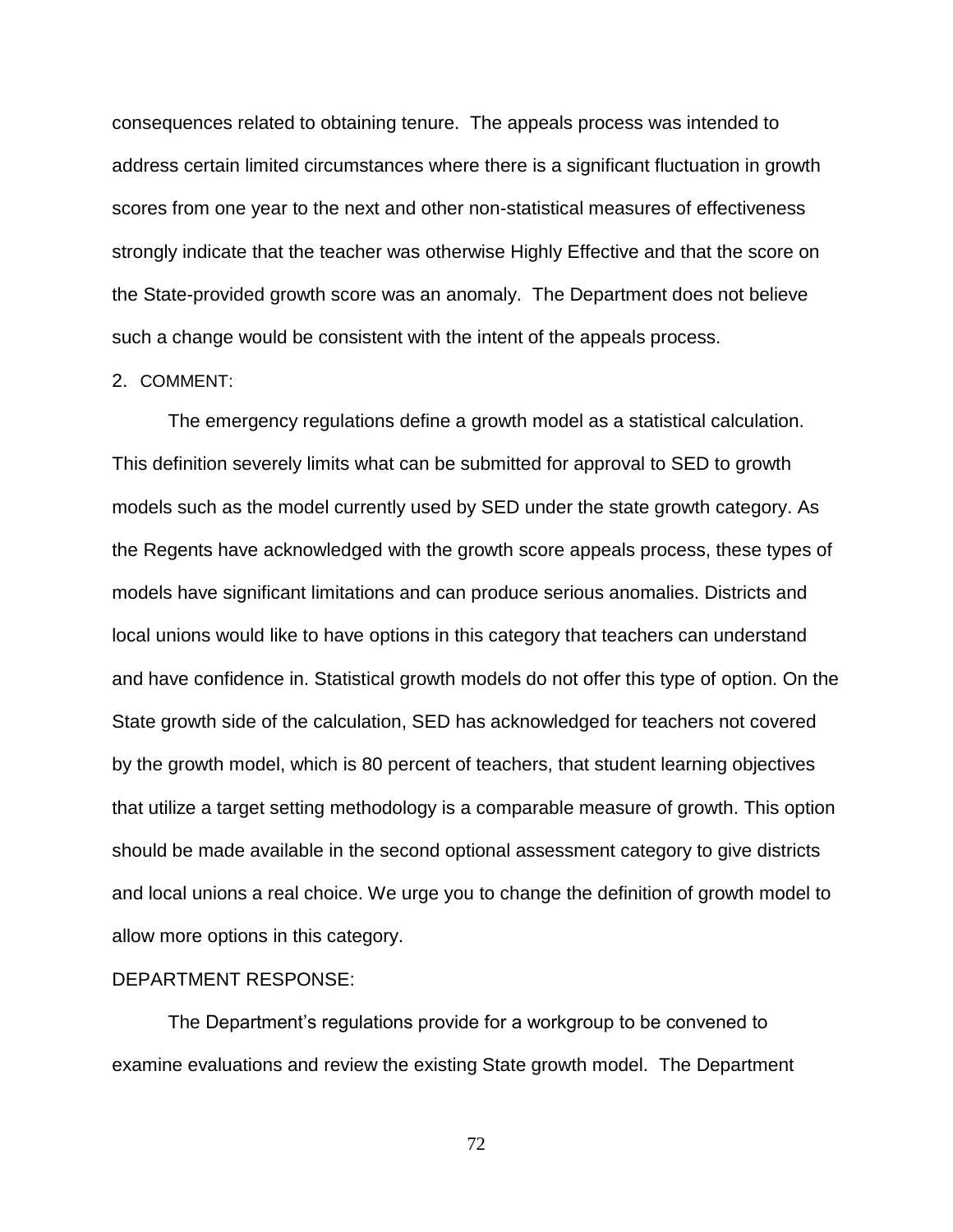believes that the definition of "growth model" in the optional subcomponent is a topic best left to further study by the Department and the workgroup.

3. COMMENT:

The SLO scoring bands contained in the emergency regulations will significantly change the SLO process in many school districts around the State. In the observation category, districts were given a range on the scoring bands for the rubrics to allow for local flexibility and to maintain the current process which has been working well. The same type of option should be available for the SLO scoring bands to create less disruption. A change in the scoring bands will require the districts to re-train teachers and administrators on the SLO process. We urge you to allow districts to avoid these new training costs by giving them the option to continue their current SLO scoring bands DEPARTMENT RESPONSE:

After lengthy discussion and debate at the June Board of Regents meeting, and after taking into account the recommendations from the May Learning Summit and other stakeholder feedback, the Board of Regents chose to adopt the SLO scoring ranges. Further, these ranges mimic the ranges that the Department has recommended through guidance under Education Law §3012-c.

4. COMMENT:

Section 3012-c(4) required that TIPs be developed locally through collective bargaining. The emergency regulations attempt to change this provision and remove TIPs from the bargaining process. However, section 3012-d did not give SED the authority to modify the TIPs provision in this way. In addition, TIPs are a mandatory subject of bargaining because they are procedures related to both the evaluation process under 3012-d and the disciplinary process under 3020-b. Also, virtually every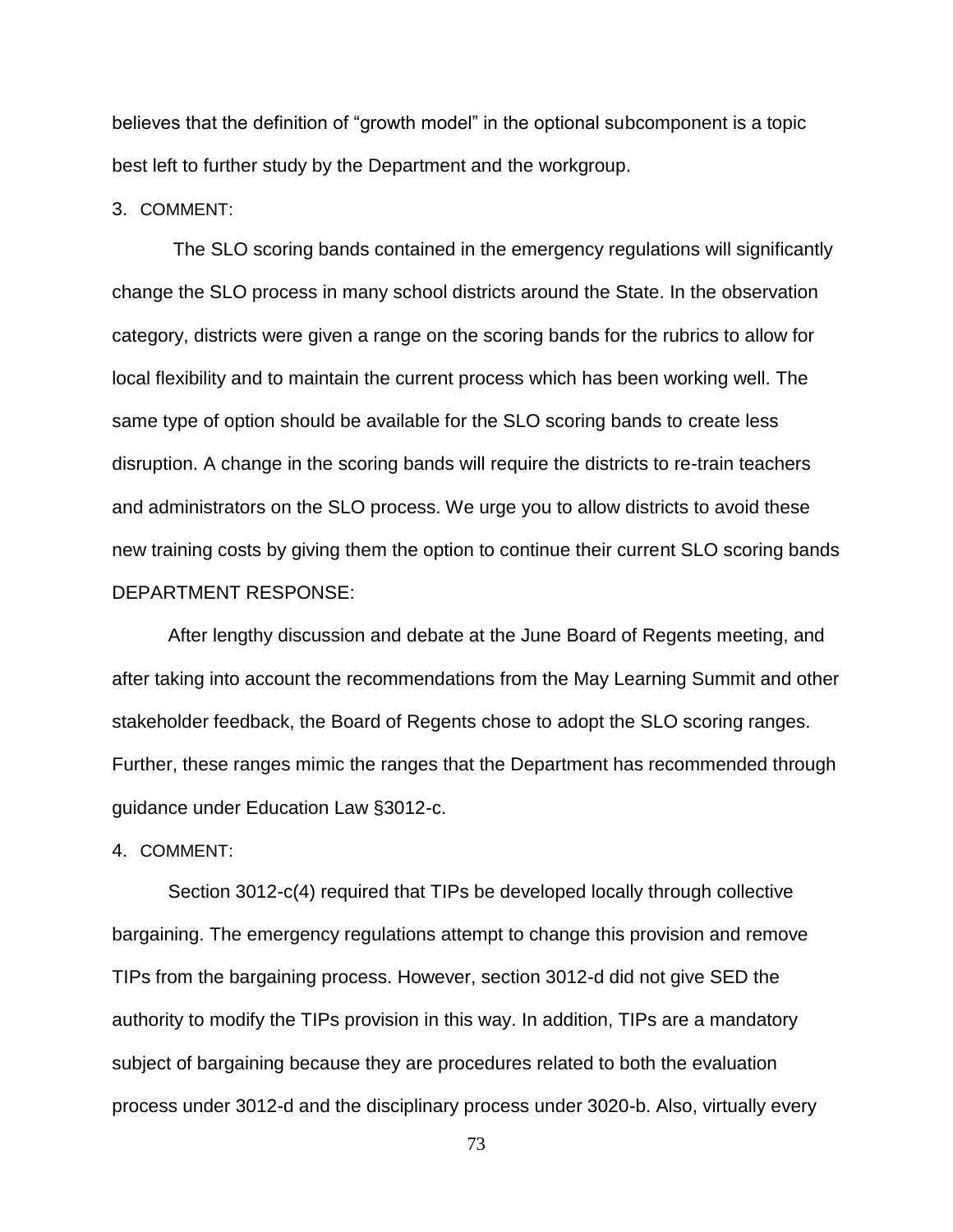plan in the state has a collectively bargained TIPs process, and even if these agreements include non-mandatory provisions, such provisions are now mandatorily negotiable pursuant to the Taylor Law. SED cannot alter the mandatory nature of a subject of bargaining through regulation, so districts that refuse to bargain over TIPs will be violating the Taylor Law. If the regulation remains in its current form, it is likely that bargaining over the new APPR will be disrupted and there will be significant delays in getting plans completed. We therefore urge you to amend the regulations to simply continue the statutory provisions from section 3012-c regarding TIPs.

# DEPARTMENT RESPONSE:

Pursuant to Education Law §3012-d(15), the Commissioner shall determine *the extent to which* Teacher Improvement Plans and/or Principal Improvement plans of §3012-c apply to §3012-d. The Department believes that the changes made in the regulation to TIP/PIPs, were within its statutory authority to change.

5. COMMENT:

The emergency regulations purport to give SED the power to require changes to collective bargaining agreements as part of a corrective action plan. However, section 3012-d did not give SED the authority to modify the terms of the corrective action provision as written in 3012-c in this manner. In addition, the Taylor Law precludes SED from dictating the terms of a collective bargaining agreement or requiring changes in a collectively bargained APPR plan that has been approved by SED. Such actions if taken by SED could also unconstitutionally impair duly negotiated agreements. We therefore urge you to amend the regulations to delete the reference to requiring changes to collective bargaining agreements.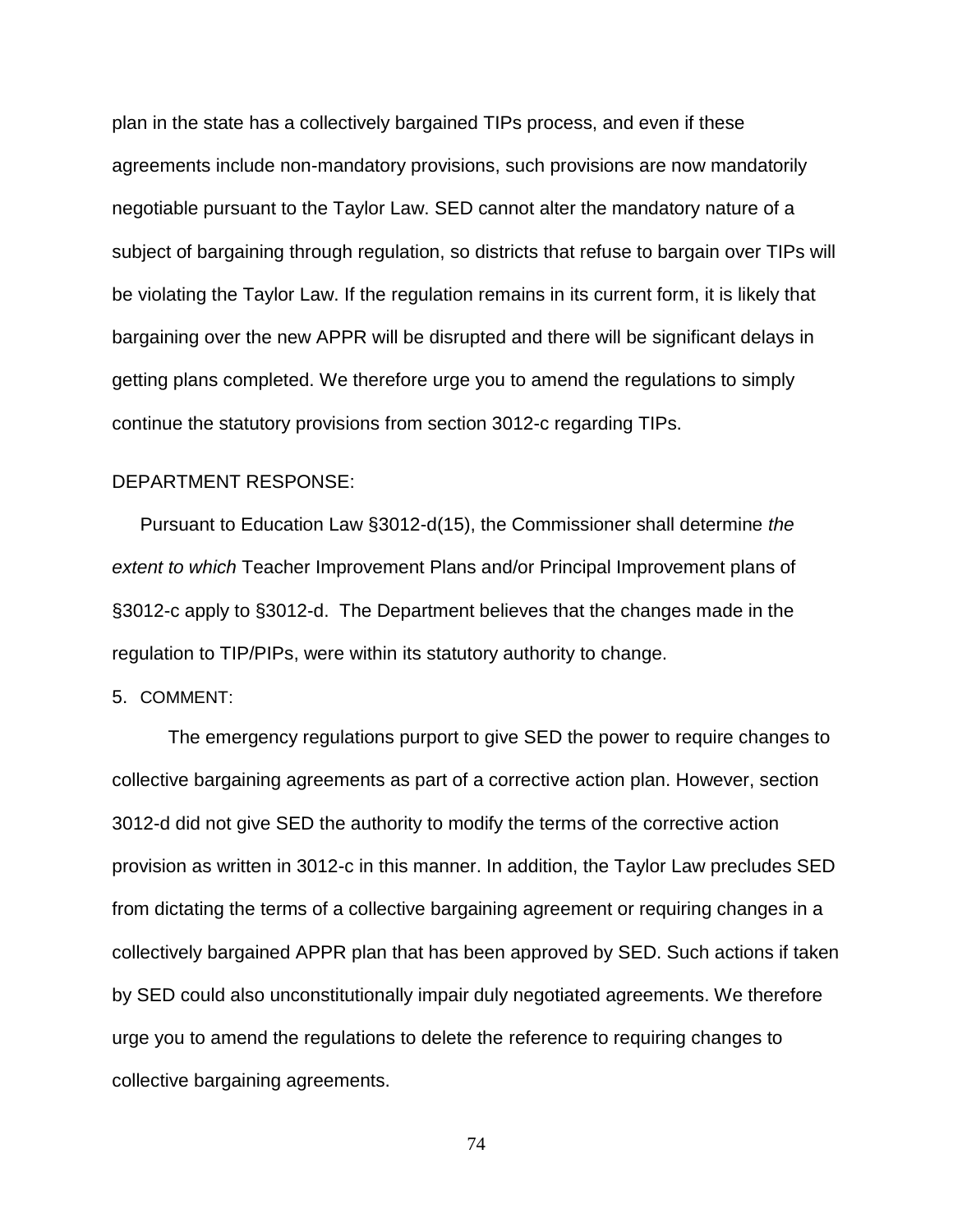## DEPARTMENT RESPONSE:

Pursuant to Education Law §3012-d(15), the Commissioner shall determine *the extent to which* the corrective action requirements of §3012-c apply to §3012-d. The Department believes that the changes made in the regulation to corrective action were within its statutory authority to change.

### 6. COMMENT:

Current APPR guidance requires teachers who administer the NYSAA or NYSESLAT to their students to use these assessments as the summative assessment for their SLOs. Since these exams were not created for this purpose, we are requesting local flexibility in determining the summative assessment to be used for the SLOs for these teachers. We urge you to provide this flexibility by amending current guidance.

### DEPARTMENT RESPONSE:

Education Law  $\S 3012-d(4)(a)(1)(B)$  states that any teacher whose course ends in a state-created or administered assessment for which there is no state-provided growth model must use that assessment as the underlying evidence for the SLO. The Department believes that the current regulations and guidance are consistent with this statutory requirement.

# 7. COMMENT:

An area of principal concern relates to that part of the September emergency Rule that proposes the addition of a new section 30-3.16. That section would allow teachers and principals to challenge their state-provided growth score and obtain a revised APPR rating if they are successful in such challenge.

Specifically, section 30-3.16(c) provides that: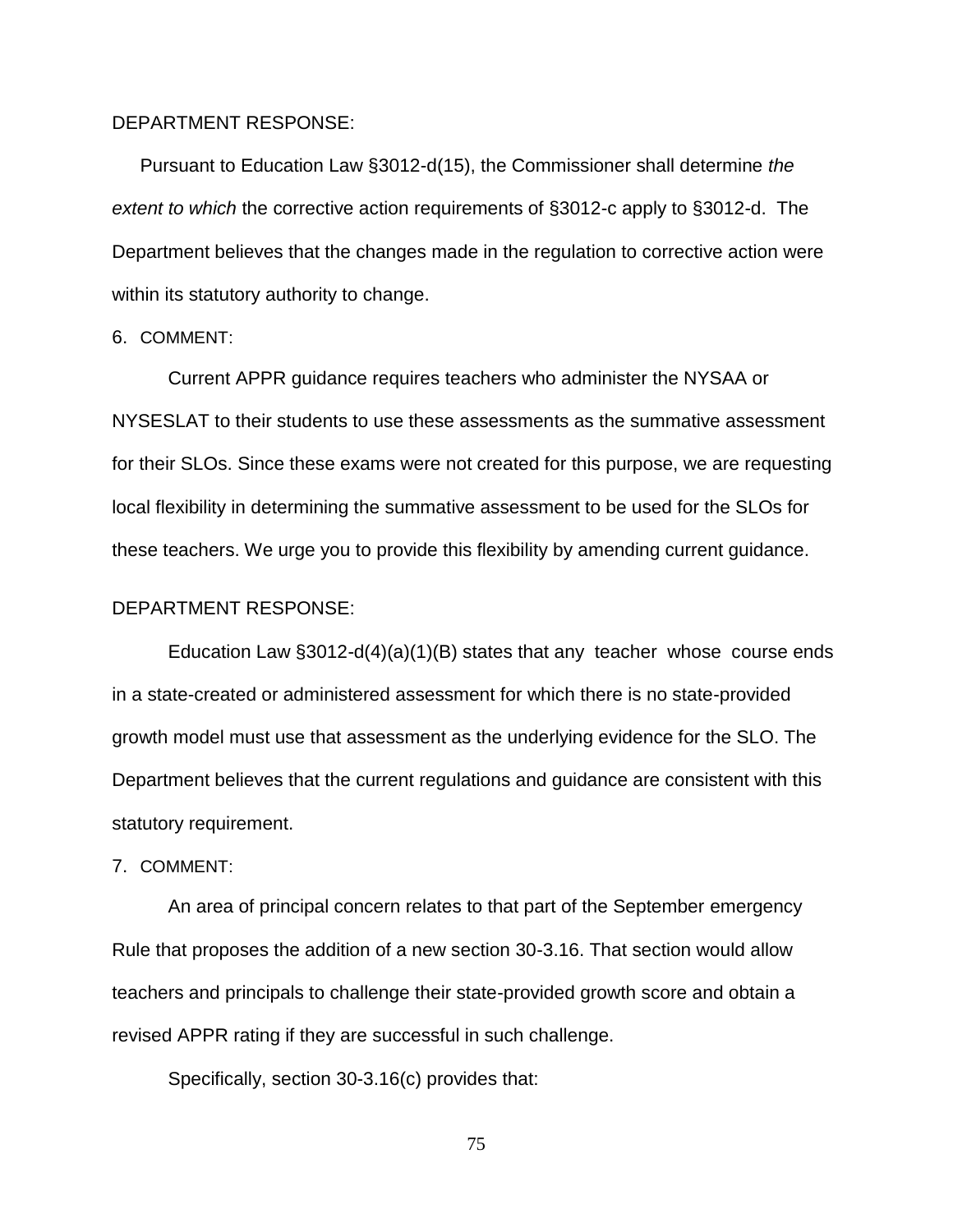... if the Department overturns a teacher's/principal's rating on the Stateprovided growth score, the district/BOCES shall substitute the teacher's/principal's results on the back-up SLO developed by the district/BOCES for such teacher/principal. **If a back-up SLO was not developed**, then the teacher's/principal's overall composite score and rating shall be based on the portions of their annual professional performance review not affected by the nullification of the State-provided growth score... (emphasis added).

Pursuant to the text of the bolded language, it would be reasonable to conclude that the

development of back-up SLOs is not mandatory. In contrast, however, the plain terms of

section 30-3.4(b)(1)(iv) expressly state that:

Districts shall develop back-up SLOs for all teachers whose courses end in a State created or administered test for which there is a State-provided growth model to use in the event that no State-provided growth score can be generated for such teachers.

Clearly, the apparent conflict between both sections of the proposed Rule thus creates

confusion regarding the mandatory/non-mandatory nature of back-up SLOs. Are school

districts required to develop back-up SLOs or not? If SLOs are required by section 30-

3.4(b)(1)(iv), then there should be no language in section 30-3.16 that can be

interpreted to suggest the contrary.

Thus, the Association urges that, to avoid confusion over the proper

implementation of the proposed rules, the Board of Regents adopt revisions that

remove the ambiguities presented by the language discussed above.

# DEPARTMENT RESPONSE:

Section 30-3.4(b)(1)(iv) requires districts to develop back-up SLOs for all teachers whose courses end in a State created or administered test for which there is a State-provided growth model to use in the event that no State-provided growth score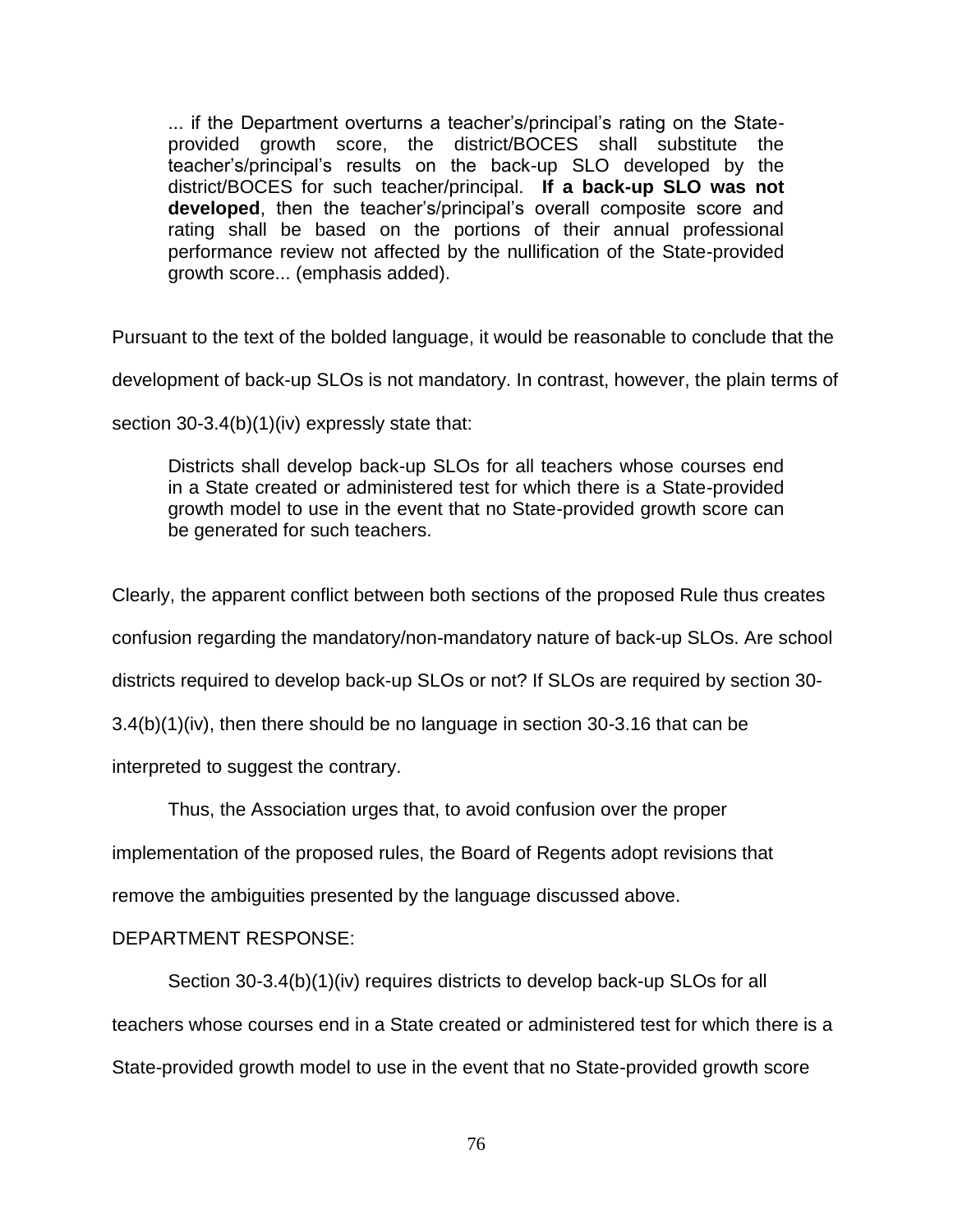can be generated for such teachers. Section  $30-3.4(b)(1)(iv)$  applies to annual professional performance review plans negotiated pursuant to Education Law §3012-d. However, the appeals process described in section 30-3.16 applies to APPRs conducted in the 2015-2016 school year and thereafter. Therefore, there may be some rare circumstances under Education Law §3012-c where the district did not develop back-up SLOs even though the Department recommended that they be set. Therefore, no change is needed.

#### 8. COMMENT:

The Westchester Putnam School Boards Association strongly supports a twoyear moratorium on the implementation of 3012-d and the concurrent establishment of a panel of experts (including school district practitioners) to provide guidance on the development of a reliable, valid, educationally sound accountability system. This new accountability system must serve the best interests of our children's K-12 education; it should be clear in intent, yet broad enough to allow SED to develop and implement a system that has the flexibility to address the diverse needs of our school districts. And its implementation must not be linked to state aid payments.

#### DEPARTMENT RESPONSE:

The Department has considered this comment. However since this comment seeks legislative amendments, no response is necessary.

# 9. COMMENT:

Based on the current interpretation of Subpart section 30-3.4(b)(1)(iii), identified below, my district is being encouraged to link some teachers in our K-2 Primary School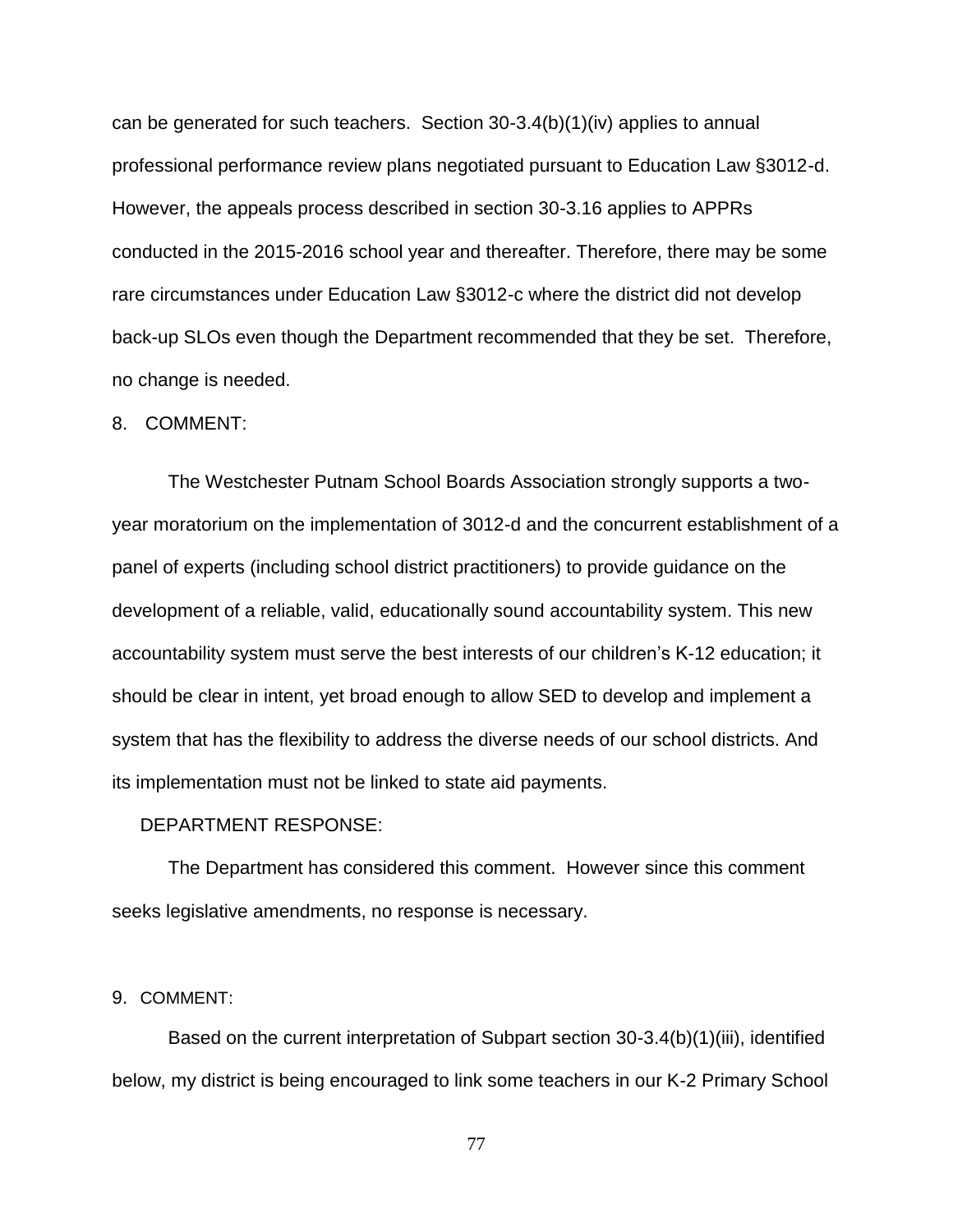to state assessments used in our 3-6 Intermediate School. I do not believe the current interpretation of Subpart section 30-3.4(b)(1)(iii) makes sense because will not measure the true contribution of some of our teachers.

The language in this subpart does not indicate that SLOs for teachers whose courses do not end in a state test need to be tied to "course specific" assessments... it indicates the option of "using SLOs" based on "approved assessments" or linked to state assessments. In our case, it does not make sense for instance, to link our K-2 Physical Education teacher to any state assessment used in a building where he does not teach. It does make sense, however, to link him to the students in the building where he works using the state approved assessment results, as measured by SLOs, since he will have more of a direct impact on their learning for the given year. For instance, he may use a Common Core Tier 2 Vocabulary word wall during PE classes that will directly impact the performance of K-2 students on the actual state-approved third party STAR Reading assessment that his students will take at the end of the year for ELA... as measured by the SLOs created by each teacher in the building. The K-2 Principal will be tied to the SLOs for all students in the building, and I believe the regulation language above provides enough latitude to do the same for those K-2 teachers whose course does not end in a State test. However, that does not seem to be how it is being interpreted.

### DEPARTMENT RESPONSE:

Education Law §3012-d(6)(d) requires that all district or regionally-developed assessments that are intended to be used for APPR purposes be approved by the Department. As part of the Assessment Request for Qualifications (RFQ) process,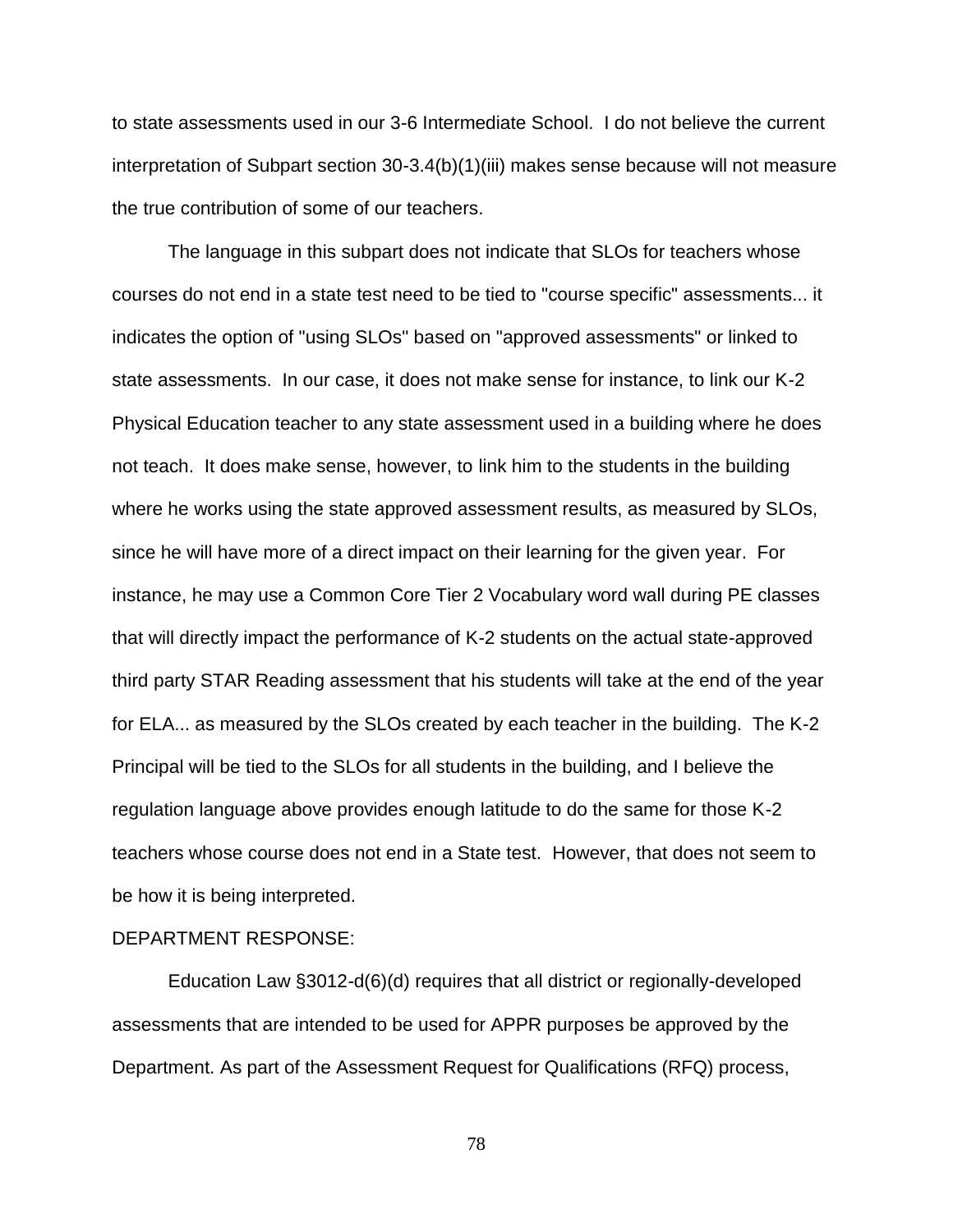applicants must specify the grades and subjects for which their assessments meet all of the required criteria. Accordingly, if an assessment provider only indicates that their assessment can be used to measure student learning in certain grades and subjects as part of their RFQ application, the Department can only approve the assessment for use in those grades and subjects.

#### 10.COMMENT:

The "observable" aspect of these regulations has been confusing to those in the field. As a group the leaders at this conference were befuddled by the idea that aspects of the NY State Learning Standards could be eliminated at the local level from the evaluation process. The guidance that was reiterated today was that it is a local decision for each district to determine what s observable in their rubric. Many of us would respectfully ask for this language to be reconsidered.

Each approved rubric was approved because it corresponded back to the NY State Teaching Standards. Every leader in my work groups today said they could very easily make a case for observability in each of the seven NY State Teaching Standards.

We discussed that it made much more sense to us to say that all the NY State Teaching Standards need to be observed and rated but that it is a local decision, based upon the varying rubrics, to determine which rubric sub-components are observable.

The current language allows for far too much inconsistency in the scoring and comparability of the teacher performance half. For instance, my BOCES weighted the professional responsibilities aspects of the rubric at 20%. Meanwhile, a neighboring district removed these teaching standards from their evaluations all together and their teachers will not be rated on any of those standards.

# DEPARTMENT RESPONSE: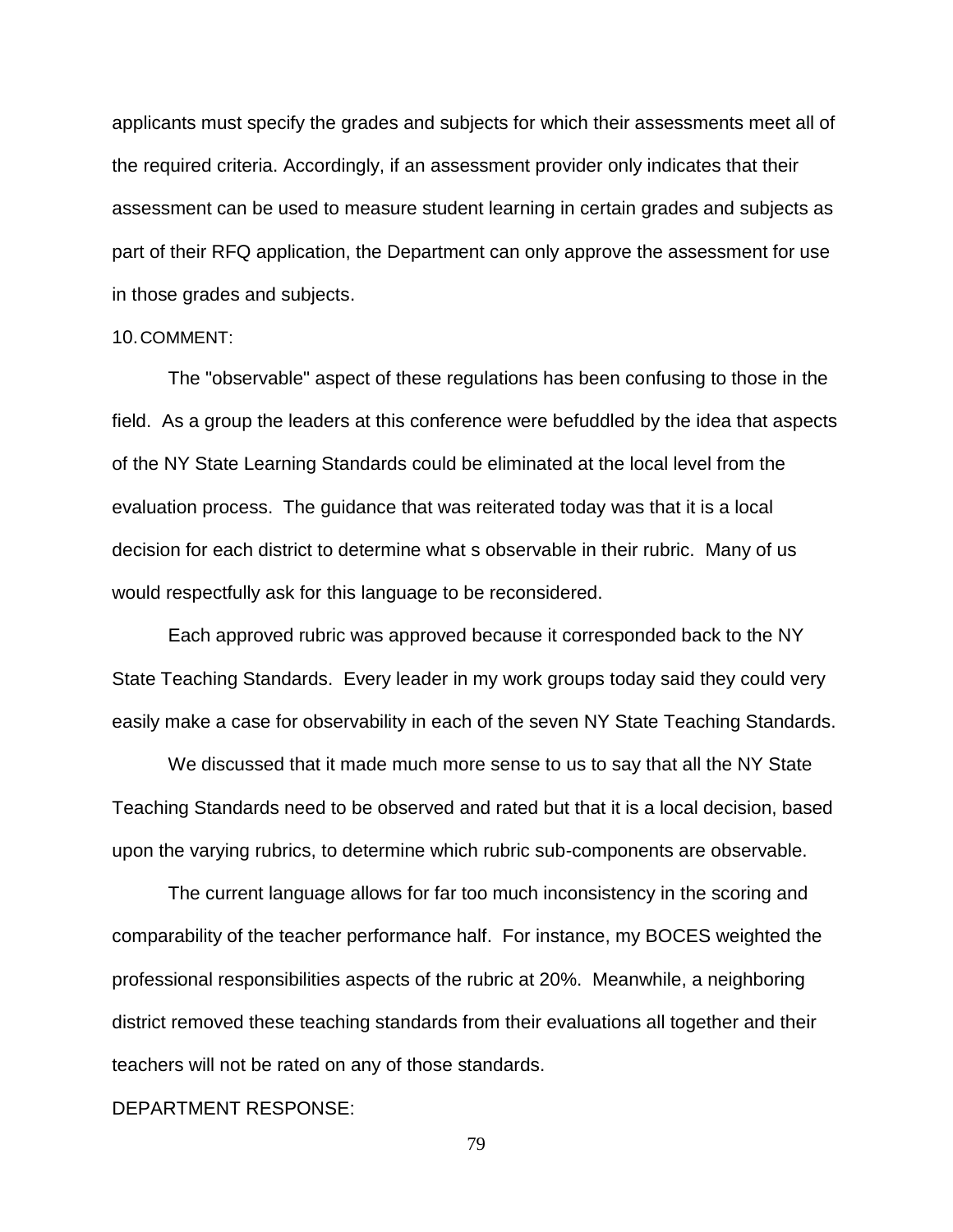Rubric providers will be asked to identify the observable teaching standards in the rubrics in the new RFQ being issued by the Department. With regard to consideration of the observable standards and their respective indicators, Education Law §3012-d(6) prohibits the use of artifacts of teacher practice in any subcomponent of a teacher's evaluation. Accordingly, sections 30-3.4(d)(2)(ix) and (x) of the Rules of the Board of Regents limit observations to only those subcomponents of the practice rubric that are observable, while at the same time recognizing that parts of the rubric that are not observable during classroom observations may be incorporated into the observation score where they are observed during any optional pre- or post-observation review or other natural conversations between teachers and their evaluators. The intention of the regulatory language is provide flexibility to districts and BOCES to implement observation procedures that provide meaningful feedback to educators on their practice while maintaining fidelity to the requirements of Education Law §3012-d.

### 11.COMMENT:

There appears to be confusion over what constitutes an "observation cycle" Some interpret this as an entire school year with a teacher's scores growing in a fluid manner throughout the year. Others interpret an observation cycle to be attached to an observation type (i.e. in our district the observation cycle for an announced observation begins with the pre-observation, ends with the post-observation and is contractually completed in an 18 day window). It is our interpretation that after the 18 days of this cycle, the score earned for this observation type remains static. The teacher will receive additional scores from their other observation types during additional observation cycles throughout the school year. The scores from the observation cycles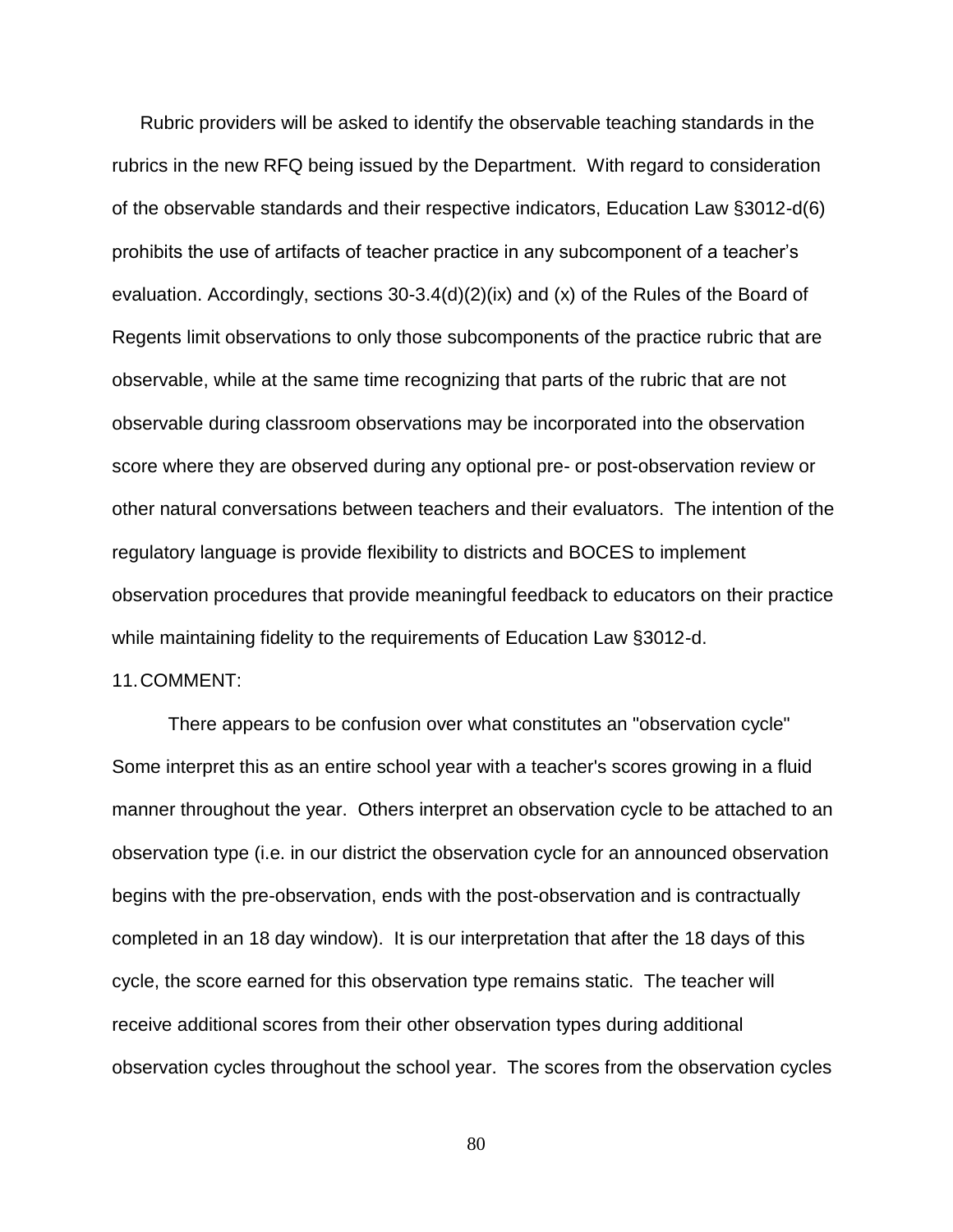will be averaged and then weighted by observer type in determining the 1-4 score to be put into the matrix.

# DEPARTMENT RESPONSE:

Neither the law nor the regulations mention or define "observation cycle" and Education Law §3012-d(10)(b) requires districts and BOCES to collectively bargain how to implement the provisions of the teacher observation/principal school visit category.. Therefore, the parameters for what will or will not be included as part of the observation process shall be determined locally.

# 12.COMMENT:

Out of the 90 students in my charge, 9 chose to sit for the NYS Math assessment. Because I did not have at least 16 students take the assessment, I could not generate an individual state provided growth score. The back up plan my district put in place was for me, and others just like me, to receive the principal's score. His score is derived from all the students who took both the ELA and Math assessments. This negatively impacts me, as the score I received does not correlate with the students I teach. This is a problem for me because I am now rated in my growth component as a developing teacher. This rating is based on student performance of students I do not teach.

It is important to note that I could not appeal the score the district assigned to me because according to the NYSED growth score appeal process, if I received a building level score, I was not eligible for the appeal. However, my administrative colleagues may appeal their scores. How is this fair? How does the Board of Regents rationalize this system of evaluation?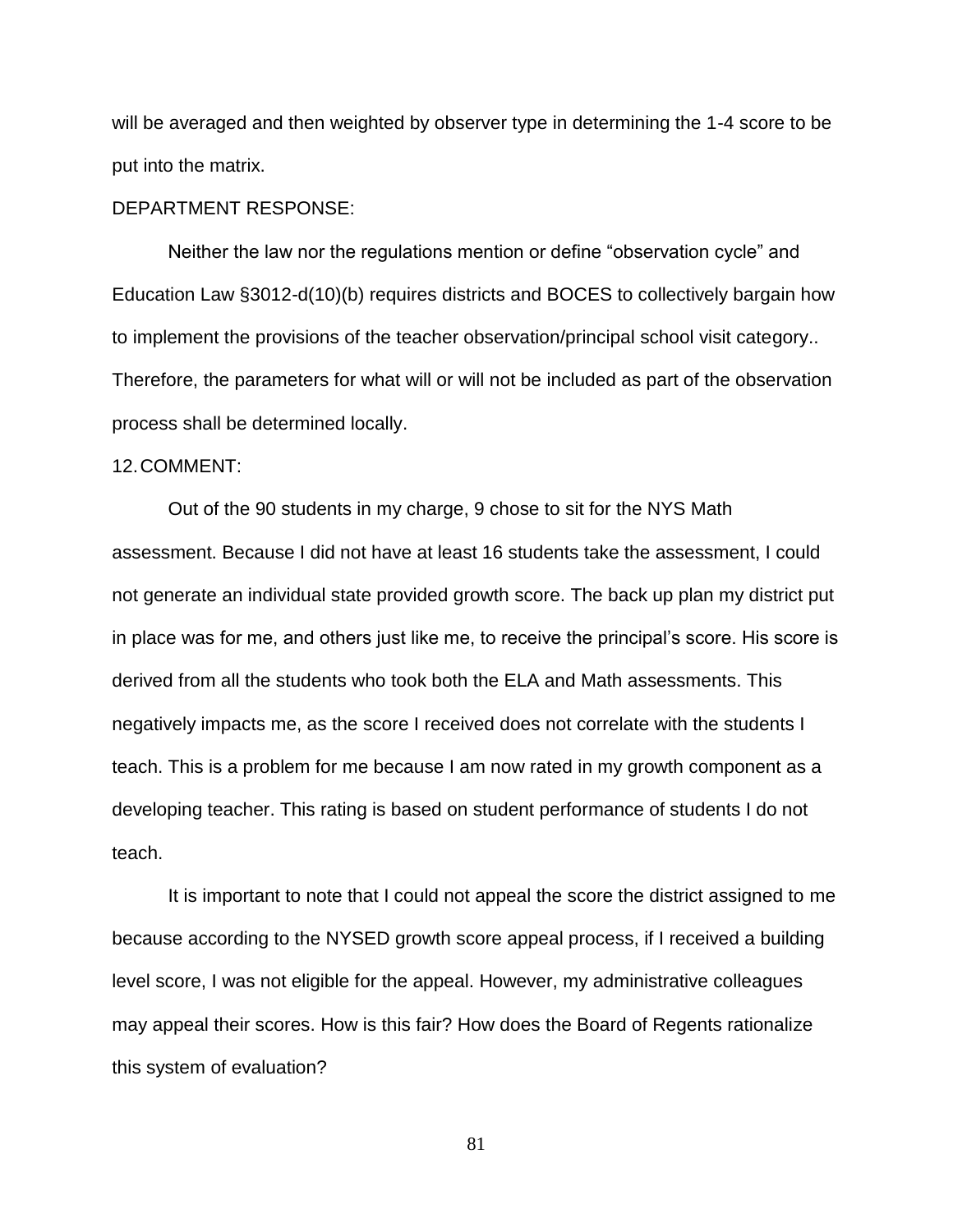### DEPARTMENT RESPONSE:

See response to comment #1. With respect to scores based on school-wide/group/team measures, the appeal process was intended to allow teachers or principals to challenge only State-provided growth scores. In the case of school-wide/group/team measures, these scores are not generated by the State, but instead are assigned by the district. Therefore, these scores cannot be challenged through the State appeal process. However, depending on a district/BOCES local appeal process, such scores may be appealed locally.

13. COMMENT: Another commenter asks the Department to define an independent evaluator to mean:

- a. The evaluator must not work or have previously worked in the school where the teacher being observed works;
- b. The evaluator must not work or have previouslys worked for or with the principal or any assistant principal of the school where the teacher being observed works;
- c. The evaluator's own performance review or any salary, rate of pay or benefit must not be based on or affected in any way by the ratings given to teachers; and
- d. The evaluator may not confer with the teacher's supervisor during the school supervisor.

RESPONSE: Education Law §3012-d(4)(b)(2) requires that teachers be evaluated based on a classroom observation by an impartial independent trained evaluator or evaluators selected by the district. The statute allows an independent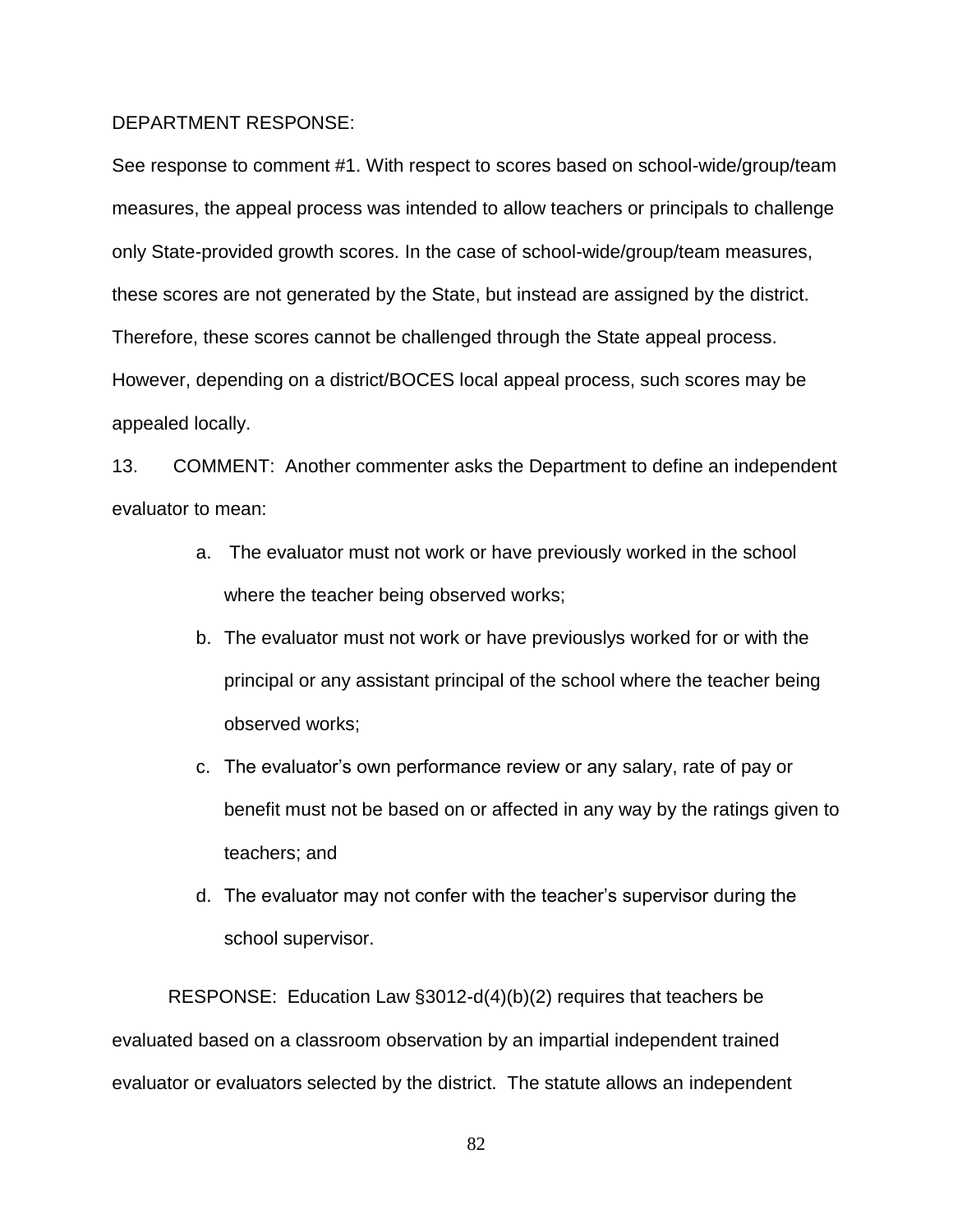trained evaluator to be employed in the same district, but not the same building. The proposed amendment is consistent with the statute. The Department has received numerous comments from districts, requesting flexibility from this requirement and the proposed amendment allows certain districts in limited situations to apply for a hardship waiver from this requirement. In light of the numerous comments received requesting flexibility from this requirement, the Department does not believe that more stringent requirements are needed.

14. COMMENT: One comment suggests that the Department make explicit that "other natural conversations" refer to conversations about an observed lesson or other parts of the rubric that relate to the lesson observed that may not have been directly observed.

RESPONSE: The proposed amendment provides districts/BOCES with the flexibility to observe the New York State Teaching Standards/Domains that are part of the rubric but not observable during the classroom observation during any optional preobservation conference or post-observation review or other natural conversations between the teacher and the evaluator and incorporated into the observation score. In an effort to provide districts/BOCES with flexibility, the Department does not believe that a single definition of "other natural conversations" is necessary.

15. COMMENT: Another commenter suggests that the Department expand the district waiver regarding placement of students by allowing the teacher improvement plan to constitute the improvement plan that allows a district to be eligible for a waiver from the requirement that no student be placed in the classes of teachers with